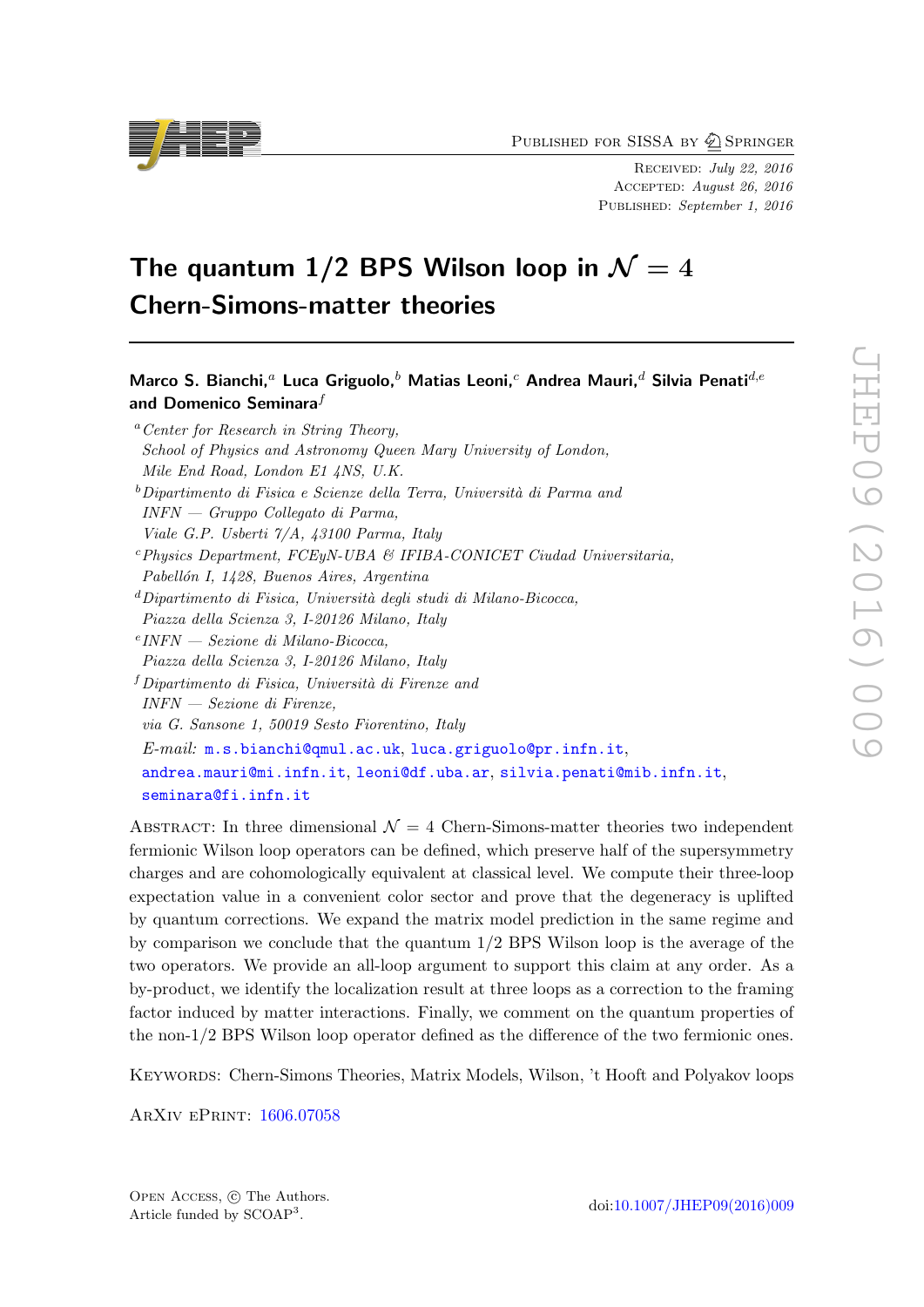## Contents

|                 | 1 Introduction                                                                                                                 | $\mathbf{1}$                                 |
|-----------------|--------------------------------------------------------------------------------------------------------------------------------|----------------------------------------------|
| $\overline{2}$  | BPS Wilson loops in $\mathcal{N}=4$ CS-matter theories<br>The bosonic $1/4$ BPS WL<br>2.1<br>The fermionic $1/2$ BPS WL<br>2.2 | $\bf{3}$<br>$\overline{4}$<br>$\overline{5}$ |
|                 | 2.3 Cohomological equivalence                                                                                                  | $6\phantom{.}6$                              |
| $\bf{3}$        | All-loop relation between $W_{\psi_1}$ and $W_{\psi_2}$                                                                        | $\overline{7}$                               |
|                 | 4 The matrix model result for 1/4 BPS Wilson loop<br>Range-three result at three loops<br>4.1<br>$4.2\,$<br>Removing framing   | 9<br>11<br>12                                |
| $5\phantom{.0}$ | Quantum uplift of cohomological equivalence                                                                                    | 14                                           |
| 6               | Discussion                                                                                                                     | 18                                           |
|                 | A Conventions and Feynman rules                                                                                                | 19                                           |
|                 | B Useful identities on the unit circle                                                                                         | 23                                           |
|                 | C Parity and reality of a generic WL diagram                                                                                   | 25                                           |
|                 | D Useful formulae for the matrix model analysis                                                                                | 28                                           |
|                 | E Cancellation of gauge dependent terms                                                                                        | 29                                           |
|                 | F Details on diagrams (a) and (b)                                                                                              | 30                                           |
|                 | G Trigonometric integrations                                                                                                   | 33                                           |
|                 |                                                                                                                                |                                              |

## <span id="page-1-0"></span>1 Introduction

In this paper we continue the study of  $1/4$  and  $1/2$  BPS Wilson loops in  $\mathcal{N}=4$  Chern-Simons (CS) theories with matter, initiated in  $[1]$ . These operators were defined in  $[2-6]$ and we review their construction in section [2](#page-3-0) along with a quick glimpse at the structure of the  $\mathcal{N} = 4$  CS models [\[7,](#page-35-0) [8\]](#page-35-1).

The interest in supersymmetric Wilson operators arises since they are amenable of an exact computation via localization, then providing observables interpolating from weak to strong coupling [\[9\]](#page-35-2). Their determination is usually highly constrained by supersymmetry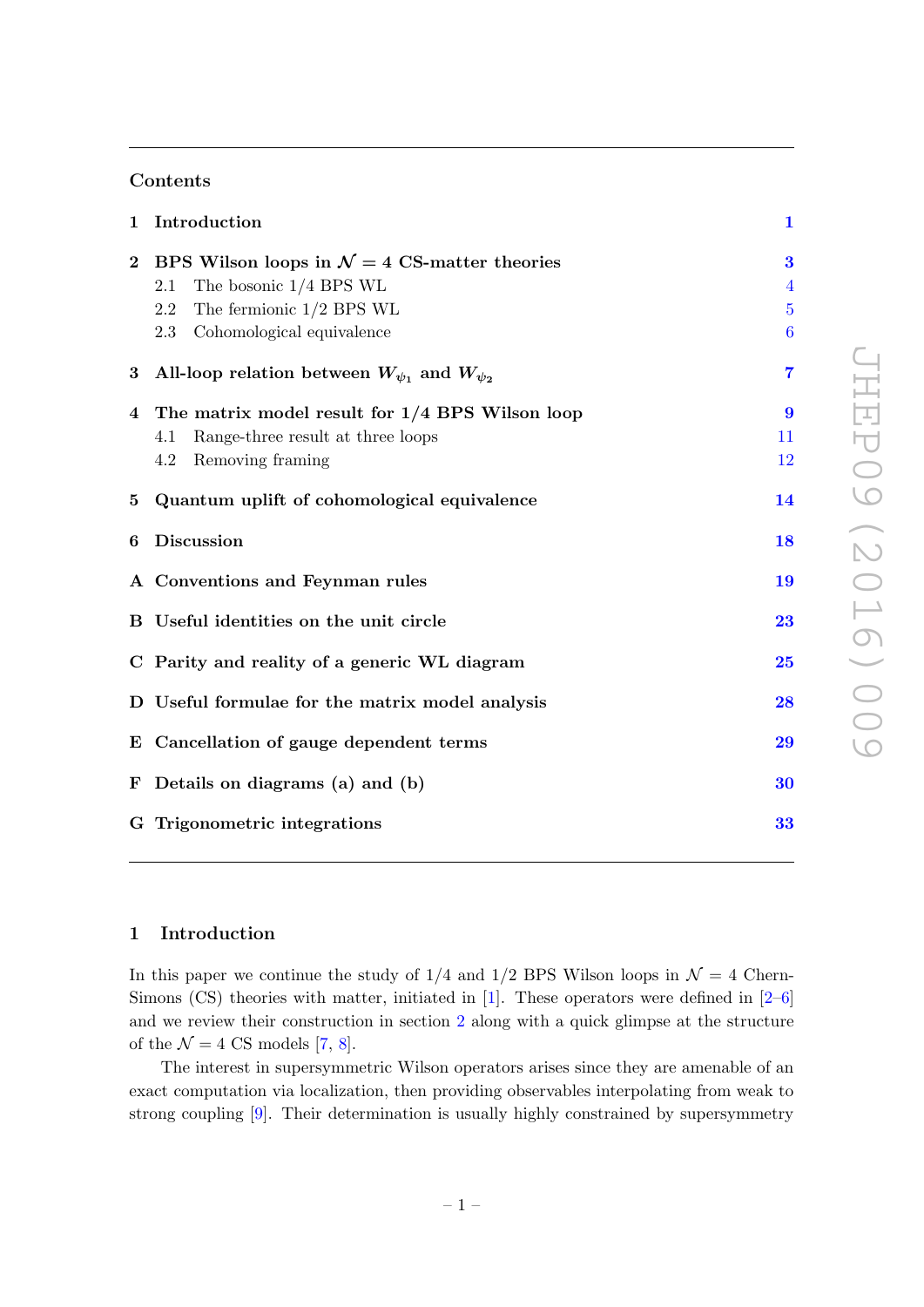invariance. For the class of theories under investigation, though, a classical analysis allows to define two seemingly independent 1/2 BPS circular loops, and any arbitrary combination thereof naively provides a supersymmetric observable [\[3\]](#page-34-3). Such operators possess a coupling to fermions, encapsulated in a supermatrix structure, and are cohomologically equivalent to a combination of bosonic 1/4 BPS Wilson loops, in a fashion similar to the one that links  $1/2$  and  $1/6$  BPS operators  $[10]$  in the ABJ(M) models  $[11, 12]$  $[11, 12]$ . The expectation value of 1/4 BPS operators can be computed via a matrix model average, which in turn allows for the exact computation of the 1/2 BPS circular Wilson loops if the aforementioned cohomological relation survives at quantum level.

At strong coupling the dual string theory description differs from the weak regime picture outlined above. In particular, the brane configuration corresponding to the 1/2 BPS operator is expected to be unique, in contrast with the existence of a whole family of observables predicted by field theoretical analysis.

In [\[3\]](#page-34-3) a solution to this tension was proposed by suggesting that only one combination of operators should be exactly 1/2 BPS at quantum level, that is the classical degeneracy of Wilson loops should be uplifted by quantum corrections. If this is the case, the localization prediction turns out to be relevant only for such an exactly BPS operator. However, since it is based on the cohomological relations derived at classical level, it does not shed any light on which the correct BPS combination should be.

The question of Wilson loops degeneracy and the determination of the quantum  $1/2$ BPS operator can instead be answered through a perturbative evaluation of the expectation values of these operators. Such a study was initiated in [\[1\]](#page-34-0), where a full-blown two-loop computation was performed, which did not find any uplift of the degeneracy, thus leaving the question open. Providing a definite answer to this problem is the main purpose of this paper.

Focusing on necklace quiver  $\mathcal{N} = 4$  CS-matter theories with gauge group  $U(N_0) \times$  $U(N_1) \times \cdots U(N_{2r-1})$  we carry out this program as follows.

- In section [3,](#page-7-0) using Feynman rules and power counting arguments together with the definition of the two seemingly independent 1/2 BPS operators, we first prove that as a consequence of the contour planarity their perturbative expectation values coincide at any even loop order, while they are opposite at odd loops. As a consequence, a quantum uplift of the operators, if any, has to appear at odd orders. This explains why no degeneracy has been found so far: the operators are vanishing at one loop, therefore not allowing for any uplift, while their expectation values coincide at two loops, on general grounds.
- We are then forced to perform a calculation at three loops, being it the first possible order where a non-vanishing and opposite contribution to the two operators may occur. A complete three-loop computation is of course daunting, but since we are just looking for a smoking gun of the quantum uplift of degeneracy, it is sufficient to focus on a particular color sector where a limited number of non-vanishing diagrams appears. Precisely, we restrict to the sector including contributions proportional to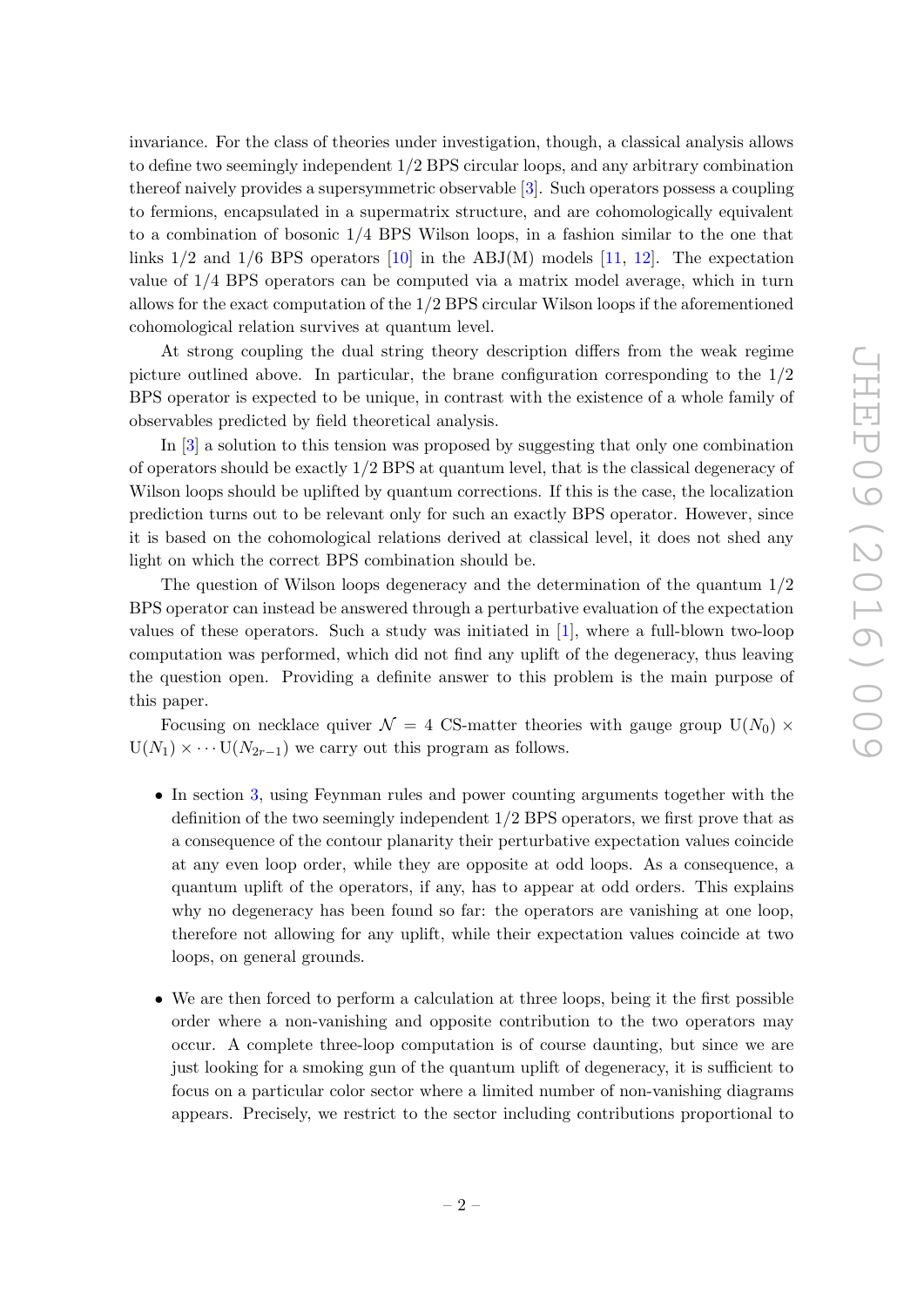the product of three different colors,  $N_{A-1}N_A N_{A+1}$ . We stress that this simplification has been made possible by the fact that we work with quiver theories with a different gauge group in each node.

- In section [4](#page-9-0) we first expand the matrix model at the desired perturbative order and in the selected color sector, in order to be able to compare it with the Feynman diagram computation. We find that at third order a non-vanishing, purely imaginary correction appears. Comparing it with a perturbative calculation done at non-vanishing framing, we prove that this contribution corresponds to a loop correction to the framing factor of the Wilson loop due to interacting matter [\[13\]](#page-35-6). Therefore, we expect no three-loop corrections to the expectation value of the actual 1/2 BPS operator when computed in ordinary perturbation theory at framing zero.
- In section [5](#page-14-0) we finally perform the three-loop perturbative evaluation of the Wilson loops in the aforementioned regime. We find that a non-vanishing correction indeed appears, which is opposite in sign for the two operators. This proves that the degeneracy of the operators is uplifted quantum mechanically at this order. Moreover, since from the matrix model expansion for the 1/2 BPS operator we expect a vanishing result, we conclude that the quantum supersymmetric Wilson loop is given by the average of the two operators

$$
W_{1/2} = \frac{W_{\psi_1} + W_{\psi_2}}{2} \tag{1.1}
$$

where odd orders cancel out. We argue that this relation holds at all orders in perturbation theory.

Finally, it is interesting to note that the Wilson loop operator defined by the difference  $(W_{\psi_1} - W_{\psi_2})$ , although non-1/2 BPS, exhibits interesting quantum properties. In fact, thanks to the relation that holds at even and odd orders in the expansion of the two original Wilson loops, this operator has a real non-vanishing expectation value given by a purely odd perturbative series. Moreover, as comes out from our explicit calculation at three loops, it seems to feature lower transcendentality.

## <span id="page-3-0"></span>2 BPS Wilson loops in  $\mathcal{N}=4$  CS-matter theories

We begin by reviewing BPS Wilson loop (WL) operators for  $\mathcal{N}=4$  CS-matter theories introduced in [\[2,](#page-34-1) [3\]](#page-34-3).

We consider a Chern-Simons-matter theory associated to a necklace quiver with gauge group  $U(N_0) \times U(N_1) \times \cdots U(N_{2r-1})$  $U(N_0) \times U(N_1) \times \cdots U(N_{2r-1})$  $U(N_0) \times U(N_1) \times \cdots U(N_{2r-1})$   $(N_{2r} \equiv N_0)$  (see figure 1). The field content of the theory is given by  $A^{\mu}_{\ell}$  $\mu$ <sub>(A)</sub> gauge vectors in the adjoint representation of the group  $U(N_A)$  plus r scalars  $(q_{(2A+1)}^I)^j$  $\begin{array}{c} \hat{g} \ \hat{j} \end{array} \left( (\bar{q}_{(2A+1)I}) \hat{\hat{j}} \right)$  $y'_{j}$ ) in the (anti)bifundamental representation of the U( $N_{2A+1}$ ), U( $N_{2A+2}$ ) nodes (indices j and  $\hat{j}$ , respectively) and in the fundamental of the R-symmetry  $\text{SU}(2)_L$   $(I = 1, 2)$ , r twisted scalars  $(q_{(2A)}^{\hat{i}})^{\hat{j}}$  $\bar{g}^j \; \left( (\bar{q}_{(2A)\hat{I}})^j \right)$  $\binom{d}{j}$  in the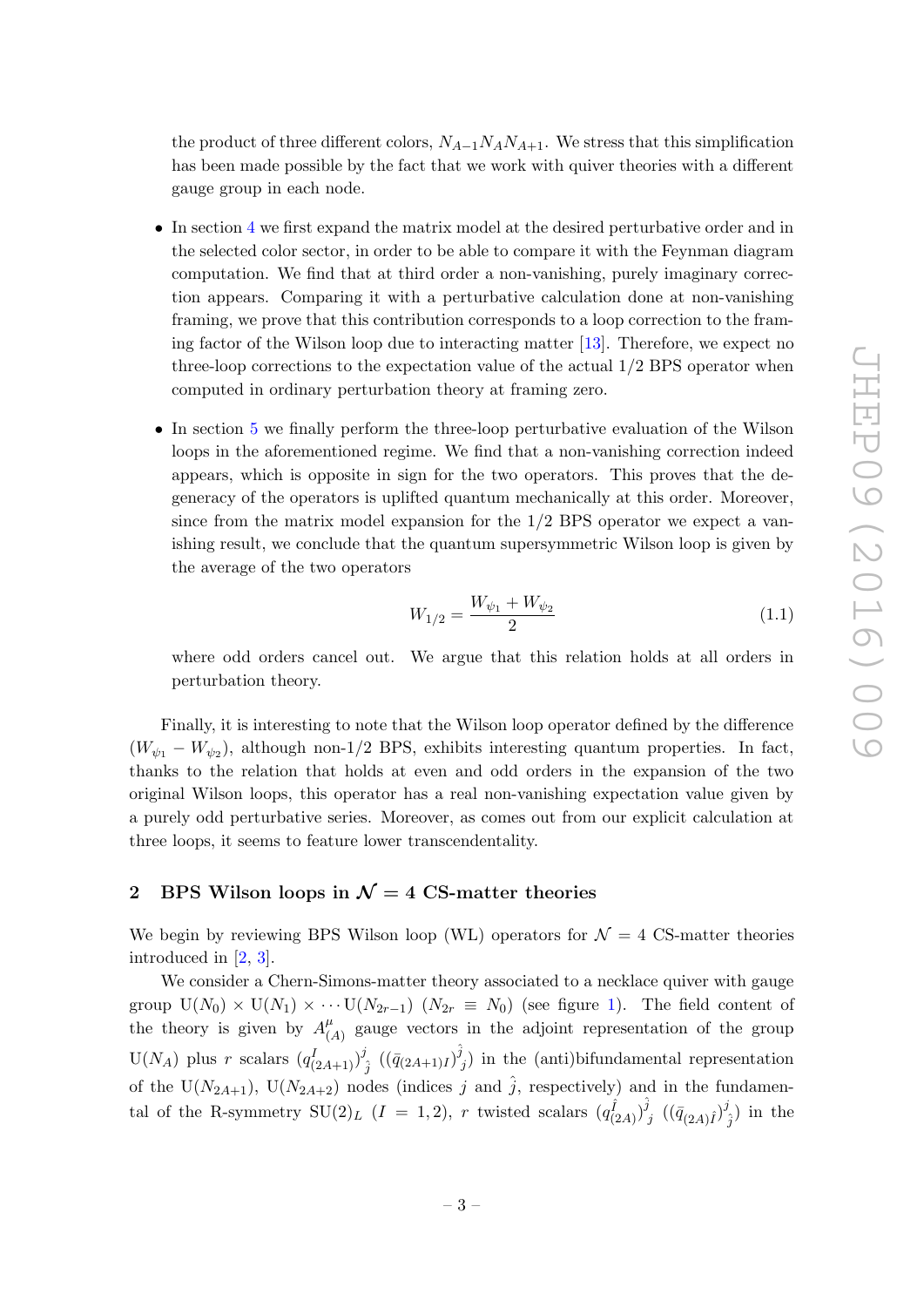

<span id="page-4-1"></span>**Figure 1.** Quiver diagram corresponding to  $\mathcal{N} = 4$  supersymmetric CS-matter theory. Solid lines represent matter hypermultiplets, while dashed lines are twisted hypermultiplets.

(anti)bifundamental representation of  $U(N_{2A})$ ,  $U(N_{2A+1})$  nodes and in the fundamental of the R-symmetry  $SU(2)_R$  ( $\hat{I} = 1, 2$ ), plus the corresponding fermions  $(\psi_{(2A+1)\hat{I}})^{\hat{J}}$  $\hat{j}$  $((\bar{\psi}^{\hat{I}}_{(2A+1)})^{\hat{j}}$  $\hat{y}_j$ ) and  $(\psi_{(2A)I})^{\hat{j}}$  $j\ \ ((\bar\psi_{(2A)}^I)^j$  $\hat{j}_j$ , respectively.

The theory is  $\mathcal{N} = 4$  supersymmetric if the CS levels satisfy the condition

$$
k_A = \frac{k}{2}(s_A - s_{A-1}), \qquad s_A = \pm 1, \qquad k > 0 \tag{2.1}
$$

We will consider the case  $s_A = (-1)^{A+1}$ , which leads to alternating  $\mp k$  levels. Details concerning the action, the propagators and the relevant interaction vertices are given in appendix [A.](#page-19-0)

This theory has a string dual description in terms of M-theory in the orbifold background  $AdS_4 \times S^7/(Z_r \oplus Z_r)/Z_k$ . When  $N_0 = \cdots = N_{2r}$  the dual description is given by M-theory on the  $AdS_4 \times S^7/(Z_r \oplus Z_{rk})$ .

In analogy with the more famous examples of ABJ(M) models, bosonic BPS WL can be introduced that contain only couplings to scalars, and fermionic BPS WL that contain couplings to fermions as well. The building blocks of these operators are defined "locally" for each quiver node A and contain matter fields that are at most linked to nodes  $A - 1$ and  $A + 1$ . In order to simplify equations that would be otherwise cumbersome, without loosing generality we will restrict to the specific case  $A = 1$ .

#### <span id="page-4-0"></span>2.1 The bosonic 1/4 BPS WL

Following [\[2,](#page-34-1) [3\]](#page-34-3) we introduce the bosonic WL defined as

<span id="page-4-2"></span>
$$
W_{1/4}^+[\Gamma] = \frac{1}{N_1 + N_2} \operatorname{Tr} P \exp\left(-i \int_{\Gamma} d\tau \mathcal{L}_{1/4}^+(\tau)\right) , \quad \mathcal{L}_{1/4}^+(\tau) = \begin{pmatrix} \mathcal{L}_{1/4}^{(1)} & 0\\ 0 & \mathcal{L}_{1/4}^{(2)} \end{pmatrix} \tag{2.2}
$$

where

$$
\mathcal{L}_{1/4}^{(1)} = \dot{x}^{\mu} A_{(1)\mu} - \frac{i}{k} \left( \bar{q}_{(0)\hat{I}}(\sigma_3) \hat{I}_j q_{(0)}^{\hat{J}} + q_{(1)}^I(\sigma_3) \hat{I}_j \bar{q}_{(1)J} \right) |\dot{x}| \n\mathcal{L}_{1/4}^{(2)} = \dot{x}^{\mu} A_{(2)\mu} - \frac{i}{k} \left( \bar{q}_{(1)I}(\sigma_3) \hat{I}_j q_{(1)}^J + q_{(2)}^{\hat{I}}(\sigma_3) \hat{I}_j \bar{q}_{(2)} \hat{J}_j \right) |\dot{x}|
$$
\n(2.3)

Note that matter couplings involve scalars  $q_{(1)}$  from the hypermultiplet connecting nodes 1 and 2 (solid line in figure [1\)](#page-4-1), and scalars  $q_{(0)}, q_{(2)}$  from the adjacent twisted hypermultiplets (dashed lines in figure [1\)](#page-4-1).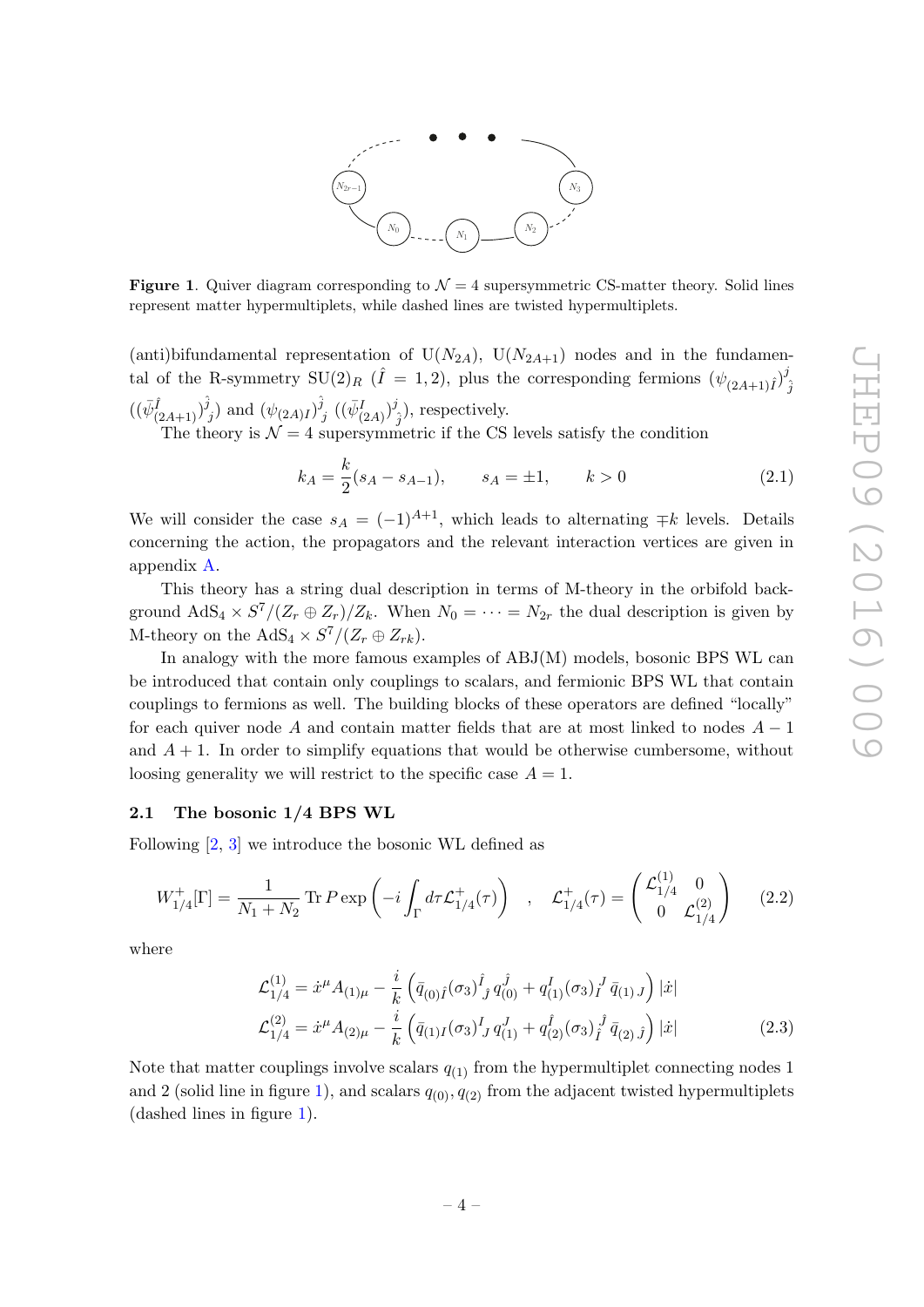The operator can be conveniently expressed in terms of WL associated to nodes 1 and 2 as

<span id="page-5-2"></span>
$$
W_{1/4}^{+} = \frac{N_1 W_{1/4}^{(1)} + N_2 W_{1/4}^{(2)}}{N_1 + N_2}
$$
\n(2.4)

where we have defined

$$
W_{1/4}^{(A)}[\Gamma] = \frac{1}{N_A} \text{Tr} \, P \exp\left(-i \int_{\Gamma} d\tau \mathcal{L}_{1/4}^{(A)}(\tau)\right) \qquad A = 1, 2 \tag{2.5}
$$

When  $\Gamma$  is a maximal circle in  $S^2$  operator [\(2.2\)](#page-4-2) preserves 1/4 of the supersymmetry charges. We will work in this case, parametrizing the path as

<span id="page-5-1"></span>
$$
\Gamma: \quad x^{\mu}(\tau) = (\cos \tau, \sin \tau, 0) \qquad 0 \le \tau < 2\pi \tag{2.6}
$$

## <span id="page-5-0"></span>2.2 The fermionic 1/2 BPS WL

The addition of fermions leads to two inequivalent WL depending on which  $SU(2)$  component we consider [\[3\]](#page-34-3).

The first operator, called the  $\psi_1$ -loop in [\[3\]](#page-34-3), is defined in terms of  $\psi_{(1)1}$  and  $\bar{\psi}_{(1)}^{\hat{1}}$ fermionic components. It is given as the generalized holonomy

$$
W_{\psi_1}[\Gamma] = \frac{1}{N_1 + N_2} \operatorname{Tr} P \exp\left(-i \int_{\Gamma} d\tau \mathcal{L}_{\psi_1}(\tau)\right) \tag{2.7}
$$

where

<span id="page-5-3"></span>
$$
\mathcal{L}_{\psi_1} = \begin{pmatrix} \mathcal{A}_{(1)} & \bar{c}_{\alpha} \psi_{(1)}^{\alpha} \\ c^{\alpha} \bar{\psi}_{(1)\alpha}^{\hat{1}} & \mathcal{A}_{(2)} \end{pmatrix} \n\mathcal{A}_{(1)} = \dot{x}^{\mu} A_{(1)\mu} - \frac{i}{k} \left( q_{(1)}^{\dagger} \delta_{I}^{\dagger} \bar{q}_{(1)J} + \bar{q}_{(0)\hat{I}} (\sigma_3)^{\hat{I}}{}_{\hat{J}} q_{(0)}^{\hat{J}} \right) |\dot{x}| \n\mathcal{A}_{(2)} = \dot{x}^{\mu} A_{(2)\mu} - \frac{i}{k} \left( \bar{q}_{(1)I} \delta_{I}^{\dagger} q_{(1)}^{\dagger} + q_{(2)}^{\hat{I}} (\sigma_3)_{\hat{I}}^{\dagger} \bar{q}_{(2)}^{\dagger} \hat{J} \right) |\dot{x}|
$$
\n(2.8)

and the commuting spinors  $c, \bar{c}$  are defined in [\(B.7\)](#page-24-0).

We will consider the case of  $\Gamma$  being the maximal circle  $(2.6)$  for which the operator is 1/2 BPS.

An independent WL operator can be introduced that contains the  $\psi_{(1)2}$  and  $\bar{\psi}_{(1)}^{\hat{2}}$ fermionic SU(2) components [\[3\]](#page-34-3). BPS invariance requires to slightly modify also the bosonic couplings, so that the  $\psi_2$ -loop is given by

$$
W_{\psi_2}[\Gamma] = \frac{1}{N_1 + N_2} \operatorname{Tr} P \exp\left(-i \int_{\Gamma} d\tau \mathcal{L}_{\psi_2}(\tau)\right)
$$
(2.9)

where

$$
\mathcal{L}_{\psi_2} = \begin{pmatrix} \mathcal{B}_{(1)} & \bar{d}_{\alpha} \psi^{\alpha}_{(1)\hat{2}} \\ d^{\alpha} \bar{\psi}^{\hat{2}}_{(1)\alpha} & \mathcal{B}_{(2)} \end{pmatrix}
$$
  
\n
$$
\mathcal{B}_{(1)} = \dot{x}^{\mu} A_{(1)\mu} - \frac{i}{k} \left( -q^I_{(1)} \delta_I^J \bar{q}_{(1)J} + \bar{q}_{(0)\hat{I}} (\sigma_3) \hat{f}_j q^{\hat{J}}_{(0)} \right) |\dot{x}|
$$
  
\n
$$
\mathcal{B}_{(2)} = \dot{x}^{\mu} A_{(2)\mu} - \frac{i}{k} \left( -\bar{q}_{(1)I} \delta_J^I q^{\hat{J}}_{(1)} + q^{\hat{I}}_{(2)} (\sigma_3) \hat{f}_j \bar{q}_{(2)} \hat{f} \right) |\dot{x}|
$$
\n(2.10)

with the commuting spinors  $d, \bar{d}$  given in [\(B.14\)](#page-24-1).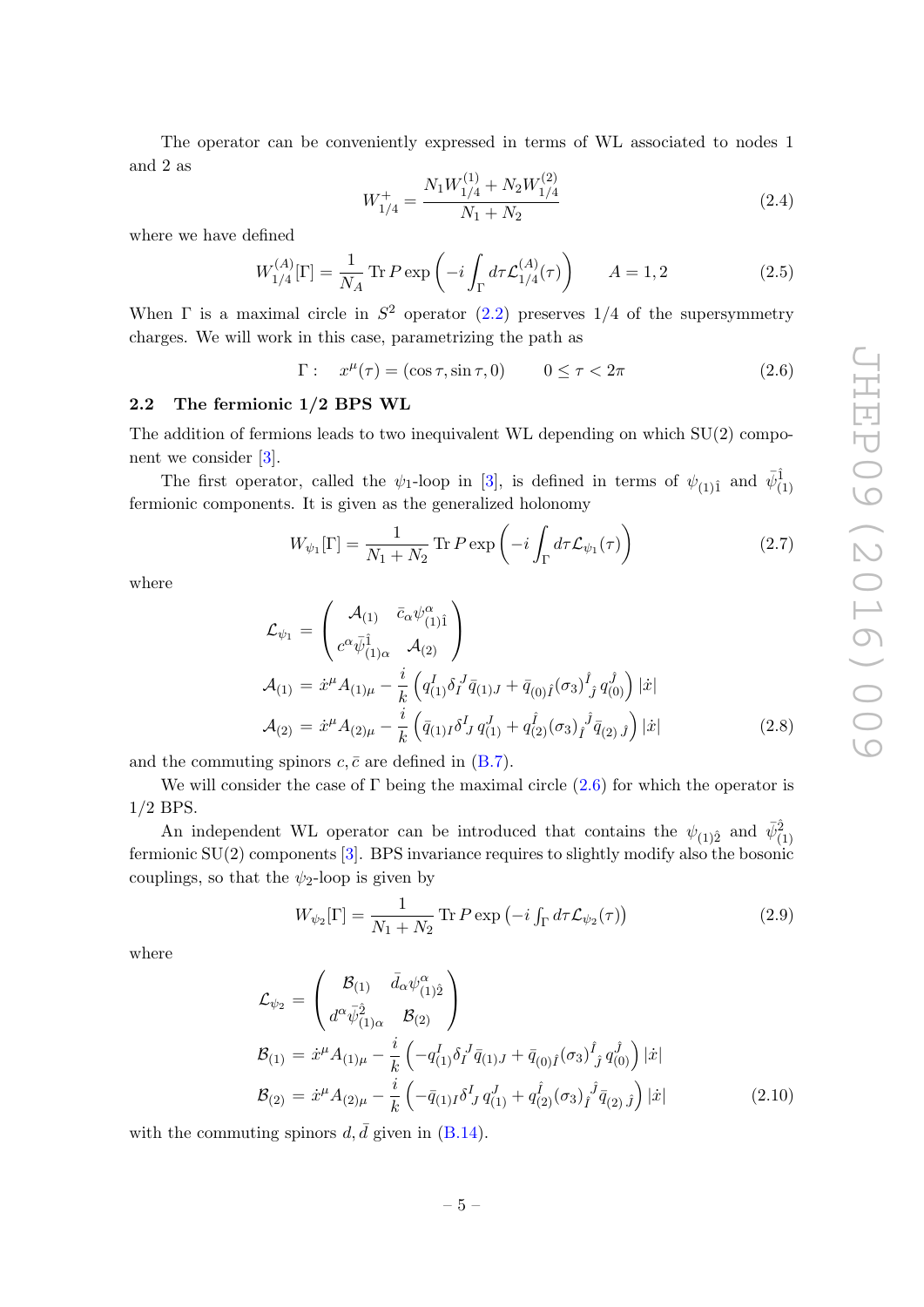Precisely, in addition to the replacement  $\psi^{\hat{1}}_{(1)} \to \psi^{\hat{2}}_{(1)}$  this loop differs from the previous one for  $\delta_I^J \to -\delta_I^J$  in the scalar couplings and for different fermion couplings (eq. [\(B.7\)](#page-24-0) vs.  $(B.14)$ ). Again, when  $\Gamma$  is a maximal circle this operator is  $1/2$  BPS.

#### <span id="page-6-0"></span>2.3 Cohomological equivalence

As proved in  $[2, 3]$  $[2, 3]$ , the classical fermionic  $1/2$  BPS loops are both cohomologically equivalent to the  $1/4$  BPS bosonic operator given in eq.  $(2.4)$ . In fact, the following relations hold

<span id="page-6-4"></span>
$$
W_{\psi_i} = W_{1/4}^+ + QV_{\psi_i} \qquad i = 1, 2 \tag{2.11}
$$

where the Q-terms are both proportional to the same supercharge. Therefore, more generally any linear combination of the form

<span id="page-6-1"></span>
$$
\frac{a_1 W_{\psi_1} + a_2 W_{\psi_2}}{a_1 + a_2} \tag{2.12}
$$

gives a 1/2 BPS WL that is cohomologically equivalent to the bosonic one.

If the classical equivalence survives at quantum level, one can use  $Q$  as the supercharge to localize the path integral that computes  $\langle W_{1/4}^+ \rangle$  on  $S^3$ . As a consequence, the corresponding matrix model provides an all-order prediction not only for the bosonic  $W_{1/4}^+$  but also for fermionic operators of the form  $(2.12)$ , provided that they survive quantization as BPS operators.

From the string dual description we know that at quantum level only one 1/2 BPS WL should survive, being the corresponding  $1/2$  BPS M2-brane configuration unique. Therefore, we expect that the degeneracy [\(2.12\)](#page-6-1) gets uplifted by quantum effects and only one particular combination with fixed  $\bar{a}_1, \bar{a}_2$  will correspond to the exact quantum  $1/2$  BPS operator. For this operator we will have

<span id="page-6-3"></span>
$$
\langle W_{1/2} \rangle_{f=1} = \langle \frac{\bar{a}_1 W_{\psi_1} + \bar{a}_2 W_{\psi_2}}{\bar{a}_1 + \bar{a}_2} \rangle_{f=1} = \langle W_{1/4}^+ \rangle_{f=1}
$$
(2.13)

where the subscript " $f = 1$ " indicates that this is the matrix model result, therefore at framing one. $<sup>1</sup>$  $<sup>1</sup>$  $<sup>1</sup>$ </sup>

The uplift mechanism that breaks degeneracy at quantum level is expected to be generated by field interactions that do not occur at classical level. However, since localization actually provides the quantum exact result for the bosonic  $1/4$  BPS operator, this mechanism for the fermionic ones cannot be understood within this approach.

The only possibility to disclose the degeneracy breaking mechanism is to perform a perturbative calculation of the two fermionic WL and look for potential contributions that turn out to give a different result at some loop order. In fact, if at a given order in perturbation theory we find  $\langle W_{\psi_1} \rangle \neq \langle W_{\psi_2} \rangle$ , then comparison with the localization prediction [\(2.13\)](#page-6-3) will provide a non-trivial equation that uniquely fixes the relative coefficient between  $W_{\psi_1}$ and  $W_{\psi_2}$ , so leading to the correct quantum BPS fermionic operator.

<span id="page-6-2"></span><sup>&</sup>lt;sup>1</sup>As discussed in [\[14\]](#page-35-7), the Matrix Model result always refers to framing one, as the only point-splitting regularization compatible with the supersymmetry used to localize is the one where both the original and the deformed WL contours belong to the Hopf fibration of  $S^3$ .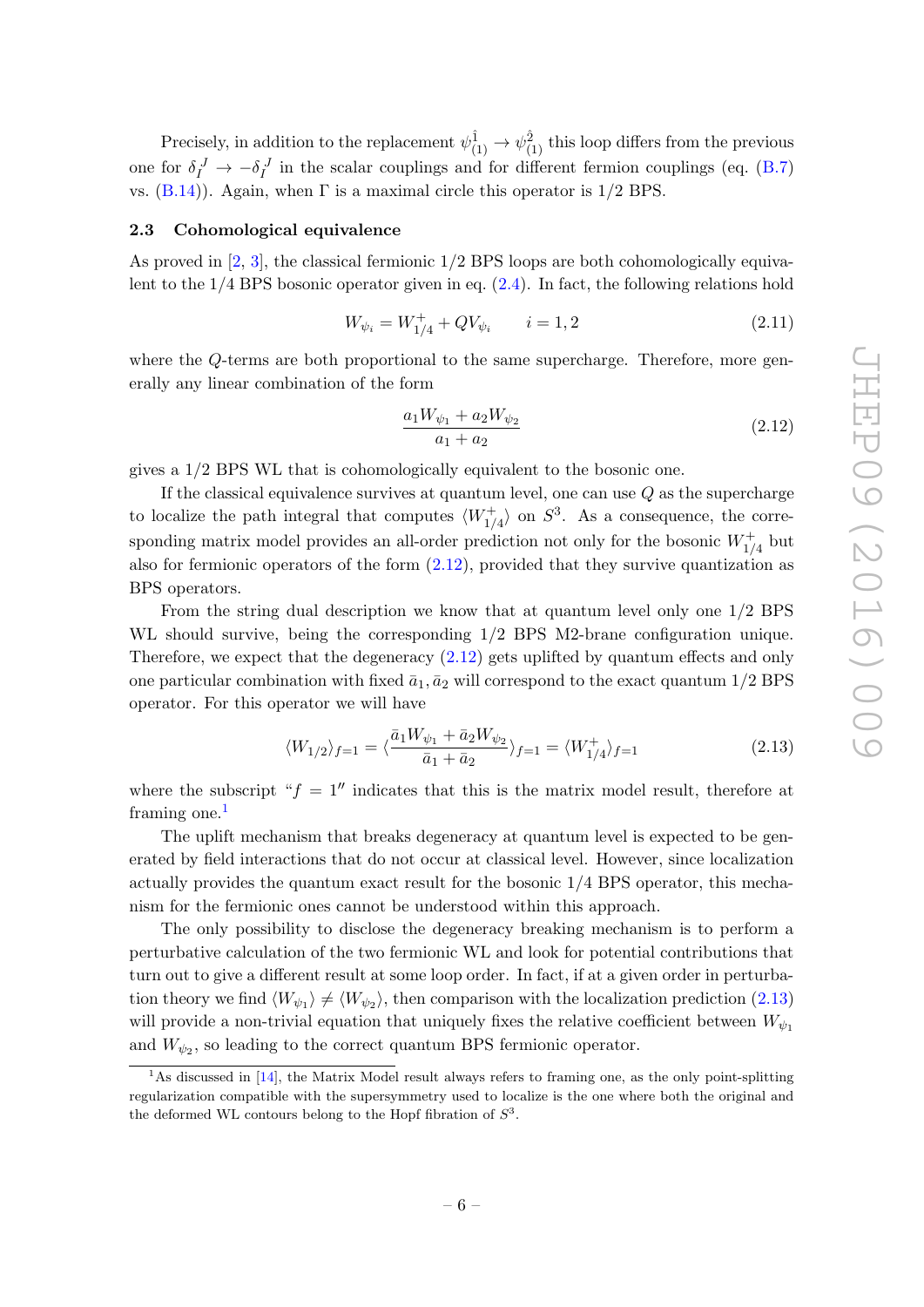With this motivation in mind, we will go through the perturbative evaluation of  $\langle W_{\psi_1} \rangle$ and  $\langle W_{\psi_2} \rangle$  searching for potential differences, and match it with the weak coupling expansion of the matrix model result for  $\langle W^+_{1/4} \rangle$ .

## <span id="page-7-0"></span>3 All-loop relation between  $W_{\psi_1}$  and  $W_{\psi_2}$

We approach the perturbative analysis by first deriving an all-loop identity between the  $W_{\psi_1}$  and  $W_{\psi_2}$  expectation values. In particular, we prove that as a consequence of the planarity of the contour  $\Gamma$  in [\(2.6\)](#page-5-1), at a given order L the two WL are related by

<span id="page-7-2"></span>
$$
\langle W_{\psi_2} \rangle^{(L)} = (-1)^L \langle W_{\psi_1} \rangle^{(L)} \tag{3.1}
$$

Here L counts the power of the coupling  $1/k$ .

To prove this relation, as an intermediate step we introduce a third fermionic operator that is defined from  $W_{\psi_1}$  by applying a  $SU(2)_L \times SU(2)_R$  transformation that exchanges the R-symmetry indices  $1 \leftrightarrow 2, \hat{1} \leftrightarrow \hat{2}$ . From the  $W_{\psi_1}$  defining equations [\(2.8\)](#page-5-3), we then obtain a new operator  $W_{\psi_2}$  given by the holonomy of the following superconnection

$$
\tilde{\mathcal{L}}_{\psi_2} = \begin{pmatrix}\n\tilde{\mathcal{A}}_{(1)} & \bar{c}_{\alpha} \psi^{\alpha}_{(1)\hat{2}} \\
c^{\alpha} \bar{\psi}^{\hat{2}}_{(1)\alpha} & \tilde{\mathcal{A}}_{(2)}\n\end{pmatrix} \n\tilde{\mathcal{A}}_{(1)} = \dot{x}^{\mu} A_{(1)\mu} + \frac{i}{k} \left( -q^I_{(1)} \delta_I^J \bar{q}_{(1)J} + \bar{q}_{(0)\hat{I}} (\sigma_3) \hat{f}_j q^{\hat{J}}_{(0)} \right) |\dot{x}| \n\tilde{\mathcal{A}}_{(2)} = \dot{x}^{\mu} A_{(2)\mu} + \frac{i}{k} \left( -\bar{q}_{(1)I} \delta_J^I q^J_{(1)} + q^{\hat{f}}_{(2)} (\sigma_3) \hat{f}^{\hat{J}} \bar{q}_{(2)} \hat{J} \right) |\dot{x}|
$$
\n(3.2)

where the commuting spinors  $c, \bar{c}$  are still given in  $(B.7)$ .

Since the action of the theory is invariant under the R-symmetry group it is a matter of fact that computing perturbatively the expectation value of  $W_{\psi_2}$  we find

$$
\langle \widetilde{W}_{\psi_2} \rangle = \langle W_{\psi_1} \rangle \tag{3.3}
$$

at any given order.

The interesting observation is that  $W_{\psi_2}$  differs from  $W_{\psi_2}$  simply by an overall sign change in the scalar couplings and the replacement of the spinor couplings  $c \to d$ .

Therefore, for a diagram containing  $n<sub>S</sub>$  scalar couplings from the WL expansion (see figure [2\)](#page-8-0) the contribution to  $\langle W_{\psi_2} \rangle$  is obtained from  $\langle W_{\psi_1} \rangle$  simply as

<span id="page-7-1"></span>
$$
\langle W_{\psi_2} \rangle = (-1)^{n_S} \langle \widetilde{W}_{\psi_2} \rangle|_{c \to d} = (-1)^{n_S} \langle W_{\psi_1} \rangle|_{c \to d}
$$
\n(3.4)

We now discuss what is the effect of replacing  $c$  spinors with  $d$  ones.

A diagram containing  $2n_F$  fermionic couplings from the  $W_{\psi_1}$  expansion (see figure [2\)](#page-8-0) is proportional to  $n_F$  bilinears of the form  $(c\gamma^{\mu_1}\gamma^{\mu_2}\cdots\gamma^{\mu_p}\bar{c})$  where the gamma matrices come from fermionic propagators, eq.  $(A.17)$  and gauge-fermion vertices, eq.  $(A.22)$ . The gamma indices are then contracted either with external vectors, that is  $x_{\mu}(\tau)$  or  $\dot{x}_{\mu}(\tau)$  integrated on the contour, or with x-coordinates associated to internal vertices and then subject to 3D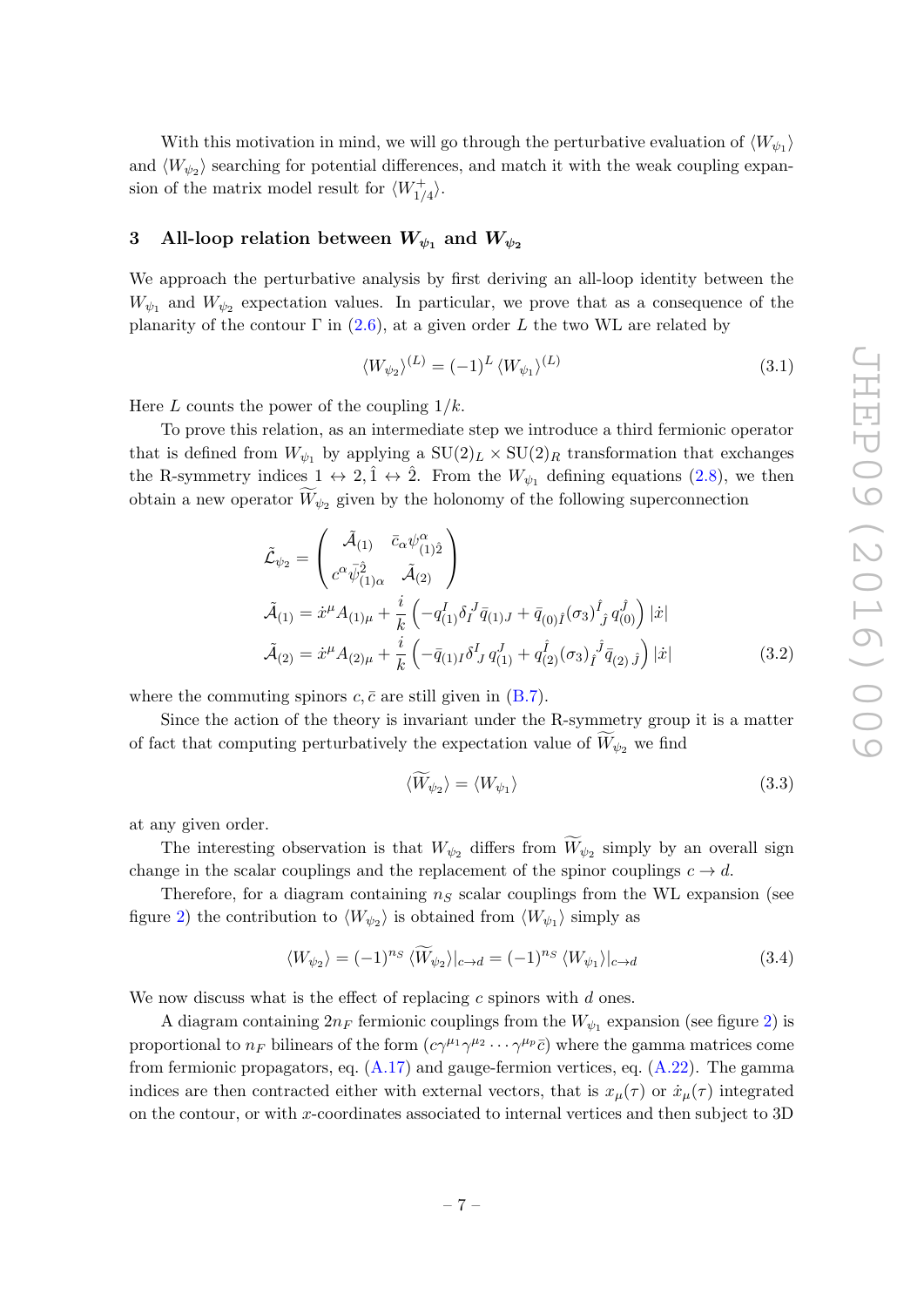

<span id="page-8-0"></span>Figure 2. Sketchy structure of loop diagrams contributing to the term in the WL expansion with  $n_A$  gauge fields,  $n_F$  ( $\psi, \bar{\psi}$ ) couples and  $n_S$  scalar bilinears. The arguments of this section are not sensitive to the order of the contour points.

integration. According to  $p$  being even or odd, using identities  $(A.3)$  for gamma matrices, the bilinears can always be reduced to linear combinations of the following structures

<span id="page-8-3"></span>
$$
(c\gamma^{\mu_1}\gamma^{\mu_2}\cdots\gamma^{\mu_{2m}}\bar{c}) \longrightarrow (c\bar{c}) \quad \text{and} \quad \varepsilon_{\mu_i\mu_j\nu}(c\gamma^{\nu}\bar{c})
$$
 (3.5)

$$
(c\gamma^{\mu_1}\gamma^{\mu_2}\cdots\gamma^{\mu_{2m+1}}\bar{c}) \longrightarrow (c\gamma^{\mu_i}\bar{c}) \quad \text{and} \quad \varepsilon_{\mu_i\mu_j\mu_k}(c\bar{c})
$$
 (3.6)

times delta and epsilon structures that account for the other  $\mu$ -indices.

Multiplying all the bilinears associated to a given diagram once reduced in this way, we end up with a linear combination of structures that contain powers of  $(c\bar{c})$  times powers of  $(c\gamma\bar{c})$ . Let's call  $n_{\gamma}$  the total number of  $(c\gamma\bar{c})$  bilinears.

According to the identities in appendix [A,](#page-19-0) these bilinears may differ at most by an overall sign when we replace c with d spinors. Precisely,  $(c\bar{c}) = (d\bar{d})$ ,  $(c\gamma^{1,2}\bar{c}) = -(d\gamma^{1,2}\bar{d})$ and  $(c\gamma^3 \bar{c}) = (d\gamma^3 \bar{d})$ . Therefore, the effect of the replacement  $c \to d$  in [\(3.4\)](#page-7-1) will be at most an overall sign, but it is important to count how many signs we get in a given diagram.

If we perform all Feynman integrals associated to internal vertices, before solving the contour integrals we obtain a function of the bilinears and external coordinates  $x_{\mu}(\tau)$ and/or  $\dot{x}_{\mu}(\tau)$ . Moreover, the planarity of the contour [\(2.6\)](#page-5-1) requires having an even number of epsilon tensors that can then be traded with products of Kronecher deltas.[2](#page-8-1) It follows that the  $n_{\gamma}$  (c $\gamma \bar{c}$ ) structures end up being necessarily contracted either among themselves or with external points. However, since structures of the form  $(c\bar{c})$  and  $(c\gamma^{\nu}\bar{c})(c\gamma_{\nu}\bar{c})$  do not contribute with any sign, we can restrict the discussion to the set of  $(c\gamma\bar{c})$  contracted with external points. Once again, the planarity of the contour  $(2.6)$  implies that the final expression will contain only bilinears of the form  $(c\gamma^{1,2}\bar{c})$  that, according to the identities in appendix [A,](#page-19-0) will contribute with a sign change under replacement  $c \to d$ .

From this preliminary analysis we can conclude that a given diagram containing  $n<sub>S</sub>$ scalar couplings and proportional to  $n_{\gamma}$  bilinears  $(c\gamma\bar{c})$  provides contributions to the expectation values of the two fermionic WL that are related as

<span id="page-8-2"></span>
$$
\langle W_{\psi_2} \rangle |_{n_S, n_\gamma} = (-1)^{n_S + n_\gamma} \langle W_{\psi_1} \rangle |_{n_S, n_\gamma}
$$
\n(3.7)

<span id="page-8-1"></span><sup>&</sup>lt;sup>2</sup>In fact, any string of an odd number of  $\varepsilon$  tensors can be always reduced to a linear combination of products of Kronecker deltas times one epsilon tensor that would be eventually contracted with external indices, so leading to a vanishing result at framing 0.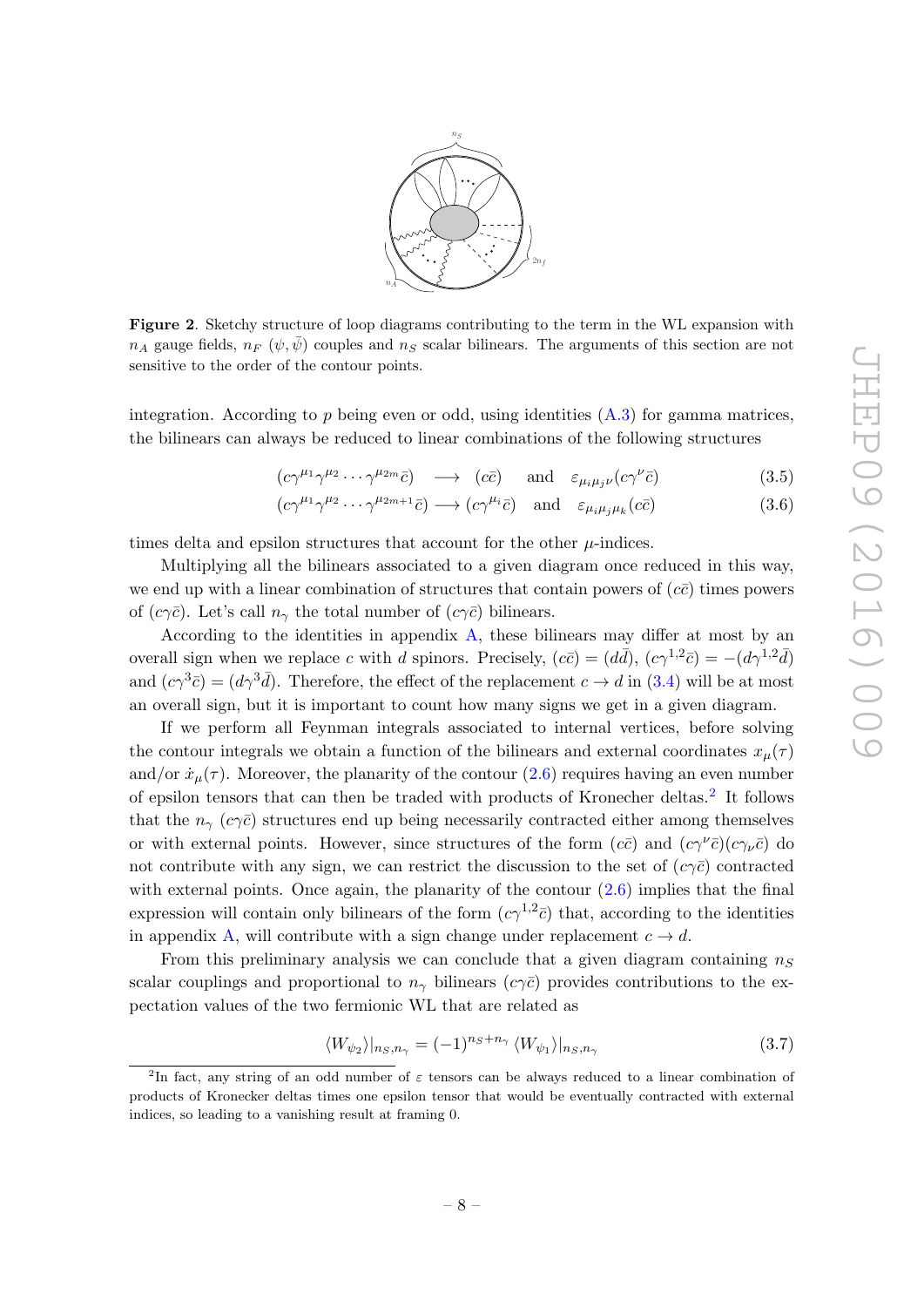Now, combining power counting arguments with constraints coming from planarity it can be proven that  $(n_S + n_\gamma)$  has the same parity of the loop order L, or equivalently that  $n_{\gamma}$  has the same parity of  $L + n_S$ . We leave the details of the proof of this statement in appendix [C.](#page-25-0) Using this result in  $(3.7)$  we finally obtain the initial claim  $(3.1)$ .

Using similar arguments, in appendix [C](#page-25-0) we also prove that all results derived perturbatively at trivial framing are real.

The loop identity [\(3.7\)](#page-8-2) implies that the expectation values of the two fermionic WL are exactly the same at any even order  $L$ , while they are opposite in sign at odd orders. Therefore, if quantum uplift occurs it has to be necessarily searched at odd orders. In section [5](#page-14-0) we perform a systematic investigation up to  $L = 3$  and provide an explicit computation showing that this is the first odd order where non-vanishing (then non-trivially opposite in sign) contributions arise.

## <span id="page-9-0"></span>4 The matrix model result for 1/4 BPS Wilson loop

The evaluation of both the partition function and the 1/4 BPS Wilson loop for the necklace quiver theories described in section [2](#page-3-0) can be reduced to a putative matrix integral through localization techniques [\[14\]](#page-35-7). An integral representation for the former can be easily obtained by combining the basic building blocks given in [\[14\]](#page-35-7). We easily find [\[15\]](#page-35-8)

<span id="page-9-2"></span>
$$
\mathcal{Z} = \mathcal{N} \int \prod_{B,i} d\lambda_{Bi} e^{2ik\ell_B \lambda_{Bi}^2} \prod_{B=0}^{2r-1} \frac{\prod_{i < j} \sinh^2 \left(\lambda_{Bi} - \lambda_{Bj}\right)}{\prod_{i,j} \cosh \left(\lambda_{Bi} - \lambda_{B+1,j}\right)},\tag{4.1}
$$

where we recognize the contribution of the classical action,  $\prod_{Bi} e^{2ik\ell_B\lambda_{Bi}^2}$ , the one-loop fluctuations of the vector multiplets  $\prod_{i < j} \sinh^2 (\lambda_{Bi} - \lambda_{Bj})$  and those of the hypermultiplets  $\prod_{i,j} \cosh(\lambda_{Bi} - \lambda_{B+1,j})$ . The constant  $\mathcal N$  is an overall normalization, whose explicit form is irrelevant in our analysis. To be consistent with the perturbative calculation we set  $l_B = (-1)^B$ .

In this context the 1/4 BPS Wilson loop is given by the vacuum expectation value of the following matrix observable

<span id="page-9-1"></span>
$$
W^{(A)} = \frac{1}{N_A} \sum_{i=1}^{N_A} e^{2\lambda_{Ai}} = 1 + \frac{2}{N_A} \text{Tr}(\Lambda_A) + \frac{2}{N_A} \text{Tr}(\Lambda_A^2) + \frac{4}{3N_A} \text{Tr}(\Lambda_A^3) + \frac{2}{3N_A} \text{Tr}(\Lambda_A^4) + \mathcal{O}(\Lambda_A^5)
$$
(4.2)

where we have introduced the diagonal matrix  $\Lambda_A \equiv \text{diag}(\lambda_{A1}, \cdots, \lambda_{AN_A})$  for future convenience. In the r.h.s. of  $(4.2)$  we can actually neglect all the odd powers in  $\Lambda_A$  since their expectation value vanishes at all orders in  $\frac{1}{k}$  due to the symmetry property of the integrand in [\(4.1\)](#page-9-2) under the parity transformation  $\lambda_{Ai} \rightarrow -\lambda_{Ai}$ .

The first step to construct the perturbative series of  $W^{(A)}$  is to rescale all the eigenvalues  $\lambda_{Ai}$  by  $\frac{1}{\sqrt{2}}$  $\frac{1}{k}$  and expand the integrand in [\(4.1\)](#page-9-2) for large k. The measure factor for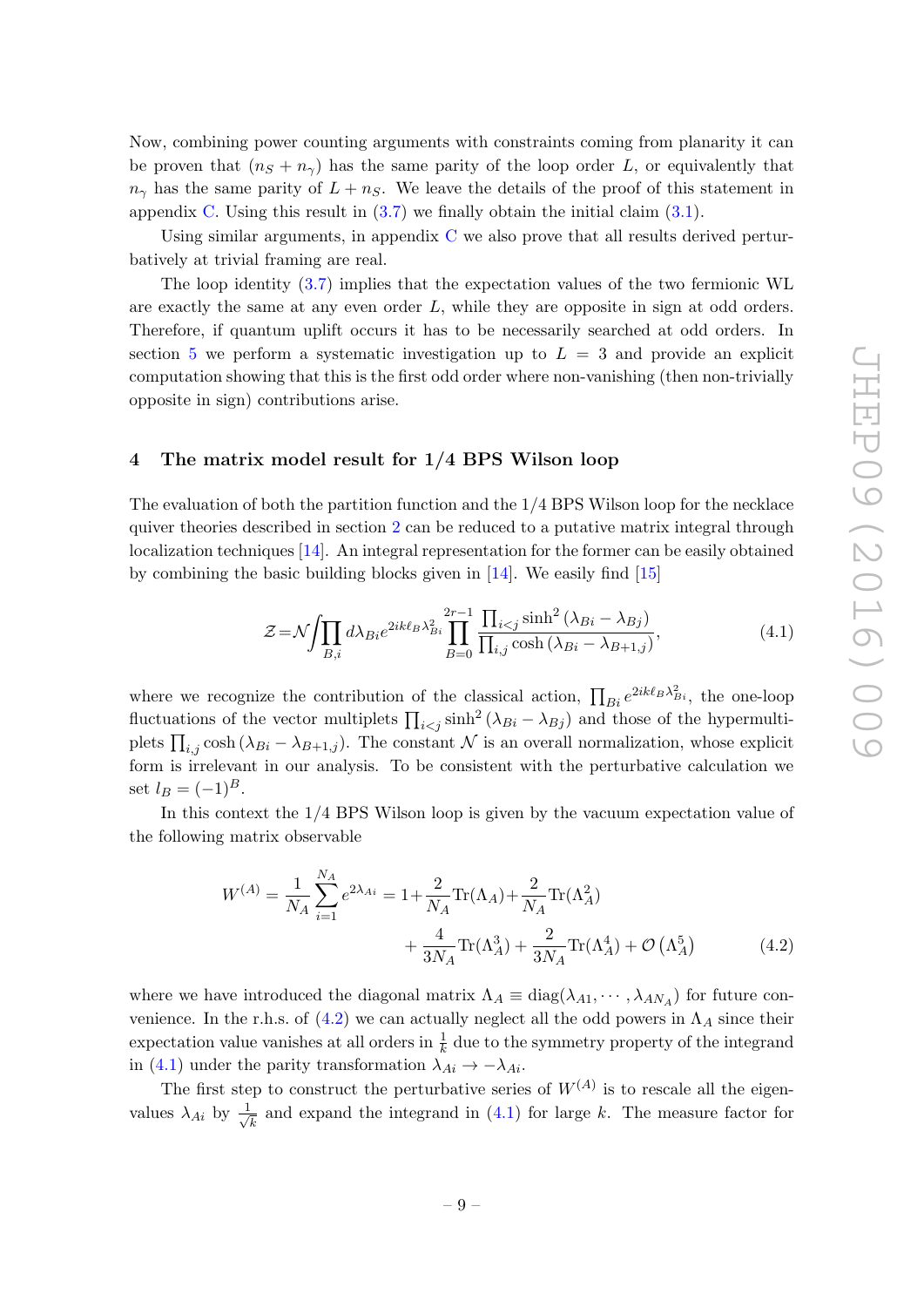large  $k$  reads

$$
\prod_{A=0}^{2r-1} \frac{\prod_{i
$$

Since we shall write the final result as a combination of vacuum expectation values in the Gaussian matrix model, we have chosen to use the usual Vandermonde determinant as the reference measure.

<span id="page-10-0"></span>Order  $1/k$  in the expansion  $(4.3)$  is governed by the combination

$$
P_A = \underbrace{\frac{1}{3}(N_A \text{Tr}(\Lambda_A^2) - \text{Tr}(\Lambda_A)^2)}_{B_2(\Lambda_A)} - \underbrace{\frac{1}{2}(N_{A+1} \text{Tr}(\Lambda_A^2) + N_A \text{Tr}(\Lambda_{A+1}^2) - 2\text{Tr}(\Lambda_A)\text{Tr}(\Lambda_{A+1}))}_{C_2(\Lambda_A, \Lambda_{A+1})}.
$$
\n(4.4)

The next order is instead controlled by  $Q_A$ , whose expression can be naturally written as the sum of four different terms

<span id="page-10-1"></span>
$$
Q_A = B_4(\Lambda_A) - C_4(\Lambda_A, \Lambda_{A+1}) + \frac{1}{2} P_A \sum_{B=0}^{2r-1} P_B - \frac{1}{2} [B_2^2(\Lambda_A) - C_2^2(\Lambda_A, \Lambda_{A+1})]. \tag{4.5}
$$

In [\(4.5\)](#page-10-1)  $B_4(\Lambda_A)$  is a shorthand notation for the coefficient of  $1/k^2$  when we expand the factor in the measure due to the vector multiplet living in the node A. Instead  $C_4(\Lambda_A, \Lambda_{A+1})$ arises when we expand the contribution to the measure of the hypermultiplet connecting the node A with the node  $A + 1$  at the same order. Their explicit expressions are quite cumbersome, so we report them in appendix  $D$ . The last two terms, containing  $P_A$  and  $(B_2, C_2)$  respectively, originate from lower order terms when we take the product over different nodes.

Finally the explicit form  $\frac{1}{k^3}$  term  $S_A$  in [\(4.3\)](#page-10-0) is irrelevant since it does not affect the evaluation of the Wilson loop. In fact, its contribution cancels out with the normalization provided by the partition function.

With the help of the expansions  $(4.2)$  and  $(4.3)$ , it is straightforward to write down the expectation value of the Wilson loop  $W_{1/4}^{(B)}$  $\frac{1}{4}$  in terms of  $P_A$  and  $\Lambda_A$  up to  $\frac{1}{k^3}$  order. We find

<span id="page-10-2"></span>
$$
\langle W_{1/4}^{(B)} \rangle = 1 + \frac{2}{N_B k} \langle \text{Tr}(\Lambda_B^2) \rangle_0 + \frac{1}{N_B k^2} \left[ \frac{2}{3} \langle \text{Tr}(\Lambda_B^4) \rangle_0 + 2 \sum_{A=0}^{2r-1} \left[ \langle \text{Tr}(\Lambda_B^2) P_A \rangle_0 \right] \right. \\
\left. - \langle \text{Tr}(\Lambda_B^2) \rangle_0 \langle P_A \rangle_0 \right] \Bigg] + \frac{1}{N_B k^3} \left[ \frac{4}{45} \langle \text{Tr}(\Lambda_B^6) \rangle_0 + \frac{2}{3} \sum_{A=0}^{2r-1} \left[ \langle \text{Tr}(\Lambda_B^4) P_A \rangle_0 \right] \right. \\
\left. \langle \text{Tr}(\Lambda_B^4) \rangle_0 \langle P_A \rangle_0 \right] + 2 \sum_{A=1}^{2r-1} \left[ \langle \text{Tr}(\Lambda_B^2) Q_A \rangle_0 - \langle \text{Tr}(\Lambda_B^2) \rangle_0 \langle Q_A \rangle_0 \right. \\
\left. - \langle \text{Tr}(\Lambda_B^2) P_A \rangle_0 \sum_C \langle P_C \rangle_0 + \langle \text{Tr}(\Lambda_B^2) \rangle_0 \langle P_A \rangle_0 \sum_C \langle P_C \rangle_0 \right] \Bigg] + \mathcal{O} \left( \frac{1}{k^4} \right). \tag{4.6}
$$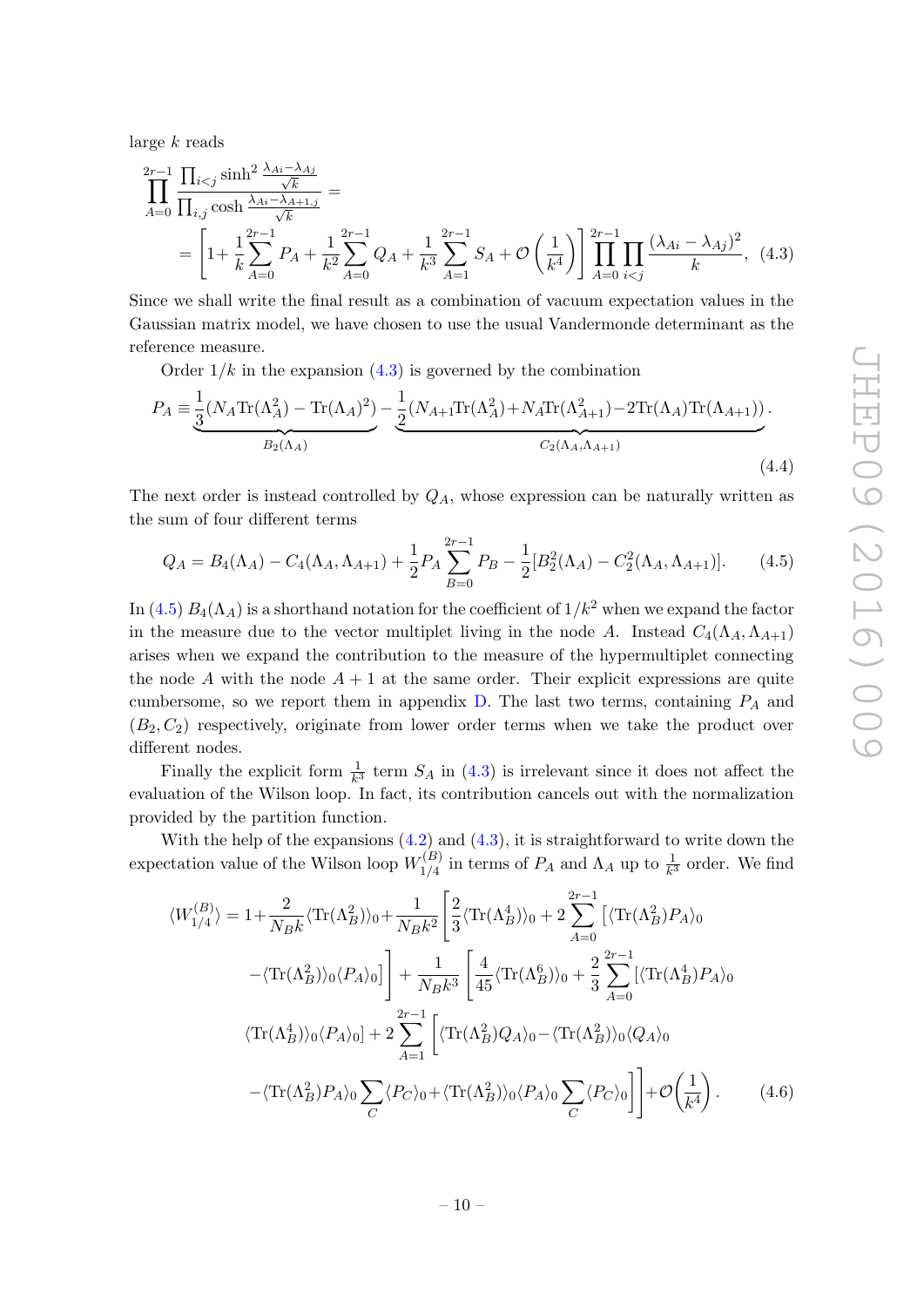where the subscript 0 in the expectation values indicates that the average is taken in the Gaussian matrix model. The evaluation of orders  $\frac{1}{k}$  and  $\frac{1}{k^2}$  was discussed in ref. [\[1\]](#page-34-0) and we shall not repeat the analysis here. We simply recall the final result

$$
\langle W_{1/4}^{(B)} \rangle = 1 - \frac{i\ell_B N_B}{2k} - \frac{1}{24k^2} (4N_B^2 - 3N_{B-1}N_B - 3N_{B+1}N_B - 1) + \mathcal{O}\left(\frac{1}{k^3}\right), \tag{4.7}
$$

which coincides with the perturbative result for the 1/4 BPS Wilson loops dressed with a phase corresponding to framing one [\[1\]](#page-34-0). The combination [\(2.4\)](#page-5-2) reads at this order

<span id="page-11-1"></span>
$$
\langle W_{1/4}^+\rangle_{f=1} = 1 + i\frac{N_1 - N_2}{2k} - \frac{1}{24k^2} \left( 4N_1^2 + 4N_2^2 - 7N_1N_2 - 1 - 3\frac{N_0N_1^2 + N_2^2N_3}{N_1 + N_2} \right) + \mathcal{O}\left(\frac{1}{k^3}\right) \tag{4.8}
$$

#### <span id="page-11-0"></span>4.1 Range-three result at three loops

The next step is to analyze the structure of the  $\frac{1}{k^3}$  contribution. An exhaustive evaluation of all the relevant contributions in  $(4.6)$  is quite tedious and cumbersome. However, as already mentioned, in order to investigate the uplift of the cohomological equivalence it is sufficient to focus our attention on terms proportional to a particular color structure. A convenient choice is to look at contributions which depend on three neighboring sites  $(A-1, A, A+1)$  (range-three sector). They can arise only from the part not depending on  $Q_A$  in the last sum in [\(4.6\)](#page-10-2). In fact the other terms in (4.6) vanish unless  $A = B - 1$  or  $A = B$  and thus they depend only on two nodes.

Actually, most of the contributions present in the last sum in  $(4.6)$  face a similar fate and we remain with the following putative three-node term

$$
\frac{1}{N_B k^3} \sum_{A,C} \left[ \langle \text{Tr}(\Lambda_B^2) P_A P_C \rangle_0 - \langle \text{Tr}(\Lambda_B^2) \rangle_0 \langle P_A P_C \rangle_0 - 2 \langle \text{Tr}(\Lambda_B^2) P_A \rangle_0 \langle P_C \rangle_0 \right]
$$

$$
+ 2 \langle \text{Tr}(\Lambda_B^2) \rangle_0 \langle P_A \rangle_0 \langle P_C \rangle_0 = \frac{1}{N_B k^3} \sum_{A,C} \langle \text{Tr}(\Lambda_B^2) P_A P_C \rangle_0^{\text{conn.}}
$$

$$
= \frac{2}{N_B k^3} \langle \text{Tr}(\Lambda_B^2) P_{B-1} P_B \rangle_0^{\text{conn.}}, \qquad (4.9)
$$

since the connected correlator can be different from zero only if either  $(A, C) = (B - 1, B)$ or  $(A, C) = (B, B - 1)$ . If we use the explicit expressions for  $P_B$  and  $P_{B-1}$ , we can easily single out the only non-vanishing term which depends on three gauge groups. We find

$$
\frac{N_{B-1}N_{B+1}}{4N_Bk^3} 2\langle \text{Tr}(\Lambda_B^2) \text{Tr}(\Lambda_B^2) \text{Tr}(\Lambda_B^2) \rangle_0^{\text{conn.}} = -\frac{i\ell_B}{16k^3} N_{B-1}N_B N_{B+1}
$$
(4.10)

Specializing the results at sites  $A = 1, 2$  and inserting in the definition  $(2.4)$  we finally have

<span id="page-11-2"></span>
$$
\langle W_{1/4}^{+} \rangle_{f=1}^{(3)} \Big|_{\text{range } 3} = \frac{i}{16k^3} \frac{N_0 N_1^2 N_2 - N_1 N_2^2 N_3}{N_1 + N_2} \tag{4.11}
$$

We note the appearance of imaginary contributions at odd orders. As we are going to discuss in the next subsection, they can be recognized as framing contributions.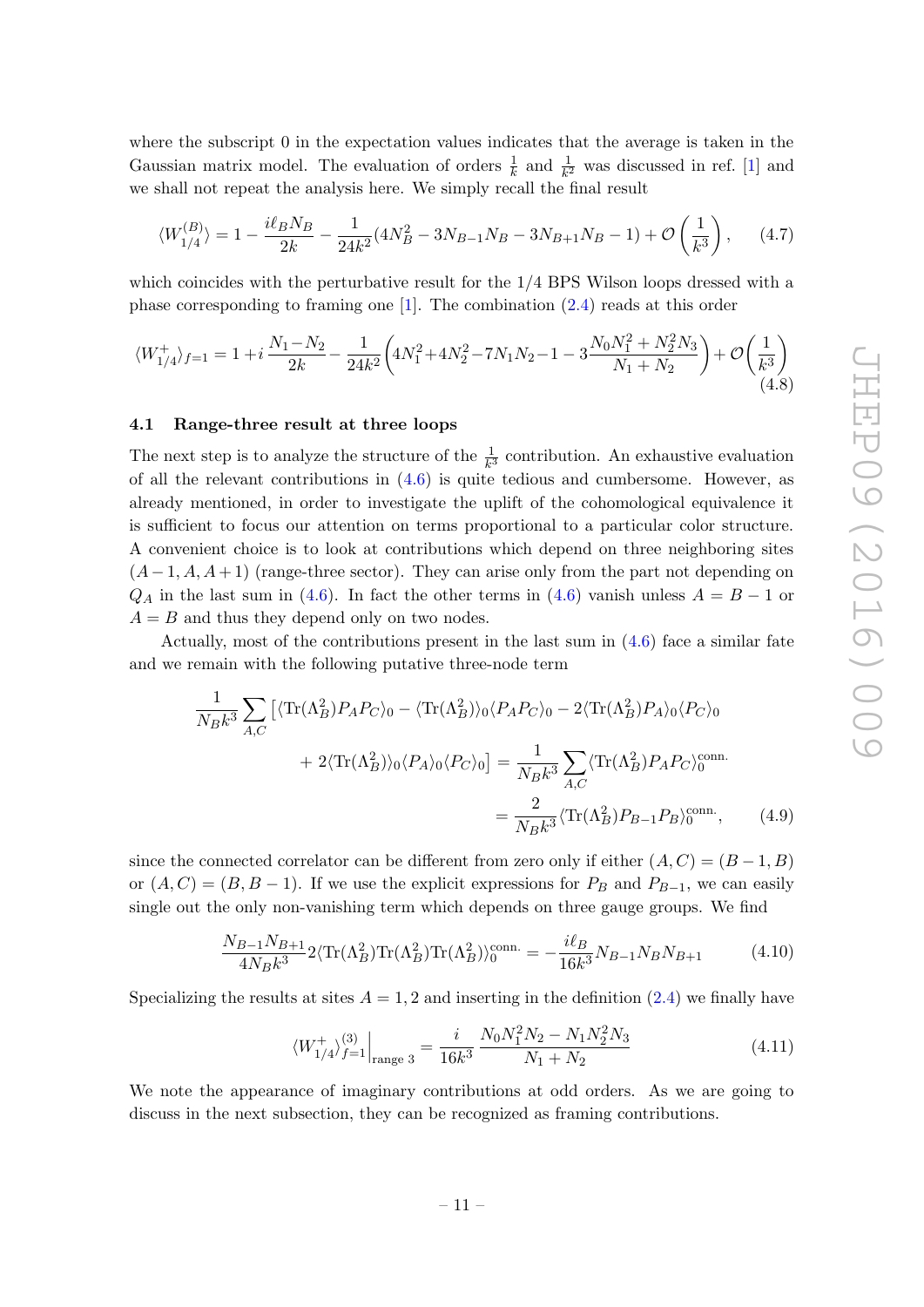#### <span id="page-12-0"></span>4.2 Removing framing

In three dimensional CS theories, expectation values of supersymmetric WL when computed via localization acquire imaginary contributions that have the interpretation of framing effects.

This concept was originally introduced in pure CS theories in order to define a topologically invariant regularization for WL [\[16\]](#page-35-9). Precisely, it consists in a point-splitting regularization procedure based on the requirement that in correlation functions of gauge connections different gauge vectors run on auxiliary contours  $\Gamma_f$ , infinitesimally displaced from the original one. As a consequence, WL expectation values only depend on the linking number  $\chi(\Gamma, \Gamma_f)$  between the framing path and the WL contour via an overall phase factor that exponentiates a one-loop contribution [\[16\]](#page-35-9)

<span id="page-12-1"></span>
$$
\langle W_{\rm CS} \rangle = e^{i\pi \lambda \chi(\Gamma, \Gamma_f)} \rho(\lambda) \tag{4.12}
$$

where  $\rho$  is a framing independent function of the coupling  $\lambda = N/k$ . The result above can be reproduced by localization for circular Wilson loops in  $\mathcal{N}=2$  supersymmetric CS [\[14\]](#page-35-7), where in order to preserve supersymmetry the framing contours are Hopf fibers and hence have linking number one.

For CS theories coupled to matter the identification of framing contributions in WL expectation values computed with localization and their perturbative origin is less clear. This issue has been recently analyzed in [\[13\]](#page-35-6) for the 1/6 BPS WL in the ABJ(M) model. There, it has been shown that starting from three loops matter interactions induce nontrivial perturbative corrections to the one-loop framing factor in  $(4.12)$ , reproducing the localization prediction at third order.

We now apply the procedure of [\[13\]](#page-35-6) to  $\mathcal{N}=4$  CS-matter theory under investigation to provide a perturbative explanation of the imaginary terms in localization results [\(4.8\)](#page-11-1) and [\(4.11\)](#page-11-2) as coming from framing. In order to do so, we focus on the bosonic 1/4 BPS WL  $W_{1/4}^+$ , whose framing contributions are easier to understand perturbatively. The cohomological equivalence  $(2.11)$  then guarantees that the  $1/2$  BPS WL has the same expression at framing one.

At one loop framing originates by a gluon exchange diagram (as in pure CS). Using the explicit expressions in Landau gauge (see eq.  $(A.13)$ ) and taking into account that  $A_{(1)}$ and  $A_{(2)}$  propagators differ by an overall sign, we obtain

$$
\langle W_{1/4}^{(A)} \rangle^{(1)} = i \, (-1)^{A+1} \, \frac{N_A}{k} \, \frac{1}{4\pi} \oint_{\Gamma} dx^{\mu} \oint_{\Gamma_f} dy^{\nu} \, \varepsilon_{\mu\nu\rho} \frac{(x-y)^{\rho}}{|x-y|^3} \n\equiv i \, (-1)^{A+1} \, \frac{N_A}{k} \, \chi(\Gamma, \Gamma_f)
$$
\n(4.13)

where the Gauss integral is indeed proportional to the linking number between the deformed contour  $\Gamma_f$  and the original WL path Γ. Combining these results for  $A = 1, 2$  according to [\(2.4\)](#page-5-2) and setting  $\chi(\Gamma, \Gamma_f) = -1$  (framing 1 in our conventions) we reproduce exactly the one-loop framing contribution in the result [\(4.8\)](#page-11-1).

At two loops the framing dependence of the individual 1/4 BPS bosonic WL arises from the pure gauge sector and exponentiates the one loop contribution. Adding this to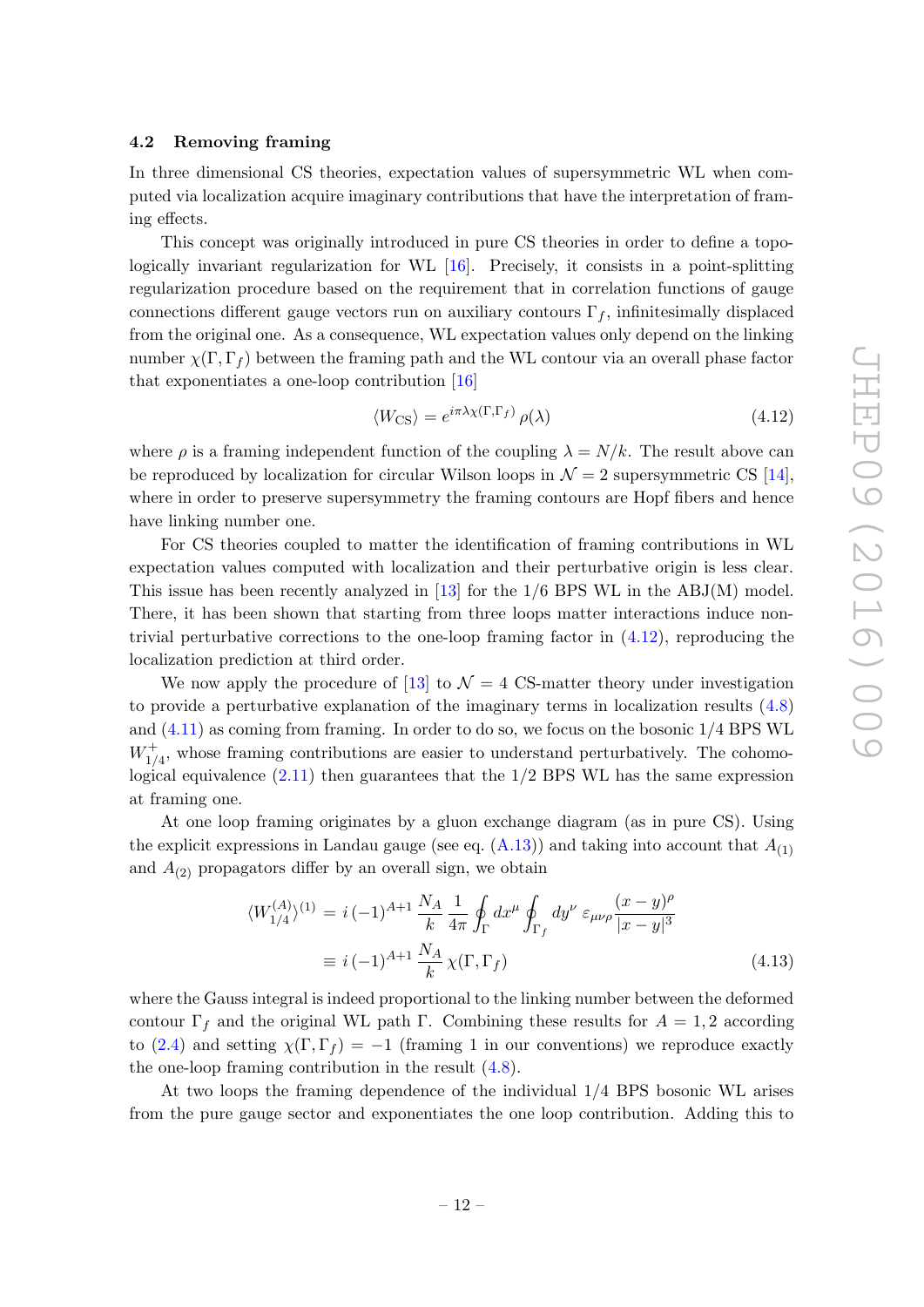<span id="page-13-0"></span>

Figure 3. Three-loop diagram contributing to framing.

the framing independent pieces and combining the WL as in [\(2.4\)](#page-5-2) reproduces the two-loop result from localization [\(4.8\)](#page-11-1).

At three loops, focusing on contributions in the range-three color sector, the only nonvanishing diagram is the one in figure [3.](#page-13-0) It is associated to the exchange of one effective gauge propagator at two loops where only the one-particle reducible (1PR) corrections

$$
\langle A_{(2A+1)\mu}(x)A_{(2A+1)\nu}(y)\rangle_{1PR}^{(2)} = -\frac{i}{4\pi} \frac{(N_{2A+2} + N_{2A})^2}{16 k^3} \varepsilon_{\mu\nu\rho} \frac{(x-y)^{\rho}}{|x-y|^3}
$$

$$
\langle A_{(2A)\mu}(x)A_{(2A)\nu}(y)\rangle_{1PR}^{(2)} = \frac{i}{4\pi} \frac{(N_{2A+1} + N_{2A-1})^2}{16 k^3} \varepsilon_{\mu\nu\rho} \frac{(x-y)^{\rho}}{|x-y|^3}
$$
(4.14)

can contribute with the right color structure for  $A = 0, 1$ , respectively. The mechanism is then the same as in the one-loop computation and we obtain

$$
\langle W_{1/4}^{(1)} \rangle_{\text{range 3}}^{(3)} = -\frac{i}{4\pi} \frac{N_0 N_1 N_2}{16 k^3} \chi(\Gamma, \Gamma_f) \qquad \langle W_{1/4}^{(2)} \rangle_{\text{range 3}}^{(3)} = \frac{i}{4\pi} \frac{N_1 N_2 N_3}{16 k^3} \chi(\Gamma, \Gamma_f) \quad (4.15)
$$

Combining them in  $\langle W^+_{1/4} \rangle$  and setting  $\chi(\Gamma, \Gamma_f) = -1$  we reproduce exactly the third order contribution [\(4.11\)](#page-11-2). We have then proved that in the matrix model result also the imaginary term [\(4.11\)](#page-11-2) at three loops has a framing origin.

More generally, from the expansion of the matrix model [\(4.1\)](#page-9-2) one can argue that the expectation value of the WL is purely imaginary at odd loop orders. On the other hand, we show in appendix [C](#page-25-0) that the perturbative computation performed at trivial framing produces real terms only. Comparing the two results we infer that all the imaginary odd order terms of the localization expression originate from framing.

The framing factor pointed out above constitutes a new kind of contribution that arises from the matter sector, in contradistinction with the pure CS phase. We stress that such an occurrence shares the same ilk of that recently uncovered at three loops for the 1/6 BPS WL in the ABJM model in [\[13\]](#page-35-6) and mentioned at the beginning of this section. In that situation an analogous 1PR diagram contributes, along with other diagrams, to reproduce the three loop imaginary term of the localization weak coupling expansion. For the quiver theories under investigation in this paper, the possibility of distinguishing different color factors allows to single out a unique contribution from this diagram in the range-three sector, thus providing an even sharper signature of matter triggered framing phenomena.

We now turn to the fermionic 1/2 BPS operator, whose framing factor we want to isolate and remove, in order to be able to perform a comparison between the localization result and the field theory computation. In this case the role played by framing in fermionic diagrams is less clear. In the context of the 1/2 BPS WL in the ABJM model it is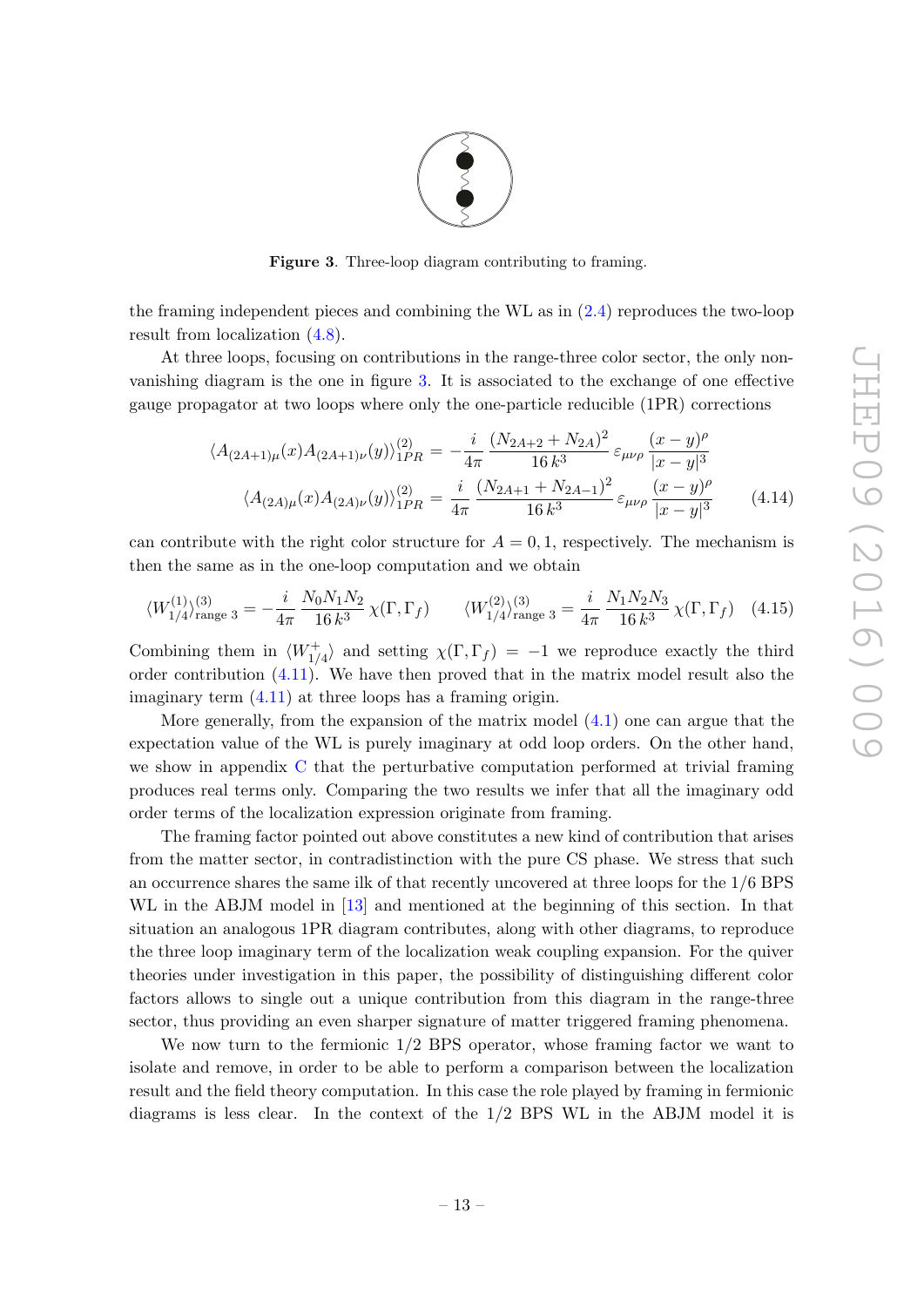**JHEP09 (2016)009** JHEP09(2016)009

believed that fermionic diagrams contribute to framing in such a way that its total effect exponentiates into the phase  $\exp \frac{i}{2}(\lambda_1 - \lambda_2)$ , in agreement with the localization result [\[10,](#page-35-3) [17,](#page-35-10) [18\]](#page-35-11). By analogy with that picture and by comparison between the two-loop results, as carried out in  $[1]$ , we expect that the contribution of framing still exponentiates in the  $1/2$ BPS operator for  $\mathcal{N} = 4$  CS-matter theories. Therefore we remove the framing dependence from the localization result by taking its modulus

<span id="page-14-1"></span>
$$
\langle W_{1/2} \rangle_{f=0} = 1 - \frac{1}{24k^2} \left( N_1^2 + N_2^2 - N_1 N_2 - 1 - 3 \frac{N_0 N_1^2 + N_2^2 N_3}{N_1 + N_2} \right) + \mathcal{O}(k^{-4}) \tag{4.16}
$$

This expression can be checked against a three-loop perturbative calculation done in ordinary perturbation theory at framing zero. In particular, it does not contain any third order, range-three term once the framing phase has been stripped off.

## <span id="page-14-0"></span>5 Quantum uplift of cohomological equivalence

According to the cohomological arguments in section [2](#page-3-0) that lead to identity [\(2.13\)](#page-6-3) and properly removing the framing factor, localization result [\(4.16\)](#page-14-1) should provide the expectation value at weak coupling for the actual quantum 1/2 BPS fermionic WL. In particular, this implies that while at two loops the BPS combination  $\frac{(\bar{a}_1 W_{\psi_1} + \bar{a}_2 W_{\psi_2})}{\bar{a}_1 + \bar{a}_2}$  $\frac{\psi_1 + \mu_2 \nu_1 \psi_2}{\bar{a}_1 + \bar{a}_2}$  receives a non-trivial contribution, at one and three loops in the range-three color sector it should not receive any non-vanishing contribution as long as the calculation is performed at framing zero.

On the other hand, from a perturbative perspective the general identity [\(3.1\)](#page-7-2) tells us that computing separately  $W_{\psi_1}$  and  $W_{\psi_2}$ , at two loops they turn out to be identical while at one and three loops non-vanishing contributions differ by an overall sign. Therefore, while no information about the actual BPS combination can be extracted at two loops, if there are non-vanishing contributions at one or three loops, matching localization and perturbative results will fix  $a_2 = a_1$  in  $(2.12)$ .

This is what we are going to discuss in this section by performing an explicit calculation at three loops.

In [\[1\]](#page-34-0) a preliminary analysis at two loops for  $W_{\psi_1}$  and  $W_{\psi_2}$  has been performed using ordinary perturbation theory at framing zero. At one loop the result is zero for both WL due to the planarity of the contour, so moving to three loops the possible uplift of the classical degeneracy.

At two loops the result reads

$$
\langle W_{\psi_1} \rangle^{(2)} = \langle W_{\psi_2} \rangle^{(2)} = -\frac{1}{24k^2} \left[ (N_1^2 + N_2^2 - N_1 N_2 - 1) - 3 \frac{N_0 N_1^2 + N_3 N_2^2}{N_1 + N_2} \right] \tag{5.1}
$$

and can be used as an explicit confirmation of the general identity  $(3.1)$ , besides being a non-trivial check of the matrix model result.

At three loops, there is evidence that some diagrams are non-vanishing so they could give rise to a different result for the two WL. In  $[1]$ , a particular triangle diagram with three scalar vertices has been computed and the result turns out to be non-vanishing and opposite in sign for the two WL, in agreement with the all-loop identity [\(3.1\)](#page-7-2).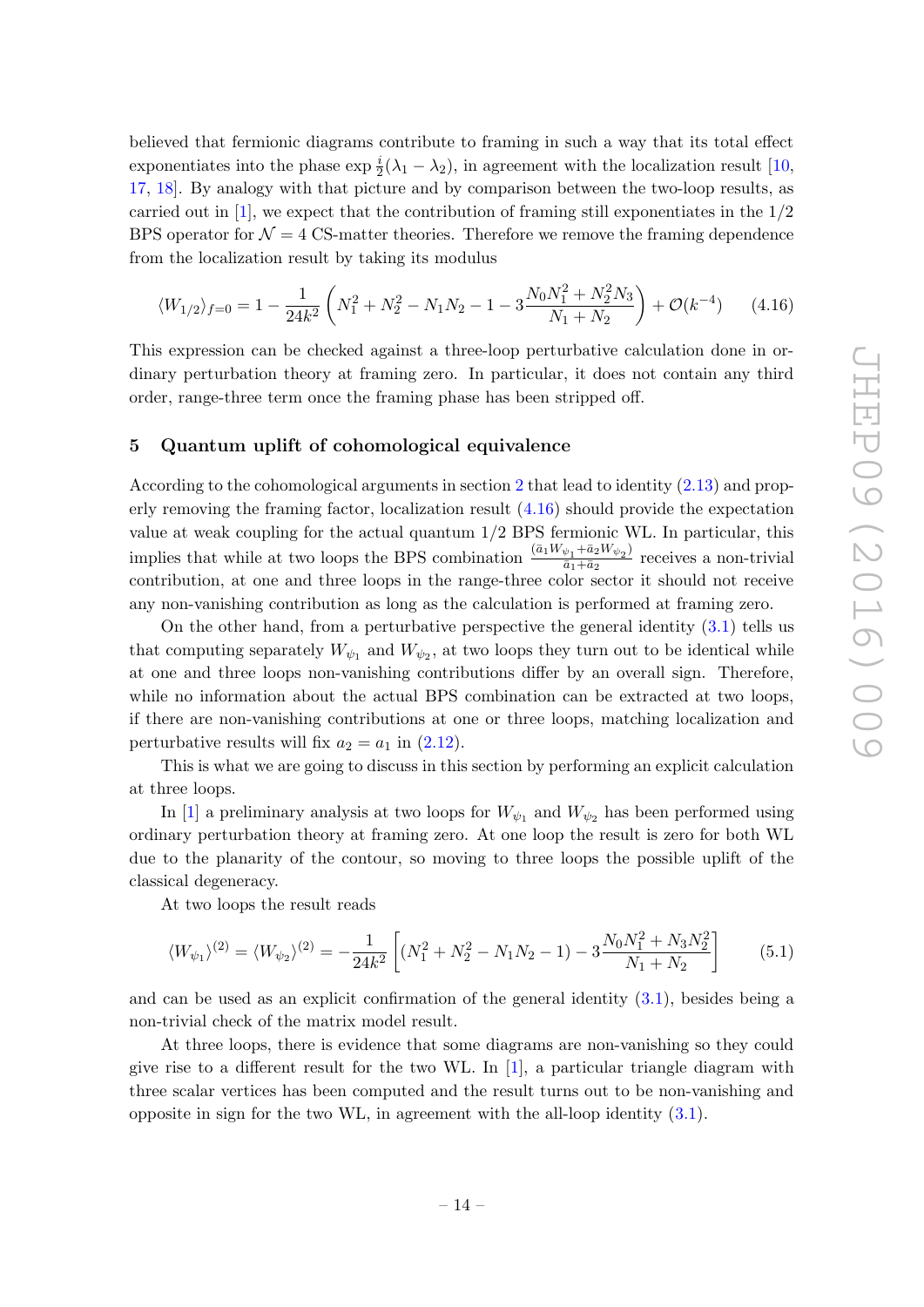

<span id="page-15-0"></span>Figure 4. Range-three fermionic diagrams. Black dots represent one-loop corrections to gauge propagators.

Here, we perform a systematic investigation at three loops in the range-three color sector. From a careful analysis it turns out that in this sector the only non-trivial contri-butions are the ones drawn in figure [4.](#page-15-0) Moreover, thanks to identity  $(3.1)$  we can focus only on the evaluation of  $W_{\psi_1}$ .

The momentum integrals arising from diagrams in figure [4](#page-15-0) are in general UV divergent. We evaluate them using DRED prescription in  $D = 3 - 2\epsilon$ . This regularization has been already proved to be consistent with supersymmetry in three-dimensional CS theories [\[1,](#page-34-0) [13,](#page-35-6) [19](#page-35-12)[–23\]](#page-35-13).

At one loop the gauge propagator  $(A.14)$  contains a total derivative term that could be removed by a gauge transformation. Therefore, being the WL a gauge invariant observable, we expect that this kind of contributions coming from diagrams (a), (c) and (e) sum up to zero. In the main body of the calculation we are going to neglect these terms, while we prove their actual cancellation in appendix  $E$ . This is in fact a non-trivial check of the calculation.

From the experience gained at two loops, in the calculation it is convenient to pair diagrams containing a one-loop gauge propagator with the ones where the gauge propagator is substituted by a scalar loop. Therefore, we are going to discuss them in pairs. We concentrate on contributions proportional to  $N_0 N_1^2 N_2$ , since terms proportional to the other color structure  $N_1 N_2^2 N_3$  can be easily inferred from the first ones.

Diagrams (a) and (b). We start by considering the first two diagrams in figure [4](#page-15-0) for which we need the third order expansion of the Wilson loops, which is proportional to

$$
\int d\tau_{1>2>3} \operatorname{Tr} \Big\{ \bar{c}_2 c_3 \langle \mathcal{A}_{(1)}(\tau_1) \psi(\tau_2) \bar{\psi}(\tau_3) \rangle + c_2 \bar{c}_3 \langle \mathcal{A}_{(2)}(\tau_1) \bar{\psi}(\tau_2) \psi(\tau_3) \rangle + \bar{c}_3 c_1 \langle \bar{\psi}(\tau_1) \mathcal{A}_{(1)}(\tau_2) \psi(\tau_3) \rangle + c_3 \bar{c}_1 \langle \psi(\tau_1) \mathcal{A}_{(2)}(\tau_2) \bar{\psi}(\tau_3) \rangle + \bar{c}_1 c_2 \langle \psi(\tau_1) \bar{\psi}(\tau_2) \mathcal{A}_{(1)}(\tau_3) \rangle + c_1 \bar{c}_2 \langle \bar{\psi}(\tau_1) \psi(\tau_2) \mathcal{A}_{(2)}(\tau_3) \rangle \Big\} \qquad (5.2)
$$

The terms involving  $\mathcal{A}_{(1)}$  and  $\mathcal{A}_{(2)}$  give rise to contributions to the range-three color structures  $N_0 N_1^2 N_2$  and  $N_1 N_2^2 N_3$ , respectively. Focusing only on the first color class, we have

<span id="page-15-2"></span><span id="page-15-1"></span>
$$
(a)_{\psi_1} = C_{ab} \int d\tau_{1>2>3} \left[ (c_3 \gamma_\mu \gamma_\nu \gamma_\rho \bar{c}_2) \dot{x}_1^\nu \partial_2^\rho \partial_3^\mu I(2,1,1) - (1 \to 2 \to 3 \to 1) + (3 \to 2 \to 1 \to 3) \right]
$$
\n
$$
(5.3)
$$
\n
$$
(b)_{\psi_1} = -C_{ab} \int d\tau_{1>2>3} \left[ (c_3 \gamma_\mu \gamma_\rho \bar{c}_2) \partial_2^\rho \partial_3^\mu I(2,1,1) - (1 \to 2 \to 3 \to 1) + (3 \to 2 \to 1 \to 3) \right]
$$
\n
$$
(5.4)
$$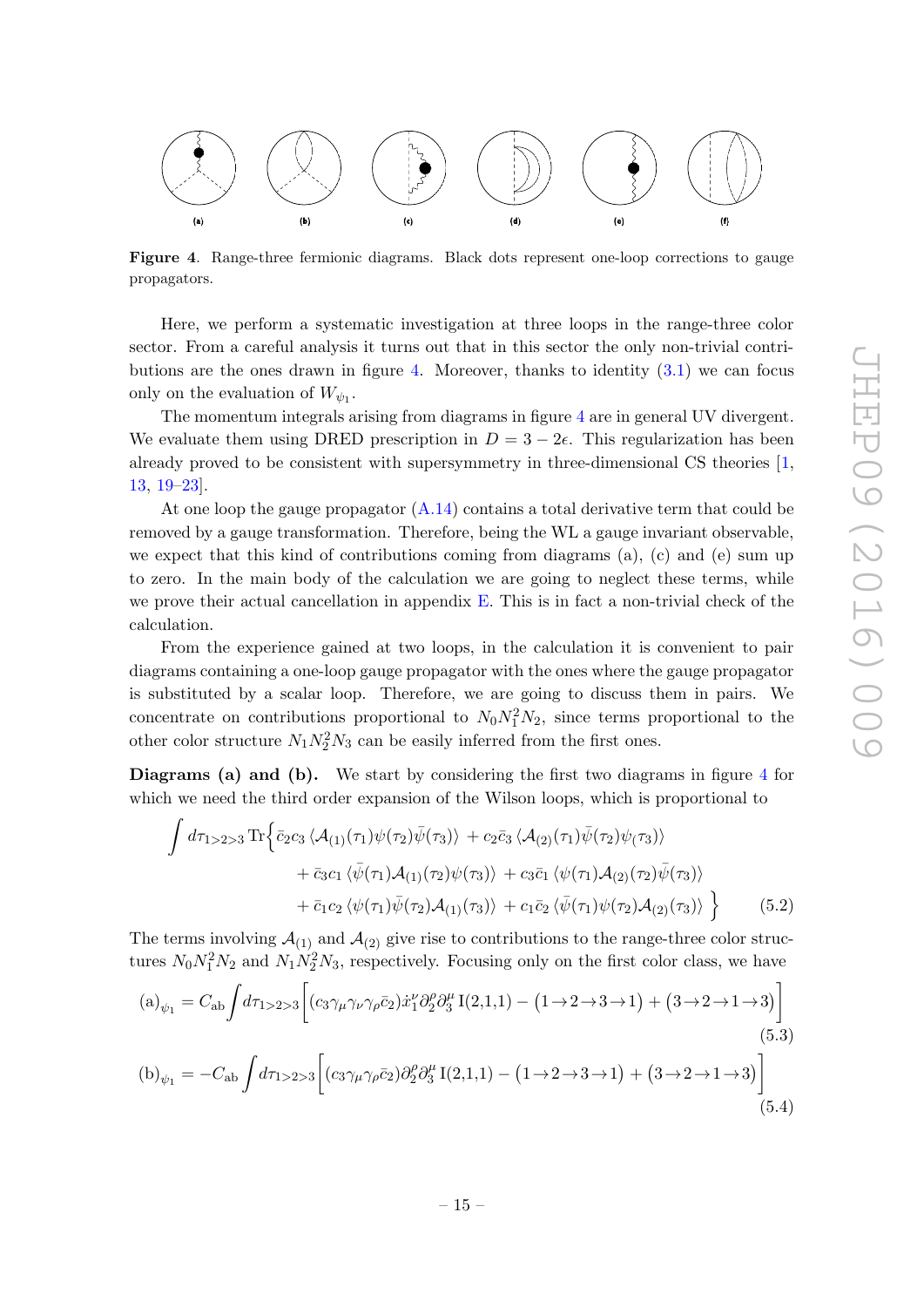where we have defined  $3$ 

<span id="page-16-2"></span>
$$
I(2,1,1) = \int d^{3-2\epsilon} w \frac{1}{(x_{1w}^2)^{1-2\epsilon}} \frac{1}{(x_{2w}^2)^{1/2-\epsilon}} \frac{1}{(x_{3w}^2)^{1/2-\epsilon}} \tag{5.5}
$$

and

<span id="page-16-1"></span>
$$
C_{\rm ab} = \frac{2iN_0N_1^2N_2}{(N_1+N_2)k^2} \left(\frac{\Gamma(\frac{1}{2}-\epsilon)}{4\pi^{3/2-\epsilon}}\right)^4
$$
(5.6)

Summing the two contributions relevant simplifications occur and the remaining integrals can be computed in a completely analytical way. We refer the reader to appendix  $F$  for details in the resolutions of the integrals. Here we only quote the final result after expanding at small  $\epsilon$ 

$$
[(a) + (b)]_{\psi_1} = \frac{N_0 N_1^2 N_2}{(N_1 + N_2)k^3} \frac{e^{3\gamma_E \epsilon}}{4^4 \pi^{1 - 3\epsilon}} \left[ \frac{16}{\epsilon} + 16(4 + 6\log 2) + \mathcal{O}(\epsilon) \right]
$$
(5.7)

Diagrams (c) and (d). These diagrams contain two-loop corrections to the fermion propagator. In momentum space, for both flavors it is given by

$$
\frac{N_0 N_1}{k^2} \text{Tr}(\bar{\psi}_{(1)}(p)\gamma^{\mu}\psi_{(1)}(-p)) \frac{p_{\mu}}{(p^2)^{2\epsilon}} (I_{(c)} + I_{(d)}) \tag{5.8}
$$

where

$$
I_{\text{(c)}} = \frac{-\csc(2\epsilon\pi)\sec(\epsilon\pi)\Gamma(1/2 - \epsilon)}{2^{5-6\epsilon}\pi^{1/2 - 2\epsilon}\Gamma(5/2 - 3\epsilon)\Gamma(1 - \epsilon)\Gamma(-1/2 + \epsilon)} = \frac{1}{96\pi^2\epsilon} + \frac{3 - \gamma_E + \log(4\pi)}{48\pi^2} + \mathcal{O}(\epsilon)
$$
\n(5.9)

is the gauge correction expanded at small  $\epsilon$ , whereas

$$
I_{\text{(d)}} = 22 \frac{1}{(4\pi)^{3-2\epsilon}} \frac{\Gamma^3(1/2 - \epsilon)\Gamma(2\epsilon)}{3\Gamma(3/2 - 3\epsilon)} = 22 \left( \frac{1}{192\pi^2 \epsilon} + \frac{3 - \gamma_E + \log(4\pi)}{96\pi^2} + \mathcal{O}(\epsilon) \right) \tag{5.10}
$$

is the scalar correction. Here, Yukawa vertices in [\(A.23\)](#page-23-2) have been used.

We can now insert these results into the WL expression and, after integrating over the contour parameters the sum of the two integrals gives

$$
[(c) + (d)]_{\psi_1} = 96 \frac{N_0 N_1^2 N_2}{(N_1 + N_2)k^3} \frac{e^{3\gamma_E \epsilon}}{4^4 \pi^{1 - 3\epsilon}}
$$
(5.11)

Diagrams (e) and (f). To compute diagram (e) and (f) we need the fourth order expansion of the WL operators that is proportional to (we consider only terms for the  $N_0N_1^2N_2$  color structure)

$$
\int d\tau_{1>2>3>4} \operatorname{Tr} \Big\{ \bar{c}_1 c_2 \langle \psi(\tau_1) \bar{\psi}(\tau_2) \mathcal{A}_{(1)}(\tau_3) \mathcal{A}_{(1)}(\tau_4) \rangle + \bar{c}_2 c_3 \langle \mathcal{A}_{(1)}(\tau_1) \psi(\tau_2) \bar{\psi}(\tau_3) \mathcal{A}_{(1)}(\tau_4) \rangle + \bar{c}_3 c_4 \langle \mathcal{A}_{(1)}(\tau_1) \mathcal{A}_{(1)}(\tau_2) \psi(\tau_3) \bar{\psi}(\tau_4) \rangle + c_1 \bar{c}_4 \langle \bar{\psi}(\tau_1) \mathcal{A}_{(1)}(\tau_2) \mathcal{A}_{(1)}(\tau_3) \psi(\tau_4) \rangle \Big\} \tag{5.12}
$$

<span id="page-16-0"></span><sup>&</sup>lt;sup>3</sup>Along the calculation we use the shortening notations  $x_{iw}^2 \equiv (x(\tau_i) - w)^2$  and  $\tau_{ij} \equiv (\tau_i - \tau_j)$ .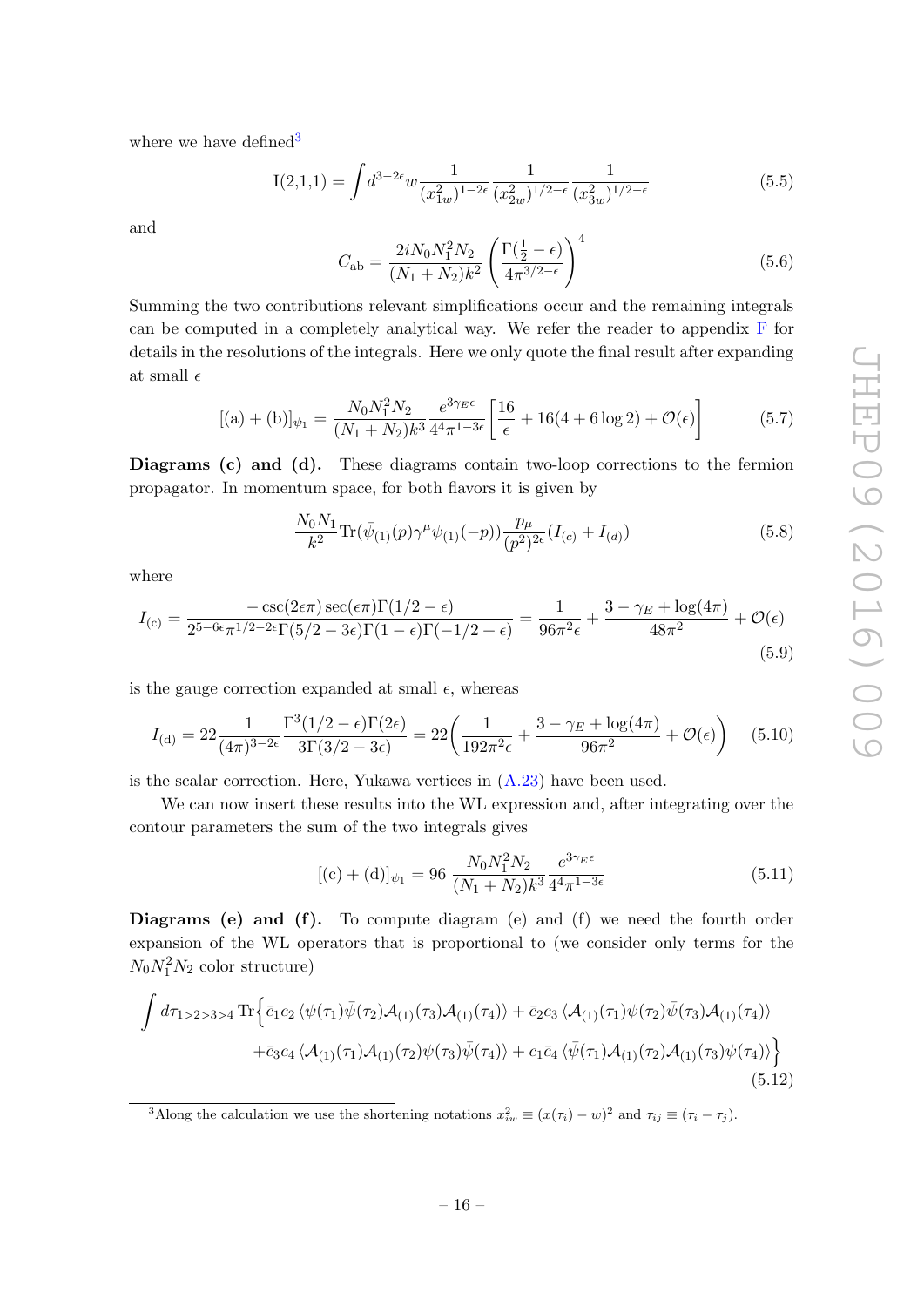To evaluate diagram (e) it is sufficient to make the substitution  $A_{(1)}(\tau_i) \to A_{(1)\mu}(\tau_i) \dot{x}_i^{\mu}$  $\frac{\mu}{i}$ whereas for diagram (f) we take  $\mathcal{A}_{(1)}(\tau_i) \to -\frac{i}{k} (\bar{q}_{(0)\hat{I}}(\sigma_3)^{\hat{I}})$  $(\hat{f}_j q_{(0)}^{\hat{J}})_{\tau_i}$ . Performing contractions and omitting the gauge-dependent part, for the  $\psi_1$ -loop we obtain

$$
\text{(e)}_{\psi_1} = C_{\text{ef}} \int d\tau_{1>2>3>4} \left[ \left( \sin^2 \frac{\tau_{12}}{2} \right)^{-1+\epsilon} \frac{\cos \tau_{34}}{\left( \sin^2 \frac{\tau_{34}}{2} \right)^{1-2\epsilon}} + \text{ cyclic} \right] \tag{5.13}
$$

$$
\text{(f)}_{\psi_1} = -C_{\text{ef}} \int d\tau_{1>2>3>4} \left[ \left( \sin^2 \frac{\tau_{12}}{2} \right)^{-1+\epsilon} \frac{1}{\left( \sin^2 \frac{\tau_{34}}{2} \right)^{1-2\epsilon}} + \text{ cyclic} \right] \tag{5.14}
$$

where we have defined

<span id="page-17-2"></span>
$$
C_{\text{ef}} = -\frac{N_0 N_1^2 N_2}{(N_1 + N_2)k^3} \frac{\Gamma(3/2 - \epsilon)\Gamma^2(1/2 - \epsilon)}{2^{7 - 6\epsilon} \pi^{9/2 - 3\epsilon}}\tag{5.15}
$$

and "+cyclic" means  $+(1 \rightarrow 2 \rightarrow 3 \rightarrow 4 \rightarrow 1) + (1 \leftrightarrow 3, 2 \leftrightarrow 4) + (1 \rightarrow 4 \rightarrow 3 \rightarrow 2 \rightarrow 1)$ .

Combining the two diagrams we can write

$$
[(e) + (f)]_{\psi_1} = -2C_{\text{ef}} \int d\tau_{1>2>3>4} \left[ \left( \sin^2 \frac{\tau_{12}}{2} \right)^{-1+\epsilon} \left( \sin^2 \frac{\tau_{34}}{2} \right)^{2\epsilon} + \text{ cyclic} \right]
$$

$$
= \frac{N_0 N_1^2 N_2}{(N_1 + N_2)k^3} \frac{e^{3\gamma_E \epsilon}}{4^4 \pi^{1-3\epsilon}} \left( -\frac{16}{\epsilon} - 96 \log 2 + \mathcal{O}(\epsilon) \right) \tag{5.16}
$$

The final result. We are now ready to sum the contributions from (a) to (f) and obtain the final result for the fermionic  $\psi_1$ -loop. We note that divergent contributions from diagrams (a)+ (b) and (e) + (f) exactly cancel leading to a finite, non-vanishing result. Including also the contributions coming from the lower triangle in the WL (the  $\mathcal{A}_{(2)}$  part), it reads

$$
\langle W_{\psi_1} \rangle_{\text{range 3}}^{(3)} = \frac{5}{8\pi} \frac{N_0 N_1^2 N_2 + N_1 N_2^2 N_3}{(N_1 + N_2)k^3} \tag{5.17}
$$

We note that this is a real result, in agreement with the general arguments of appendix [C](#page-25-0) that ensure the reality of the WL expectation values at any perturbative order. Moreover, the result does not exhibit maximal transcendentality.

According to identity [\(3.1\)](#page-7-2) the result for the  $\psi_2$ -loop differs simply by an overall minus sign. Therefore, if we now consider the linear combination  $(2.12)$  at range-three we can write

<span id="page-17-1"></span>
$$
\left\langle \frac{a_1 W_{\psi_1} + a_2 W_{\psi_2}}{a_1 + a_2} \right\rangle_{\text{range 3}}^{(3)} = \frac{a_1 - a_2}{a_1 + a_2} \frac{5}{8\pi} \frac{N_0 N_1^2 N_2 + N_1 N_2^2 N_3}{(N_1 + N_2)k^3}
$$
(5.18)

The comparison with the matrix model result cleansed from the framing contributions at three loops, eq.  $(4.16)$ , necessarily implies  $a_1 = a_2$ .

We have then proved that the classical degeneracy of fermionic WL gets uplifted at three loops and the quantum  $1/2$  BPS WL in  $\mathcal{N}=4$  CS-matter theories is given by

<span id="page-17-0"></span>
$$
W_{1/2} = \frac{W_{\psi_1} + W_{\psi_2}}{2} \tag{5.19}
$$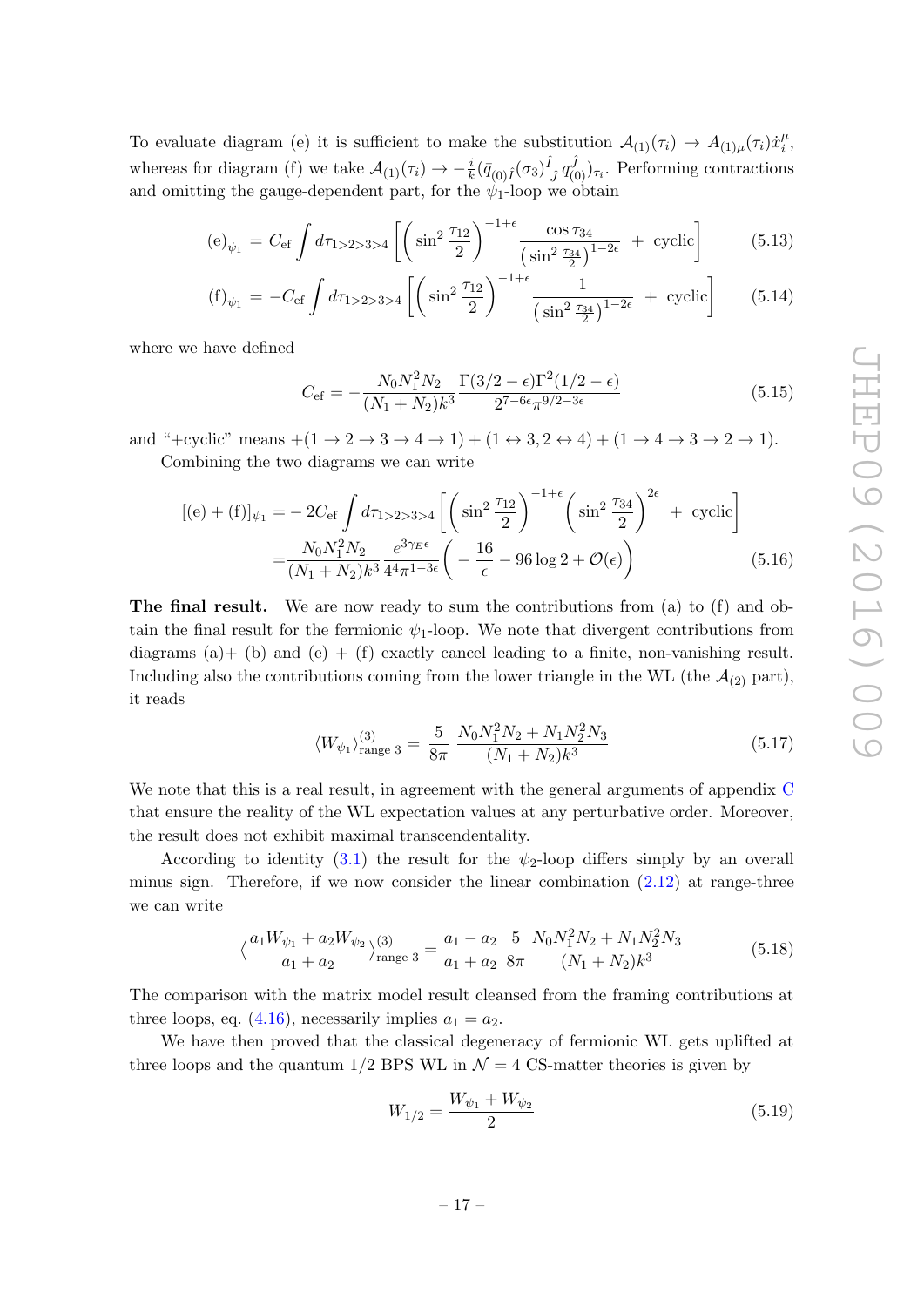#### <span id="page-18-0"></span>6 Discussion

In this paper we have identified the correct linear combination of fermionic Wilson loops that corresponds to the quantum  $1/2$  BPS operator in  $\mathcal{N}=4$  CS-matter theories associated to necklace quivers. Working on the first nodes of the quiver, we have found the result in eq.  $(5.19)$ . The analysis can be straightforwardly generalized to any site and we obtain  $2r$ 1/2 BPS WL with similar structure. Corresponding string solutions exist [\[3\]](#page-34-3) and can be compared to localization predictions.

Our result solves the puzzle arisen in [\[3\]](#page-34-3). The expectation value of 1/2 BPS Wilson loops in  $\mathcal{N} = 4$  CS-matter theories can be exactly evaluated through localization procedure and reduced to a matrix integral. The relevant configurations for the holographic description of 1/2 BPS Wilson loops are well understood (see [\[3\]](#page-34-3) and reference within) and amenable, in principle, of concrete calculations. On the field theory side the story instead is more convoluted, due to a classical degeneracy in the 1/2 BPS sector that seems to call for a quantum resolution. More precisely, for circular quivers, two apparently independent 1/2 BPS Wilson loops can be constructed at field theory level that are indistinguishable at localization level, due to their classical cohomological equivalence. On the other hand, at holographic level there is no evidence of this classical degeneracy, suggesting its uplift due to honest quantum mechanical corrections [\[3\]](#page-34-3). Uplift is indeed detected at three loops, where the explicit perturbative computation distinguishes the two different 1/2 BPS Wilson loops and only the combination  $(5.19)$  coincides with the matrix integral result.

A general analysis of the perturbative series for the two fermionic WL has revealed two important properties. First, there is an easy relation between the expectation values of the two operators, as they always coincide at even orders and are opposite at odd orders. Second, the result obtained at framing zero is always real at any perturbative order. These properties have important consequences when we match the perturbative result with the localization prediction. In fact:

• At any odd order the matrix model expansion exhibits just pure imaginary contributions. On the other hand, as we have mentioned, whatever the 1/2 BPS linear combination is, the perturbative result at framing zero is always real at any order. Matching the two results allows then to conclude that odd order terms in the localization calculation have a framing origin induced by the consistency of the procedure that necessarily require to work at framing one. We have supported this prediction with a direct three-loop calculation done at non-vanishing framing.

Our analysis thus enlightens the role of framing in the localization procedure, extend-ing the results of [\[13\]](#page-35-6) to the  $\mathcal{N} = 4$  CS-matter case. In analogy with the ABJ(M) case, we expect the framing contributions to exponentiate, so that the expectation values of WL at framing zero should be obtained by taking the modulus of the matrix model expansion. In particular, this implies that the correct quantum BPS operators have vanishing contributions at odd orders if computed in ordinary perturbation theory with no framing.

• The all-loop relation between the expectation values of the two WL, eq.  $(3.1)$ , suggests that potential uplifts can arise only at odd orders, if non-vanishing contributions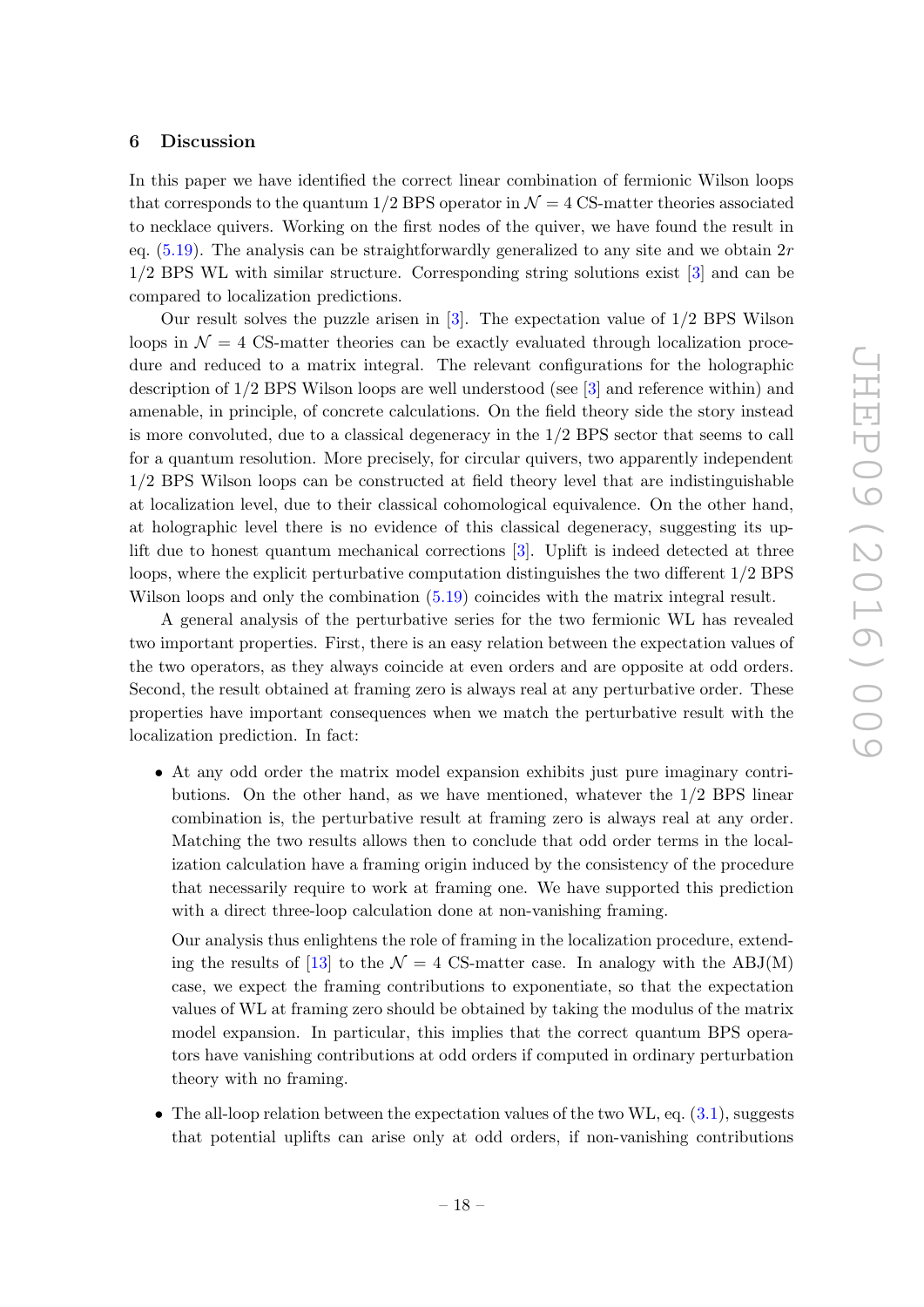appear there. As we have discussed in this paper, three loops is indeed the first odd order where this happens. There, the request to have a three-loop vanishing contribution to  $\langle W_{1/2} \rangle$  at framing zero, as suggested by the localization prediction, necessarily leads to the conclusion that the average [\(5.19\)](#page-17-0) is the correct combination where unwanted terms cancel.

More generally, the arguments above allow to conclude that  $(5.19)$  is the exact  $1/2$ BPS operator at all-loop orders. In fact, whatever the non-vanishing contributions are that appear at higher odd orders for the two WL, they will be always real and opposite in sign. The linear combination  $(5.19)$  is then the only one that has vanishing odd-order terms.

We have taken advantage of working with different gauge groups in each site. This has allowed to focus only on one specific color sector where the number of non-vanishing diagrams is reasonably small. We cannot easily conclude anything in the orbifold case  $(N_0 = N_1 = ...)$  [\[24\]](#page-35-14) since contributions from all the other sectors should be included. In particular, we cannot conclude that at three-loops we obtain a non-vanishing result, although it seems quite natural. We remark that in this case an elegant formulation of the theory also exists in terms of a Fermi-gas description [\[25\]](#page-35-15), which allows for efficient Wilson loop average computations. It would be nice to identify suitable limits that admit all-order comparisons with perturbation theory.

Our results indicate that the straightforward localization procedure hides sometimes delicate questions regarding the quantum nature of (composite) field operators and the choice of a regularization scheme. In the present case, while combination  $\frac{1}{2}(W_{\psi_1} + W_{\psi_2})$ is enhanced to a true 1/2 BPS operator with a well-defined holographic dual, the other independent combination  $(W_{\psi_1} - W_{\psi_2})$  would deserve a closer inspection. This operator seems not to be 1/2 BPS and not detectable by localization. Although it is cohomologically trivial at classical level, its expectation value is non-vanishing at three loops, it is real and, quite unexpectedly, of lower transcendentality (see eq.  $(5.18)$ ). Moreover, it is reasonable to expect that it will be non-trivially corrected also at higher orders and from our general power counting arguments the complete result at framing zero should be a real function of the couplings given by an odd-order expansion. We do not have a priori arguments to exclude the appearance of divergent contributions. However, our three-loop calculation seems to suggest that divergences might be absent, given that at this order the two fermionic WL turn out to be separately finite. This might be an indication that some supersymmetry survives. It would be interesting to further investigate the physical meaning of this operator and find its dual brane configuration.

#### <span id="page-19-0"></span>A Conventions and Feynman rules

We work in euclidean three-dimensional space with coordinates  $x^{\mu} = (x^1, x^2, x^3)$ . The set of gamma matrices satisfying  $\{\gamma^{\mu}, \gamma^{\nu}\} = 2\delta^{\mu\nu}$  is chosen to be

$$
(\gamma^{\mu})_{\alpha}^{\ \beta} = \{\sigma^3, \sigma^1, \sigma^2\} \tag{A.1}
$$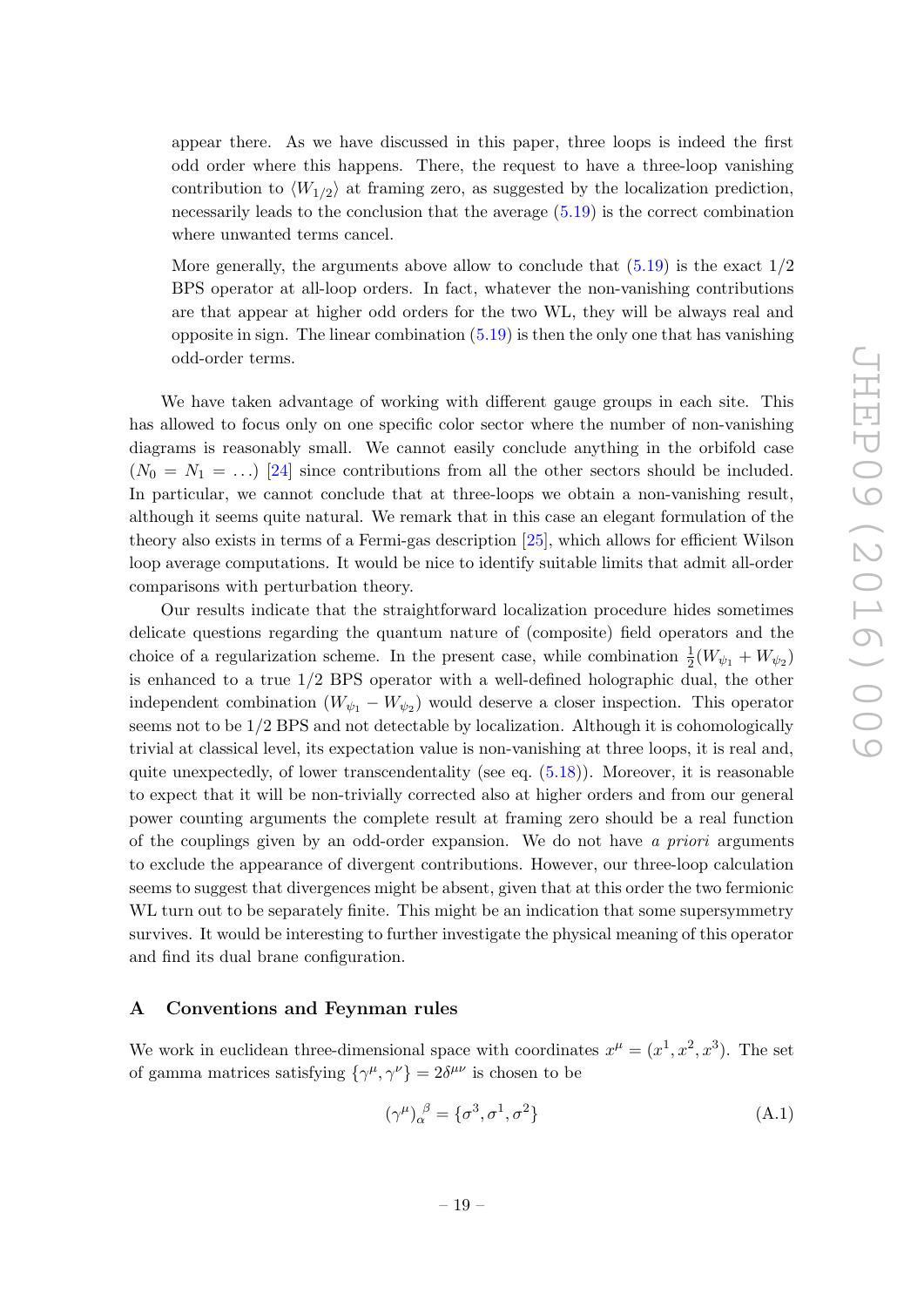with matrix product

<span id="page-20-0"></span>
$$
(\gamma^{\mu}\gamma^{\nu})_{\alpha}^{\ \beta} \equiv (\gamma^{\mu})_{\alpha}^{\ \gamma}(\gamma^{\nu})_{\gamma}^{\ \beta} \tag{A.2}
$$

Useful identities are

$$
\gamma^{\mu}\gamma^{\nu} = \delta^{\mu\nu}\mathbb{I} + i\varepsilon^{\mu\nu\rho}\gamma^{\rho}
$$

$$
\gamma^{\mu}\gamma^{\nu}\gamma^{\rho} = \delta^{\mu\nu}\gamma^{\rho} - \delta^{\mu\rho}\gamma^{\nu} + \delta^{\nu\rho}\gamma^{\mu} + i\varepsilon^{\mu\nu\rho}\mathbb{I}
$$

$$
\gamma^{\mu}\gamma^{\nu}\gamma^{\rho}\gamma^{\sigma} - \gamma^{\sigma}\gamma^{\rho}\gamma^{\nu}\gamma^{\mu} = 2i\left(\delta^{\mu\nu}\varepsilon^{\rho\sigma\eta} + \delta^{\rho\sigma}\varepsilon^{\mu\nu\eta} + \delta^{\nu\eta}\varepsilon^{\rho\mu\sigma} + \delta^{\mu\eta}\varepsilon^{\nu\rho\sigma}\right)\gamma^{\eta} \tag{A.3}
$$

$$
\text{Tr}(\gamma^{\mu}\gamma^{\nu}) = 2\delta^{\mu\nu} \n\text{Tr}(\gamma^{\mu}\gamma^{\nu}\gamma^{\rho}) = 2i\varepsilon^{\mu\nu\rho}
$$
\n(A.4)

Spinorial indices are lowered and raised as  $(\gamma^{\mu})^{\alpha}_{\beta} = \varepsilon^{\alpha\gamma}(\gamma^{\mu})^{\delta}_{\gamma}\varepsilon_{\beta\delta}$ , where

$$
\varepsilon^{\alpha\beta} = \begin{pmatrix} 0 & 1 \\ -1 & 0 \end{pmatrix} \qquad \varepsilon_{\alpha\beta} = \begin{pmatrix} 0 & -1 \\ 1 & 0 \end{pmatrix} \tag{A.5}
$$

It follows that

$$
(\gamma^{\mu})^{\alpha}_{\ \beta} = {\sigma^3, \sigma^1, -\sigma^2}
$$
 (A.6)

In addition,

$$
(\gamma^{\mu})_{\alpha\beta} = {\sigma^1, \sigma^3, i\mathbb{I}} = (\gamma^{\mu})_{\beta\alpha}
$$

$$
(\gamma^{\mu})^{\alpha\beta} = {-\sigma^1, \sigma^3, i\mathbb{I}} = (\gamma^{\mu})^{\beta\alpha}
$$
(A.7)

are symmetric matrices.

We conventionally choose the spinorial indices of chiral fermions to be always up, while the ones of antichirals to be always down. Therefore

$$
(\eta_1 \gamma^{\mu} \bar{\eta}_2) \equiv (\eta_1^{\alpha} (\gamma^{\mu})_{\alpha}^{\beta} \bar{\eta}_2 \,_{\beta}) \tag{A.8}
$$

In order to study BPS WL in  $\mathcal{N} = 4$  supersymmetric Chern-Simons-matter theories associated to linear quivers it is sufficient to concentrate "locally" on three quiver nodes  $U(N_0) \times U(N_1) \times U(N_2)$ . We will then consider the gauge-matter theory for this group.

The action relevant for two-loop calculations is  $(\Gamma = \int e^{-S})$ 

$$
S = S_{\text{CS}} + S_{\text{matter}} + S_{\text{gf}} \tag{A.9}
$$

<span id="page-20-1"></span>
$$
S_{\text{CS}} = -\frac{i}{2}k \int d^3x \,\varepsilon^{\mu\nu\rho} \bigg[ \text{Tr} \left( A_{(1)\mu} \partial_{\nu} A_{(1)\rho} + \frac{2}{3} i A_{(1)\mu} A_{(1)\nu} A_{(1)\rho} \right) \qquad (A.10)
$$

$$
- \text{Tr} \left( A_{(0)\mu} \partial_{\nu} A_{(0)\rho} + \frac{2}{3} i A_{(0)\mu} A_{(0)\nu} A_{(0)\rho} \right) \qquad - \text{Tr} \left( A_{(2)\mu} \partial_{\nu} A_{(2)\rho} + \frac{2}{3} i A_{(2)\mu} A_{(2)\nu} A_{(2)\rho} \right) \bigg]
$$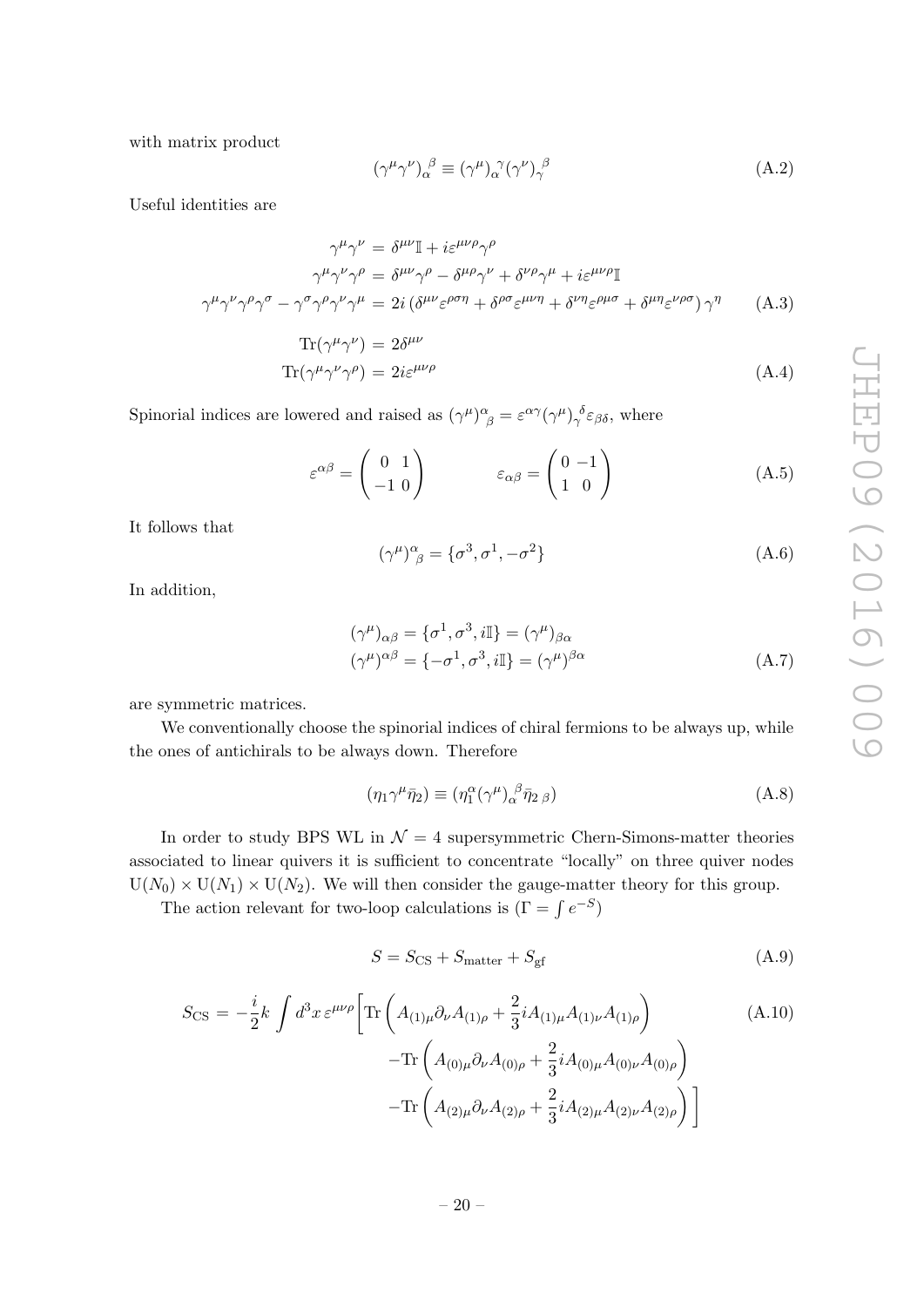$$
S_{\text{matter}} = \int d^3x \,\text{Tr} \bigg[ D_{\mu} q_{(0)}^{\hat{i}} D^{\mu} \bar{q}_{(0)\hat{i}} + i \,\bar{\psi}_{(0)}^{\hat{i}} \gamma^{\mu} D_{\mu} \psi_{(0)I} + D_{\mu} q_{(1)}^{\hat{i}} D^{\mu} \bar{q}_{(1)I} + i \,\bar{\psi}_{(1)}^{\hat{i}} \gamma^{\mu} D_{\mu} \psi_{(1)\hat{i}} + D_{\mu} q_{(2)}^{\hat{i}} D^{\mu} \bar{q}_{(2)\hat{i}} + i \,\bar{\psi}_{(2)}^{\hat{i}} \gamma^{\mu} D_{\mu} \psi_{(2)I} \bigg] + S_{\text{int}} S_{\text{gf}} = \frac{k}{2} \int d^3x \,\text{Tr} \bigg[ \frac{1}{\xi_{(1)}} (\partial_{\mu} A_{(1)}^{\mu})^2 + \partial_{\mu} \bar{c}_{(1)} D^{\mu} c_{(1)} - \frac{1}{\xi_{(0)}} (\partial_{\mu} A_{(0)}^{\mu})^2 - \partial_{\mu} \bar{\hat{c}}_{(0)} D^{\mu} \hat{c}_{(0)} - \frac{1}{\xi_{(2)}} (\partial_{\mu} A_{(2)}^{\mu})^2 - \partial_{\mu} \bar{\hat{c}}_{(2)} D^{\mu} \hat{c}_{(2)} \bigg]
$$

where  $(q_{(2A+1)}^I)^j$  $\begin{array}{c} \hat{g} \ \hat{j} \end{array} \left((\bar{q}_{(2A+1)I})\hat{\hat{j}}\right)$  $j_j$ ),  $I = 1, 2$ , are matter scalars in the bifundamental (antibifundamental) representation of the  $(2A + 1)$ ,  $(2A + 2)$  nodes and in the fundamental repr. of the R-symmetry  $\text{SU}(2)_L$ , whereas  $(q_{(2A)}^{\hat{I}})^{\hat{j}}$  $\begin{array}{c} \bar{j} \ j \end{array} \left( (\bar{q}_{(2A)\hat{I}})^{j} \right)$  $(\hat{j}_j), \hat{I} = 1, 2$  are twisted scalars in the bifundamental representation of  $(2A)$ ,  $(2A + 1)$  nodes and in the fundamental repr. of the R-symmetry SU(2)<sub>R</sub>. Analogously,  $(\psi_{(2A+1)\hat{I}})^{j}$  $\begin{array}{c} \hat{j} \ \hat{j} \end{array} \big( (\bar{\psi}^{\hat{I}}_{(2A+1)})^{\hat{j}} \big)$  $(\dot{\psi}_{(2A)I})^{\hat{j}}$  $j\in ((\bar{\psi}^I_{(2A)})^j$  $\binom{j}{j}$ describe the corresponding fermions.

The covariant derivatives are defined as  $(A = 0, 1)$ 

$$
D_{\mu}q_{(2A)}^{\hat{i}} = \partial_{\mu}q_{(2A)}^{\hat{i}} + iA_{(2A)\mu}q_{(2A)}^{\hat{i}} - iq_{(2A)}^{\hat{i}}A_{(2A+1)\mu}
$$
  
\n
$$
D_{\mu}q_{(2A+1)}^{\hat{i}} = \partial_{\mu}q_{(2A+1)}^{\hat{i}} + iA_{(2A+1)\mu}q_{(2A+1)}^{\hat{i}} - iq_{(2A+1)}^{\hat{i}}A_{(2A+2)\mu}
$$
  
\n
$$
D_{\mu}\psi_{(2A)I} = \partial_{\mu}\psi_{(2A)I} + iA_{(2A)\mu}\psi_{(2A)I} - i\psi_{(2A)I}A_{(2A+1)\mu}
$$
  
\n
$$
D_{\mu}\psi_{(2A+1)\hat{i}} = \partial_{\mu}\psi_{(2A+1)\hat{i}} + iA_{(2A+1)\mu}\psi_{(2A+1)\hat{i}} - i\psi_{(2A+1)\hat{i}}A_{(2A+2)\mu}
$$
  
\n
$$
D_{\mu}\bar{q}_{(2A)\hat{i}} = \partial_{\mu}\bar{q}_{(2A)\hat{i}} - i\bar{q}_{(2A)\hat{i}}A_{(2A)\mu} + iA_{(2A+1)\mu}\bar{q}_{(2A)\hat{i}}
$$
  
\n
$$
D_{\mu}\bar{q}_{(2A+1)I} = \partial_{\mu}\bar{q}_{(2A+1)I} - i\bar{q}_{(2A+1)I}A_{(2A+1)\mu} + iA_{(2A+2)\mu}\bar{q}_{(2A+1)I}
$$
 (A.11)

$$
D_{\mu}\bar{\psi}_{(2A)}^{I} = \partial_{\mu}\bar{\psi}_{(2A)}^{I} - i\bar{\psi}_{(2A)}^{I}A_{(2A)\mu} + iA_{(2A+1)\mu}\bar{\psi}_{(2A)}^{I}
$$
  
\n
$$
D_{\mu}\bar{\psi}_{(2A+1)}^{\hat{I}} = \partial_{\mu}\bar{\psi}_{(2A+1)}^{\hat{I}} - i\bar{\psi}_{(2A+1)}^{\hat{I}}A_{(2A+1)\mu} + iA_{(2A+2)\mu}\bar{\psi}_{(2A+1)}^{\hat{I}}
$$
(A.12)

From the action [\(A.10\)](#page-20-1) we obtain the following Feynman rules:

## The propagators:

Tree-level vector propagators in Landau gauge:

<span id="page-21-0"></span>
$$
\langle (A_{(2A+1)\mu})^i_j(x)(A_{(2A+1)\nu})^k_l(y)\rangle^{(0)} = \delta^i_l \delta^k_j \frac{i}{k} \frac{\Gamma(\frac{3}{2}-\epsilon)}{2\pi^{\frac{3}{2}-\epsilon}} \varepsilon_{\mu\nu\rho} \frac{(x-y)^{\rho}}{[(x-y)^2]^{\frac{3}{2}-\epsilon}} \n= \delta^i_l \delta^k_j \frac{1}{k} \varepsilon_{\mu\nu\rho} \int \frac{d^n p}{(2\pi)^n} \frac{p^{\rho}}{p^2} e^{ip(x-y)} \n\langle (A_{(2A)\mu})^i_j(x)(A_{(2A)\nu})^k_l(y)\rangle^{(0)} = -\delta^i_l \delta^k_j \frac{i}{k} \frac{\Gamma(\frac{3}{2}-\epsilon)}{2\pi^{\frac{3}{2}-\epsilon}} \varepsilon_{\mu\nu\rho} \frac{(x-y)^{\rho}}{[(x-y)^2]^{\frac{3}{2}-\epsilon}} \n= -\delta^i_l \delta^k_j \frac{1}{k} \varepsilon_{\mu\nu\rho} \int \frac{d^n p}{(2\pi)^n} \frac{p^{\rho}}{p^2} e^{ip(x-y)} \qquad (A.13)
$$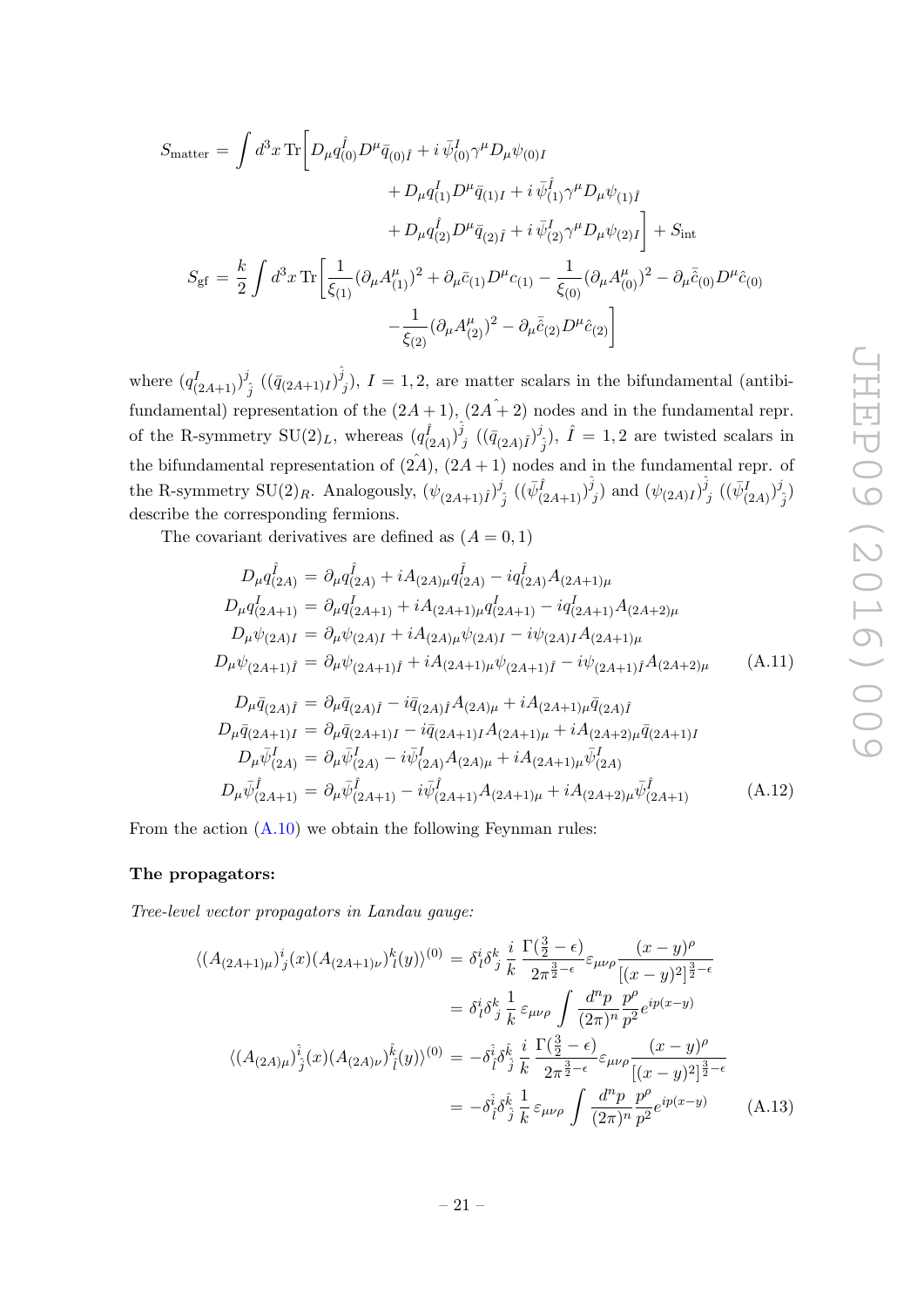One-loop vector propagators:

<span id="page-22-1"></span>
$$
\langle (A_{(2A+1)\mu})^i_j(x)(A_{(2A+1)\nu})^k_l(y)\rangle^{(1)} =
$$
\n
$$
= \delta^i_l \delta^k_j \frac{(N_{2A} + N_{2A+2})}{k^2} \frac{\Gamma^2(\frac{1}{2} - \epsilon)}{8\pi^{3-2\epsilon}} \left[ \frac{\delta_{\mu\nu}}{[(x - y)^2]^{1-2\epsilon}} - \partial_\mu \partial_\nu \frac{[(x - y)^2]^{2\epsilon}}{4\epsilon(1 + 2\epsilon)} \right]
$$
\n
$$
= \delta^i_l \delta^k_j \frac{(N_{2A} + N_{2A+2})}{k^2} \frac{\Gamma^2(\frac{1}{2} - \epsilon)\Gamma(\frac{1}{2} + \epsilon)}{2^{2-2\epsilon}\pi^{\frac{3}{2} - \epsilon}\Gamma(1 - 2\epsilon)} \int \frac{d^n p}{(2\pi)^n} \frac{e^{ip(x - y)}}{(p^2)^{\frac{1}{2} + \epsilon}} \left( \delta_{\mu\nu} - \frac{p_\mu p_\nu}{p^2} \right)
$$
\n
$$
\langle (A_{(2A)\mu})^i_j(x)(A_{(2A)\nu})^k_i(y)\rangle^{(1)} =
$$
\n
$$
= \delta^i_l \delta^k_j \frac{(N_{2A-1} + N_{2A+1}) \Gamma^2(\frac{1}{2} - \epsilon)}{k^2} \left[ \frac{\delta_{\mu\nu}}{[(x - y)^2]^{1-2\epsilon}} - \partial_\mu \partial_\nu \frac{[(x - y)^2]^{2\epsilon}}{4\epsilon(1 + 2\epsilon)} \right]
$$
\n
$$
= \delta^i_l \delta^k_j \frac{(N_{2A-1} + N_{2A+1}) \Gamma^2(\frac{1}{2} - \epsilon)\Gamma(\frac{1}{2} + \epsilon)}{2^{2-2\epsilon}\pi^{\frac{3}{2} - \epsilon}\Gamma(1 - 2\epsilon)} \int \frac{d^n p}{(2\pi)^n} \frac{e^{ip(x - y)}}{(p^2)^{\frac{1}{2} + \epsilon}} \left( \delta_{\mu\nu} - \frac{p_\mu p_\nu}{p^2} \right)
$$
\n(A.14)

Scalar propagator:

$$
\langle (q_{(2A)}^{\hat{i}})^{\hat{j}}(x)(\bar{q}_{(2A)\hat{j}})^{l}_{\hat{k}}(y)\rangle^{(0)} = \delta^{\hat{i}}_{\hat{j}}\delta^{\hat{l}}_{\hat{i}}\delta^{\hat{j}}_{\hat{k}}\frac{\Gamma(\frac{1}{2}-\epsilon)}{4\pi^{\frac{3}{2}-\epsilon}}\frac{1}{[(x-y)^{2}]^{\frac{1}{2}-\epsilon}}
$$

$$
= \delta^{\hat{i}}_{\hat{j}}\delta^{\hat{l}}_{\hat{i}}\delta^{\hat{j}}_{\hat{k}}\int \frac{d^{n}p}{(2\pi)^{n}}\frac{e^{ip(x-y)}}{p^{2}} \tag{A.15}
$$

$$
\langle (q_{(2A+1)}^I)^{\hat{j}}(x)(\bar{q}_{(2A+1)J})^l_{\hat{k}}(y) \rangle^{(0)} = \delta^I_{J} \delta^l_{\hat{i}} \delta^{\hat{j}}_{\hat{k}} \frac{\Gamma(\frac{1}{2} - \epsilon)}{4\pi^{\frac{3}{2} - \epsilon}} \frac{1}{[(x - y)^2]^{\frac{1}{2} - \epsilon}}
$$
  
=  $\delta^I_{J} \delta^l_{\hat{i}} \delta^{\hat{j}}_{\hat{k}} \int \frac{d^n p}{(2\pi)^n} \frac{e^{ip(x - y)}}{p^2}$  (A.16)

Tree-level fermion propagator:

<span id="page-22-0"></span>
$$
\langle (\psi^{\alpha}_{(2A)I})^j_i(x) (\bar{\psi}^J_{(2A)\beta})^j_k(y) \rangle^{(0)} = -i \, \delta^J_I \delta^{\hat{i}}_{\hat{\gamma}} \delta^j_k \frac{\Gamma(\frac{3}{2} - \epsilon)}{2\pi^{\frac{3}{2} - \epsilon}} \frac{(\gamma^{\mu})^{\alpha}_{\beta} (x - y)_{\mu}}{[(x - y)^2]^{\frac{3}{2} - \epsilon}} \n= -\delta^J_I \delta^{\hat{i}}_{\hat{\gamma}} \delta^j_k (\gamma^{\mu})^{\alpha}_{\beta} \int \frac{d^n p}{(2\pi)^n} \frac{p_{\mu}}{p^2} e^{ip(x - y)} \qquad (A.17)
$$
\n
$$
\langle (\psi^{\alpha}_{(2A+1)\hat{I}})^j_i(x) (\bar{\psi}^j_{(2A+1)\beta})^j_k(y) \rangle^{(0)} = -i \, \delta^{\hat{j}}_{\hat{\gamma}} \delta^{\hat{i}}_{\hat{\gamma}} \delta^j_k \frac{\Gamma(\frac{3}{2} - \epsilon)}{2\pi^{\frac{3}{2} - \epsilon}} \frac{(\gamma^{\mu})^{\alpha}_{\beta} (x - y)_{\mu}}{[(x - y)^2]^{\frac{3}{2} - \epsilon}} \n= -\delta^{\hat{j}}_{\hat{I}} \delta^{\hat{i}}_{\hat{\gamma}} \delta^j_k (\gamma^{\mu})^{\alpha}_{\beta} \int \frac{d^n p}{(2\pi)^n} \frac{p_{\mu}}{p^2} e^{ip(x - y)} \qquad (A.18)
$$

One-loop fermion propagator:

$$
\langle (\psi_{(2A)I}^{\alpha})_{\hat{i}}^{\ j}(x)(\bar{\psi}_{(2A)\beta}^{J})_{k}^{\ \hat{i}}(y)\rangle^{(1)} =
$$
  
\n
$$
= \frac{i}{k} \delta_{I}^{J} \delta_{\hat{i}}^{\hat{i}} \delta_{k}^{\dot{j}} \delta_{\beta}^{\alpha} (N_{2A+1} - N_{2A}) \frac{\Gamma^{2}(\frac{1}{2} - \epsilon)}{16\pi^{3 - 2\epsilon}} \frac{1}{[(x - y)^{2}]^{1 - 2\epsilon}}
$$
  
\n
$$
= \frac{i}{k} \delta_{I}^{J} \delta_{\hat{i}}^{\hat{i}} \delta_{k}^{\dot{j}} \delta_{\beta}^{\alpha} (N_{2A+1} - N_{2A}) \frac{\Gamma^{2}(\frac{1}{2} - \epsilon)\Gamma(\frac{1}{2} + \epsilon)}{2^{3 - 2\epsilon}\pi^{\frac{3}{2} - \epsilon}\Gamma(1 - 2\epsilon)} \int \frac{d^{n}p}{(2\pi)^{n}} \frac{e^{ip(x - y)}}{(p^{2})^{\frac{1}{2} + \epsilon}} \qquad (A.19)
$$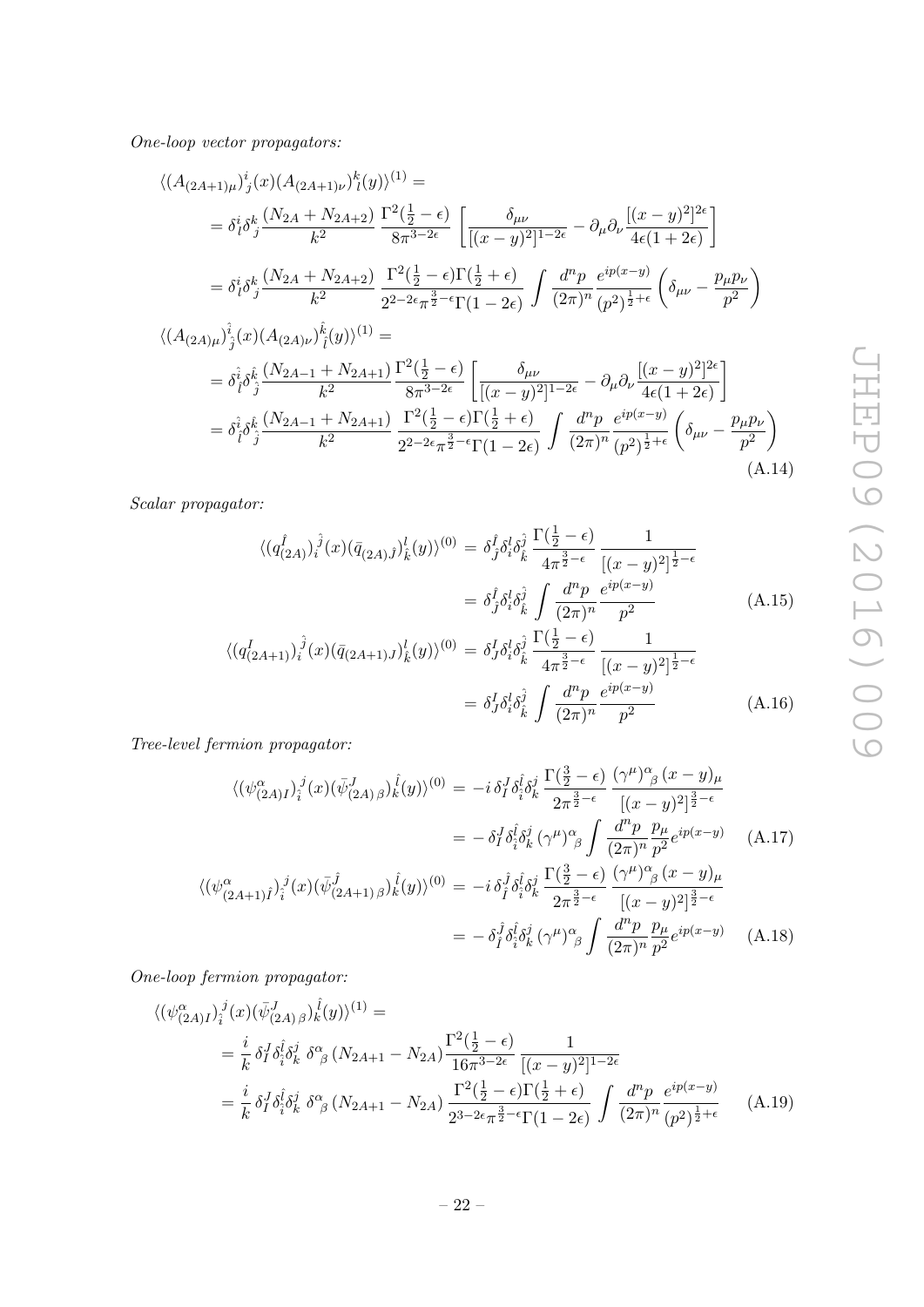$$
\langle (\psi^{\alpha}_{(2A+1)\hat{I}})^{j}_{\hat{i}}(x)(\bar{\psi}^{\hat{j}}_{(2A+1)\beta})^{\hat{i}}(y)\rangle^{(1)} =
$$
\n
$$
= \frac{i}{k} \delta_{I}^{J} \delta_{\hat{i}}^{\hat{i}} \delta_{k}^{j} \delta_{\beta}^{\alpha} (N_{2A+1} - N_{2A+2}) \frac{\Gamma^{2}(\frac{1}{2} - \epsilon)}{16\pi^{3 - 2\epsilon}} \frac{1}{[(x - y)^{2}]^{1 - 2\epsilon}}
$$
\n
$$
= \frac{i}{k} \delta_{I}^{J} \delta_{\hat{i}}^{\hat{i}} \delta_{k}^{j} \delta_{\beta}^{\alpha} (N_{2A+1} - N_{2A+2}) \frac{\Gamma^{2}(\frac{1}{2} - \epsilon)\Gamma(\frac{1}{2} + \epsilon)}{2^{3 - 2\epsilon}\pi^{\frac{3}{2} - \epsilon}\Gamma(1 - 2\epsilon)} \int \frac{d^{n}p}{(2\pi)^{n}} \frac{e^{ip(x - y)}}{(p^{2})^{\frac{1}{2} + \epsilon}} (A.20)
$$

## The interaction vertices:

1) Gauge cubic vertices (from  $(-S)$ )

$$
-\frac{k}{3} \varepsilon^{\mu\nu\rho} \int d^3x \, (A_{(1)\mu})^i{}_j (A_{(1)\nu})^j{}_k (A_{(1)\rho})^k{}_i
$$
\n
$$
\frac{k}{3} \varepsilon^{\mu\nu\rho} \int d^3x \, (A_{(0)\mu})^i{}_j (A_{(0)\nu})^j{}_k (A_{(0)\rho})^k{}_i , \quad \frac{k}{3} \varepsilon^{\mu\nu\rho} \int d^3x \, (A_{(2)\mu})^i{}_j (A_{(2)\nu})^j{}_k (A_{(2)\rho})^k{}_i
$$
\n(A.21)

2) Gauge-fermion cubic vertex from  $(-S)$  (we only need  $\psi_{(1)}$  vertex)

<span id="page-23-2"></span><span id="page-23-1"></span>
$$
\int d^3x \,\text{Tr}\Big[\bar{\psi}_{(1)}^{\hat{I}}\gamma^{\mu}A_{(1)\mu}\psi_{(1)\hat{I}} - \bar{\psi}_{(1)}^{\hat{I}}\gamma^{\mu}\psi_{(1)\hat{I}}A_{(2)\mu}\Big]
$$
(A.22)

3) Yukawa couplings. From the action in [\[26\]](#page-35-16) suitably rotated to Euclidean space we read (from  $(-S)$ ) and only terms relevant for our calculation)

$$
\frac{2i}{k} \text{Tr} \left[ -\epsilon_{AB} \epsilon_{\hat{C}\hat{D}} \bar{\psi}_{(0)}^{aB} q_{(0)}^{\hat{D}} q_{(1)}^A \bar{\psi}_{\alpha(1)}^{\hat{C}} - \epsilon^{AB} \epsilon^{\hat{C}\hat{D}} \bar{q}_{(0)\hat{C}} \psi_{(0)A}^{\alpha} \psi_{\alpha(1)\hat{D}} \bar{q}_{(1)B} \right. \\
\left. + \bar{\psi}_{(0)}^{\alpha A} q_{(0)}^{\hat{B}} \psi_{(1)\alpha\hat{B}} \bar{q}_{(1)A} + \bar{q}_{(0)\hat{B}} \psi_{(0)A}^{\alpha} q_{(1)}^A \bar{\psi}_{\alpha(1)}^{\hat{B}} \right] \\
+ \frac{2i}{k} \text{Tr} \left[ \frac{1}{2} \psi_{(1)\hat{1}}^{\alpha} \bar{\psi}_{\alpha(1)}^{\hat{1}} \bar{q}_{(0)\hat{K}} (\sigma_3) \frac{\hat{\kappa}}{\hat{L}} q_{(0)}^{\hat{L}} - \frac{1}{2} \psi_{(1)\hat{2}}^{\alpha} \bar{\psi}_{\alpha(1)}^{\hat{2}} \bar{q}_{(0)\hat{K}} (\sigma_3) \frac{\hat{\kappa}}{\hat{L}} q_{(0)}^{\hat{L}} \\
+ \psi_{(1)\hat{1}}^{\alpha} \bar{\psi}_{\alpha(1)}^{\hat{2}} \bar{q}_{(0)\hat{2}} q_{(0)}^{\hat{1}} + \psi_{(1)\hat{2}}^{\alpha} \bar{\psi}_{\alpha(1)}^{\hat{1}} \bar{q}_{(0)\hat{1}} q_{(0)}^{\hat{2}} \right] \tag{A.23}
$$

Finally, we recall our color conventions. We work with hermitian generators for  $U(N_A)$ gauge groups  $(A = 0, 1, 2)$ , satisfying

$$
\text{Tr}(T_{(A)}^a T_{(A)}^b) = \delta^{ab} \quad , \quad \sum_{a=1}^{N_A^2} (T_{(A)}^a)_{ij} (T_{(A)}^a)_{kl} = \delta_{il} \delta_{jk} \quad , \quad f_{(A)}^{abc} f_{(A)}^{abc} = 2N_A^3 \quad (A.24)
$$

## <span id="page-23-0"></span>B Useful identities on the unit circle

We parametrize a point on the unit circle  $\Gamma$  as

$$
x_i^{\mu} = (\cos \tau_i, \sin \tau_i, 0) \quad , \quad \dot{x}_i^{\mu} = (-\sin \tau_i, \cos \tau_i, 0) \quad , \quad |x_i|^2 = 1 \tag{B.1}
$$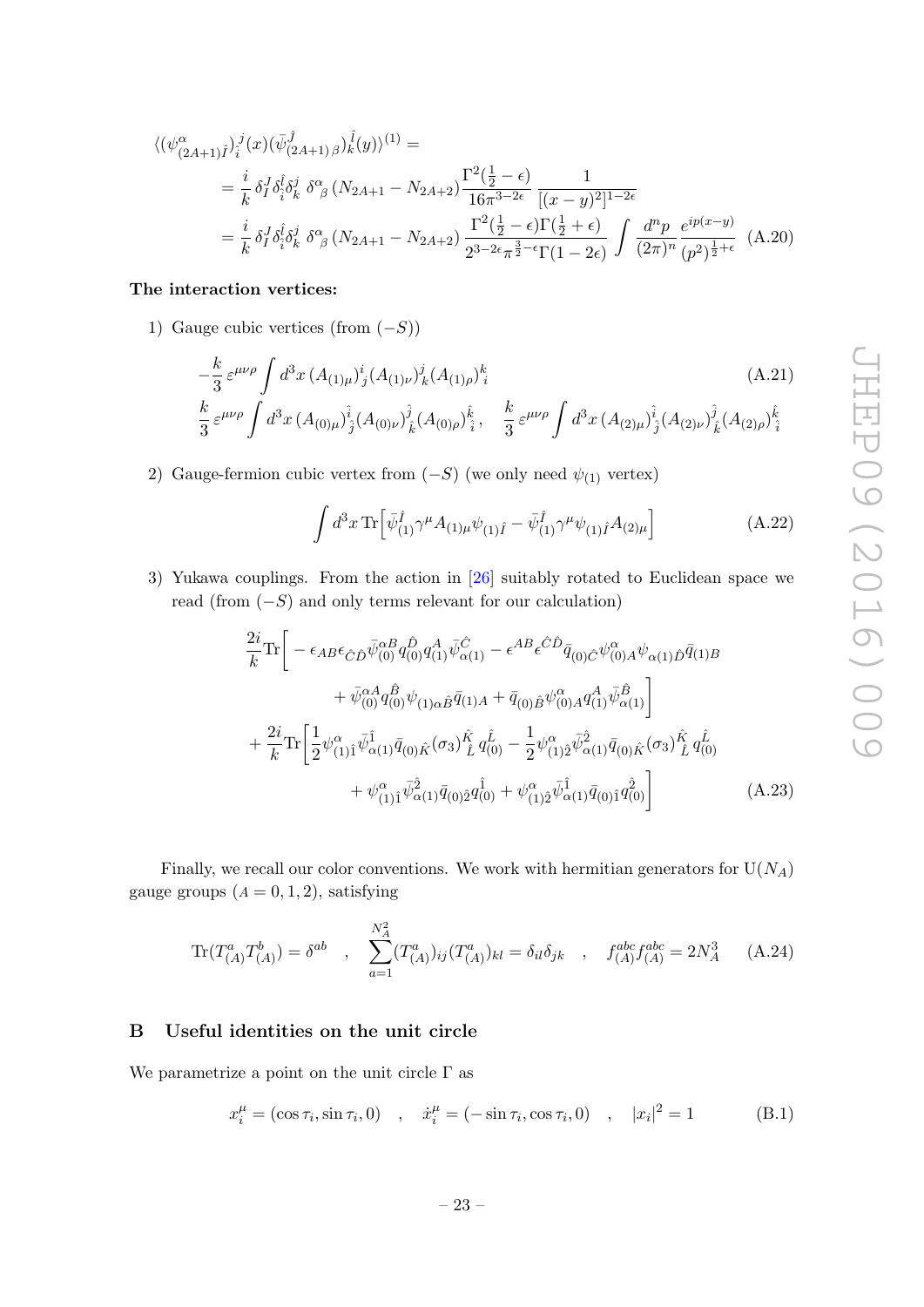Simple identities that turn out to be useful along the calculation are

$$
(x_i - x_j)^2 = 4\sin^2\frac{\tau_i - \tau_j}{2}
$$
 (B.2)

$$
x_i \cdot x_j = \dot{x}_i \cdot \dot{x}_j = \cos(\tau_i - \tau_j)
$$
 (B.3)

$$
x_i \cdot \dot{x}_j = \sin\left(\tau_i - \tau_j\right) \tag{B.4}
$$

$$
(x_i \cdot x_j)(\dot{x}_i \cdot \dot{x}_j) - (x_i \cdot \dot{x}_j)(\dot{x}_i \cdot x_j) = 1
$$
\n(B.5)

$$
(x_i - x_j) \cdot (\dot{x}_i + \dot{x}_j) = 2\sin(\tau_i - \tau_j)
$$
\n(B.6)

We now consider bilinears constructed in terms of  $c$  spinors in  $[3]$ . These are different for the two kinds of femionic WL.

The  $\psi_1$ -loop: in this case we have

<span id="page-24-0"></span>
$$
c(\tau) = \frac{C}{\cos\frac{\tau}{2} + \sin\frac{\tau}{2}} (\cos\tau, 1 + \sin\tau) = C \left( \cos\frac{\tau}{2} - \sin\frac{\tau}{2}, \cos\frac{\tau}{2} + \sin\frac{\tau}{2} \right)
$$

$$
\bar{c}(\tau) = \frac{\bar{C}}{\cos\frac{\tau}{2} - \sin\frac{\tau}{2}} \begin{pmatrix} 1 - \sin\tau \\ \cos\tau \end{pmatrix} = \bar{C} \begin{pmatrix} \cos\frac{\tau}{2} - \sin\frac{\tau}{2} \\ \cos\frac{\tau}{2} + \sin\frac{\tau}{2} \end{pmatrix}
$$
(B.7)

with  $C\bar{C} = -\frac{i}{k}$  $\frac{i}{k}$ . Writing  $c_i \equiv c(\tau_i)$  we have

<span id="page-24-2"></span>
$$
(c_i\bar{c}_j) = -\frac{2i}{k}\cos\frac{\tau_i - \tau_j}{2}
$$
 (B.8)

$$
(c_i \gamma^1 \bar{c}_j) = \frac{2i}{k} \sin \frac{\tau_i + \tau_j}{2}
$$
 (B.9)

$$
(c_i \gamma^2 \bar{c}_j) = -\frac{2i}{k} \cos \frac{\tau_i + \tau_j}{2}
$$
 (B.10)

$$
(c_i \gamma^3 \bar{c}_j) = \frac{2}{k} \sin \frac{\tau_i - \tau_j}{2}
$$
 (B.11)

$$
\left(c_i \gamma_\mu \bar{c}_j\right) (x_i - x_j)^\mu = -\frac{4i}{k} \sin \frac{\tau_i - \tau_j}{2} \tag{B.12}
$$

More generally, we can write

$$
(c_i \gamma^{\mu} \bar{c}_j) = \frac{2}{k^2} \frac{1}{(c_i \bar{c}_j)} \left[ -\dot{x}_i^{\mu} - \dot{x}_j^{\mu} + i \varepsilon^{\mu \nu \rho} \dot{x}_i^{\nu} \dot{x}_j^{\rho} \right]
$$
(B.13)

The  $\psi_2$ -loop: in this case we have

<span id="page-24-1"></span>
$$
d(\tau) = \frac{D}{\cos\frac{\tau}{2} - \sin\frac{\tau}{2}} (-\cos\tau, 1 - \sin\tau) = -D\left(\cos\frac{\tau}{2} + \sin\frac{\tau}{2}, -\cos\frac{\tau}{2} + \sin\frac{\tau}{2}\right)
$$

$$
\bar{d}(\tau) = \frac{\bar{D}}{\cos\frac{\tau}{2} + \sin\frac{\tau}{2}} \begin{pmatrix} 1 + \sin\tau \\ -\cos\tau \end{pmatrix} = \bar{D}\begin{pmatrix} \cos\frac{\tau}{2} + \sin\frac{\tau}{2} \\ -\cos\frac{\tau}{2} + \sin\frac{\tau}{2} \end{pmatrix}
$$
(B.14)

with  $D\bar{D} = \frac{i}{k}$  $\frac{i}{k}$ , and the corresponding bilinears are

<span id="page-24-3"></span>
$$
(d_i \bar{d}_j) = -\frac{2i}{k} \cos \frac{\tau_i - \tau_j}{2}
$$
\n(B.15)

$$
(d_i \gamma^1 \bar{d}_j) = -\frac{2i}{k} \sin \frac{\tau_i + \tau_j}{2}
$$
 (B.16)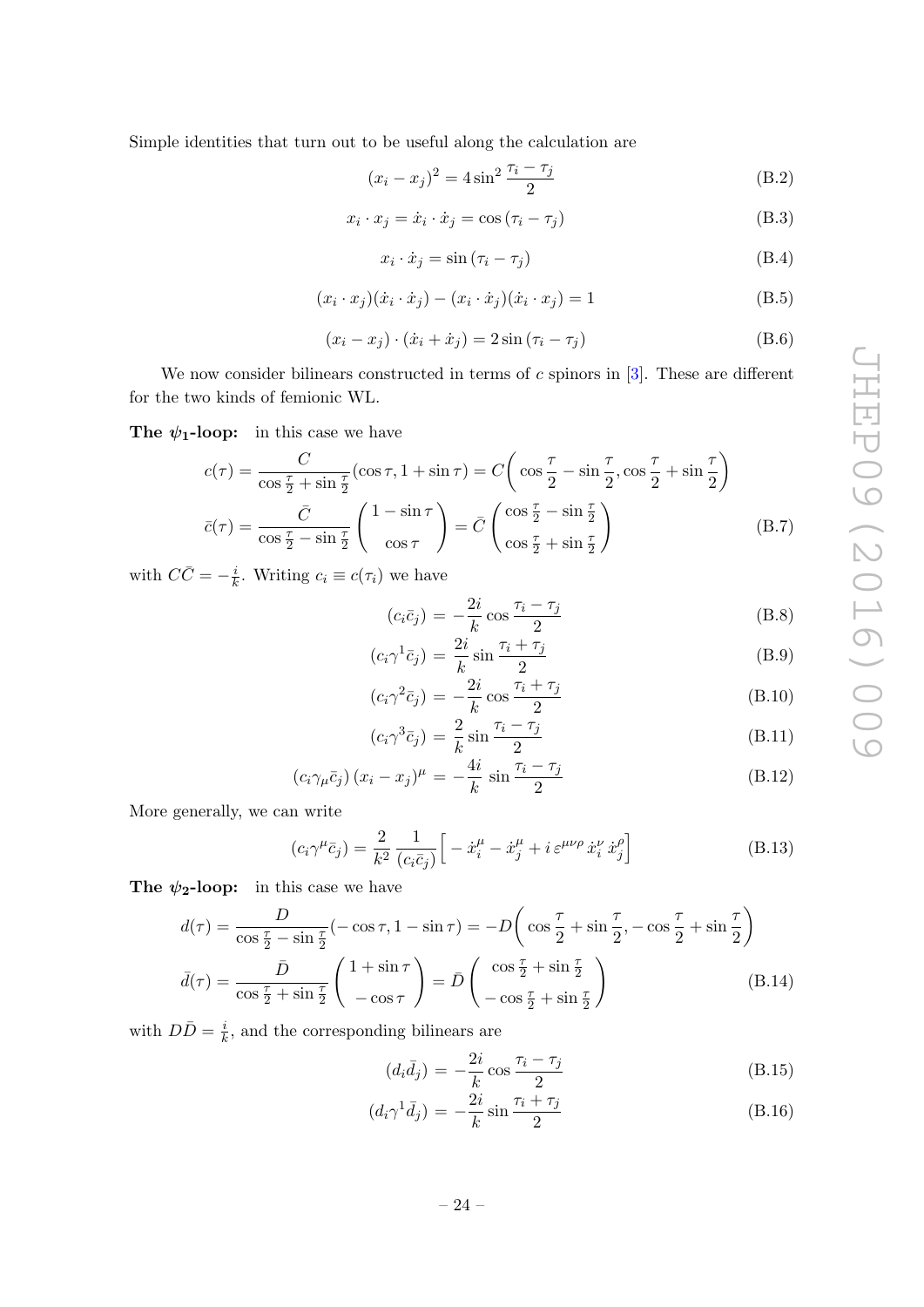$$
(d_i \gamma^2 \bar{d}_j) = \frac{2i}{k} \cos \frac{\tau_i + \tau_j}{2}
$$
 (B.17)

$$
(d_i \gamma^3 \bar{d}_j) = \frac{2}{k} \sin \frac{\tau_i - \tau_j}{2}
$$
 (B.18)

$$
\left(d_i\gamma_\mu \bar{d}_j\right)(x_i - x_j)^\mu = \frac{4i}{k}\sin\frac{\tau_i - \tau_j}{2} \tag{B.19}
$$

More generally, we can write

$$
(d_i\gamma^{\mu}\bar{d}_j) = \frac{2}{k^2} \frac{1}{(c_i\bar{c}_j)} \left[ \dot{x}_i^{\mu} + \dot{x}_j^{\mu} + i \,\varepsilon^{\mu\nu\rho} \,\dot{x}_i^{\nu} \,\dot{x}_j^{\rho} \right]
$$
(B.20)

We note a sign difference in the  $\mu = 1, 2$  bilinears of the two WL (formulae [\(B.9\)](#page-24-2), [\(B.10\)](#page-24-2) vs. [\(B.16\)](#page-24-3), [\(B.17\)](#page-24-3)).

#### <span id="page-25-0"></span>C Parity and reality of a generic WL diagram

Here we prove that for any loop diagram at order  $(1/k)^L$  with  $n_S$  contour insertions of the scalar bilinears, the number  $n_{\gamma}$  of fermion bilinears  $(c\gamma\bar{c})$  that get produced after  $\gamma$ -algebra reduction has the same parity of  $L + n<sub>S</sub>$ . This result is crucial to prove identity [\(3.1\)](#page-7-2) in the main text.

To this end, we consider a diagram containing  $n_S$  scalar,  $2n_F$  fermion and  $n_A$  gauge couplings from the WL expansion (see figure [2\)](#page-8-0). Moreover, we assume that the bulk of the diagram is built up with  $i_A$  cubic gauge vertices,  $i_S$  esa-scalar vertices,  $i_Y$  Yukawa couplings,  $i_{AF}$  gauge-fermion vertices,  $i_{AS}$  cubic and  $j_{AS}$  quartic gauge-scalar vertices,  $i_{AG}$ cubic gauge-ghost vertices, and  $I_A$  gauge,  $I_G$  ghost,  $I_S$  scalar and  $I_F$  fermion propagators, respectively. These assignments are summarized in table [1.](#page-26-0)

From the structure of the vertices we have the following constraints

<span id="page-25-1"></span>
$$
2I_A = n_A + 3i_A + i_{AF} + i_{AS} + 2j_{AS} + i_{AG}
$$
  
\n
$$
I_F = n_F + i_{AF} + i_Y
$$
  
\n
$$
I_S = n_S + 3i_S + i_Y + i_{AS} + j_{AS}
$$
  
\n
$$
I_G = i_{AG}
$$
\n(C.1)

We begin by proving the following statement

<span id="page-25-3"></span>
$$
L + n_S = [(i_Y + n_F) + (I_A + i_A)] \mod (2) = [n + n_{\varepsilon}] \mod (2)
$$
 (C.2)

where  $n$  is the total number of initial gamma matrices (coming from fermionic propagators and  $i_{AF}$  vertices) distributed in  $n_F$  bilinears, and  $n_{\epsilon}$  is the total number of initial epsilon tensors (coming from gauge propagators and cubic gauge vertices).

Now, taking into account the Feynman rules in appendix  $A$  the power  $L$  in the coupling constant  $1/k$  is given by

<span id="page-25-2"></span>
$$
L = n_F + n_S + I_A - i_A + i_Y + 2i_S + I_G - i_{AG}
$$
  
=  $n_F + n_S + I_A - i_A + i_Y + 2i_S$  (C.3)

where the last identity in  $(C.1)$  has been used.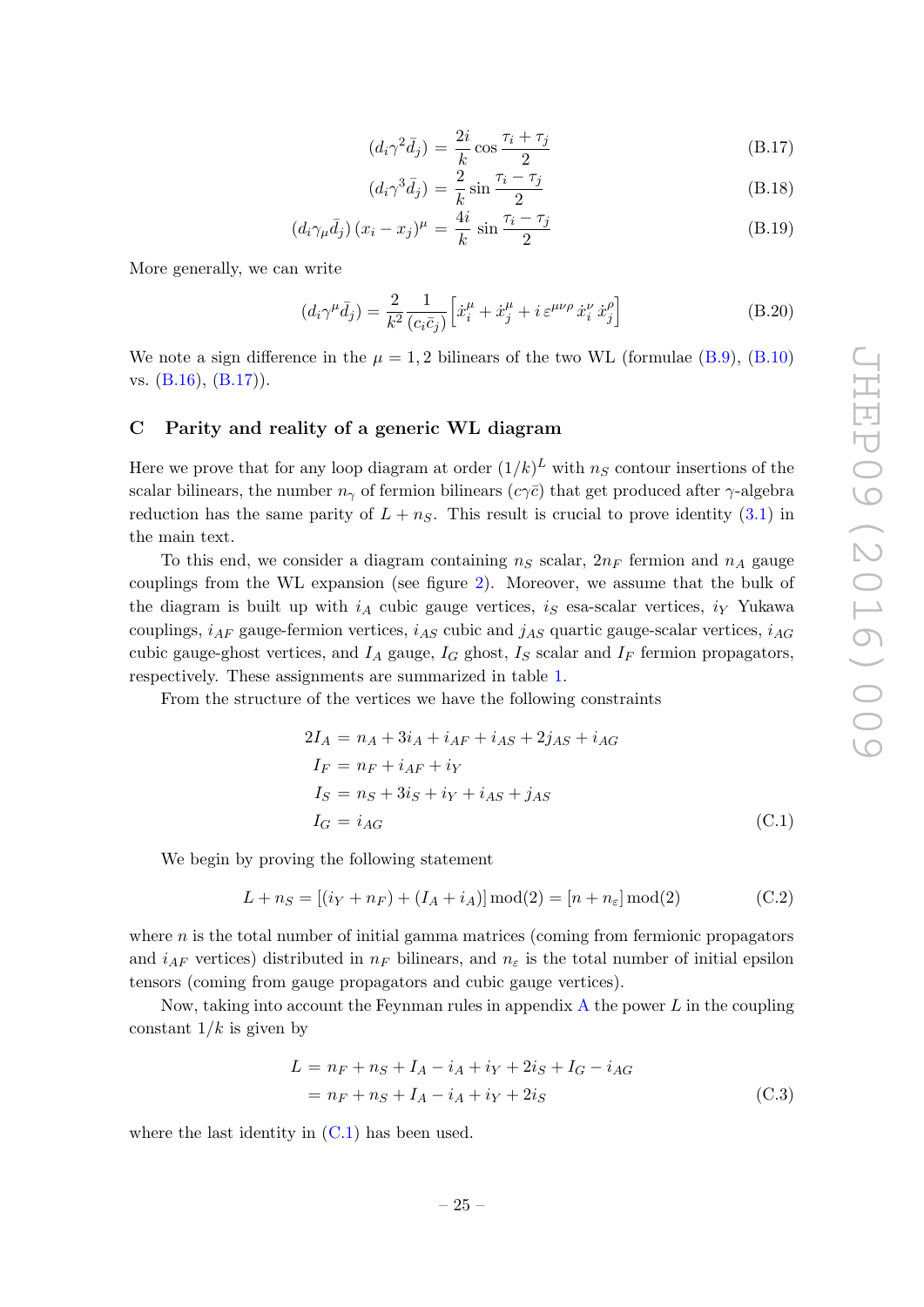

<span id="page-26-0"></span>Table 1. Definition of number of propagators and vertices.

Moreover, the number  $n$  of original gamma matrices (coming from fermion propagators and  $i_{AF}$  vertices) and the number  $n_{\varepsilon}$  of original  $\varepsilon$  tensors (coming from gauge propagators and  $i_A$  vertices) are

<span id="page-26-1"></span>
$$
n = # gamma matrices = IF + iAF = nF + iY + 2iAF
$$
  

$$
n\varepsilon = # \varepsilon tensors = IA + iA
$$
 (C.4)

where the second identity in  $(C.1)$  has been used. Merging results  $(C.3)$  and  $(C.4)$  we finally obtain identity [\(C.2\)](#page-25-3) that allows us to trade the parity of  $L+n_S$  with that of  $n+n_{\varepsilon}$ .

We then study the two cases,  $L + n<sub>S</sub>$  even or odd, by separately discussing the four possible configurations

$$
(L + n_S) \Rightarrow \begin{cases} (1a) (n, n_{\varepsilon}) = (\text{even, even}) & (L + n_S) \Rightarrow \begin{cases} (2a) (n, n_{\varepsilon}) = (\text{even, odd}) \\ (1b) (n, n_{\varepsilon}) = (\text{odd, odd}) \end{cases} & \text{odd} \end{cases}
$$

and prove that in the first two configurations  $n<sub>\gamma</sub>$  turns out to be even, whereas in the last two ones it is odd.

In case (1a), the condition that the total number of gamma matrices n must be even implies that the matrices can be distributed among an arbitrary (but  $\leq n_F$ ) number of bilinears containing an even number of matrices times an even number of bilinears containing an odd number of matrices. Therefore, taking into account reductions [\(3.5\)](#page-8-3), [\(3.6\)](#page-8-3) that follow from gamma matrix identities, the initial structure of the contribution from this diagram can be sketchily written as

<span id="page-26-2"></span>
$$
(\text{even} \# \text{ of } \varepsilon) \times \underbrace{[(c\bar{c}) + \varepsilon(c\gamma\bar{c})] \cdots [(c\bar{c}) + \varepsilon(c\gamma\bar{c})]}_{\text{any} \# \leq n_F} \times \underbrace{[\varepsilon(c\bar{c}) + (c\gamma\bar{c})] \cdots [\varepsilon(c\bar{c}) + (c\gamma\bar{c})]}_{\text{even} \#} \quad (C.5)
$$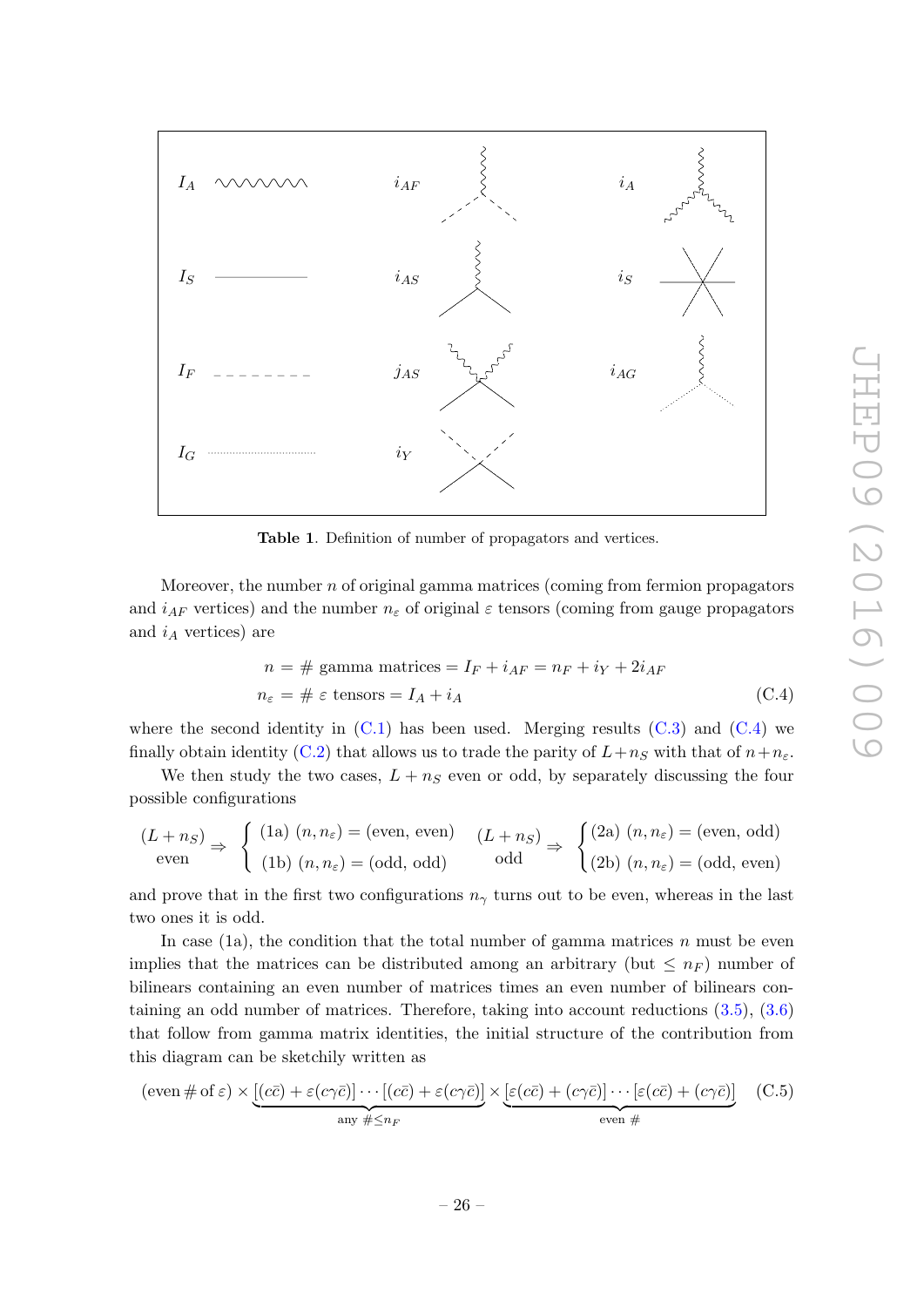After performing all the products, the planarity of the contour implies that non-vanishing contributions will arise only from terms containing an even total number of epsilon tensors. In fact, any string of an odd number of tensors can be always reduced to a linear combination of products of Kronecker deltas times one epsilon tensor that would be necessarily contracted with external indices.

Therefore, in the product of the square brackets in [\(C.5\)](#page-26-2) we can have an even number of  $\varepsilon(c\gamma\bar{c})$  from the first set of brackets times an even number of  $\varepsilon(c\bar{c})$  from the second set. But since the total number of second type of brackets is even, this implies having an even number of  $(c\gamma\bar{c})$  as well. Therefore, the only non-vanishing products will contain a total number  $n_{\gamma}$  of  $(c\gamma\bar{c})$  bilinears which is even. Otherwise, we can have an odd number of  $\varepsilon(c\gamma\bar{c})$  from the first set of brackets times an odd number of  $\varepsilon(c\bar{c})$  from the second set. But since the total number of second type of brackets is even, this implies having an odd number of  $(c\gamma\bar{c})$  from the second set. Therefore, this leads still to a total number  $n_{\gamma}$  which is  $(\text{odd} + \text{odd}) = \text{even}.$ 

Let's consider case (1b). Since the number  $n$  of gamma matrices is odd, this time we have an odd number of bilinears containing an odd number of matrices. The sketchy structure of the result is

$$
(\text{odd} \# \text{ of } \varepsilon) \times \underbrace{[(c\overline{c}) + \varepsilon(c\gamma\overline{c})] \cdots [(c\overline{c}) + \varepsilon(c\gamma\overline{c})]}_{\text{any } \# \leq n_F} \times \underbrace{[\varepsilon(c\overline{c}) + (c\gamma\overline{c})] \cdots [\varepsilon(c\overline{c}) + (c\gamma\overline{c})]}_{\text{odd } \#} \qquad (\text{C.6})
$$

Again, performing all the products, the only non-vanishing contributions come from strings containing a total even number of epsilon tensors. This requires having an even number of  $\varepsilon(c\gamma\bar{c})$  from the first set of brackets times an odd number of  $\varepsilon(c\bar{c})$  from the second set. But since the total number of second type of brackets is odd, this also implies having an even number of  $(c\gamma\bar{c})$ . In conclusion, the only non-vanishing products will contain a total number  $n_{\gamma}$  of  $(c\gamma\bar{c})$  bilinears which is even. Alternatively, we can have an odd number of  $\varepsilon(c\gamma\bar{c})$  from the first set of brackets times an even number of  $\varepsilon(c\bar{c})$  from the second one, which implies having an odd number of  $(c\gamma\bar{c})$ . In total, we still end up with an even number  $n_{\gamma}$ .

Therefore we have proved that for  $L + n_S$  even, planarity implies  $n_{\gamma}$  even.

A similar analysis can be applied to the case where  $L + n<sub>S</sub>$  is odd. For instance, if we consider (2a) case, the general structure of the contribution reads

$$
(\text{odd} \# \text{ of } \varepsilon) \times \underbrace{[(c\overline{c}) + \varepsilon(c\gamma\overline{c})] \cdots [(c\overline{c}) + \varepsilon(c\gamma\overline{c})]}_{\text{any } \# \leq n_F} \times \underbrace{[\varepsilon(c\overline{c}) + (c\gamma\overline{c})] \cdots [\varepsilon(c\overline{c}) + (c\gamma\overline{c})]}_{\text{even } \#} \quad (\text{C.7})
$$

In order to realize a string containing an overall even number of epsilon tensors, we can take an even number of  $\varepsilon(c\gamma\bar{c})$  from the first set of brackets times an odd number of  $\varepsilon(c\bar{c})$ from the second one. But since the number of brackets in the second set is even, this implies having an odd number of  $(c\gamma\bar{c})$  as well. In total we have (even + odd) number of  $(c\gamma\bar{c})$  bilinears, leading to  $n_{\gamma}$  odd. The same conclusion is reached if we alternatively take an odd number of  $\varepsilon(c\gamma\bar{c})$  from the first set of brackets times an even number of  $\varepsilon(c\bar{c})$  from the second one that comes together with an even number of  $(c\gamma\bar{c})$ .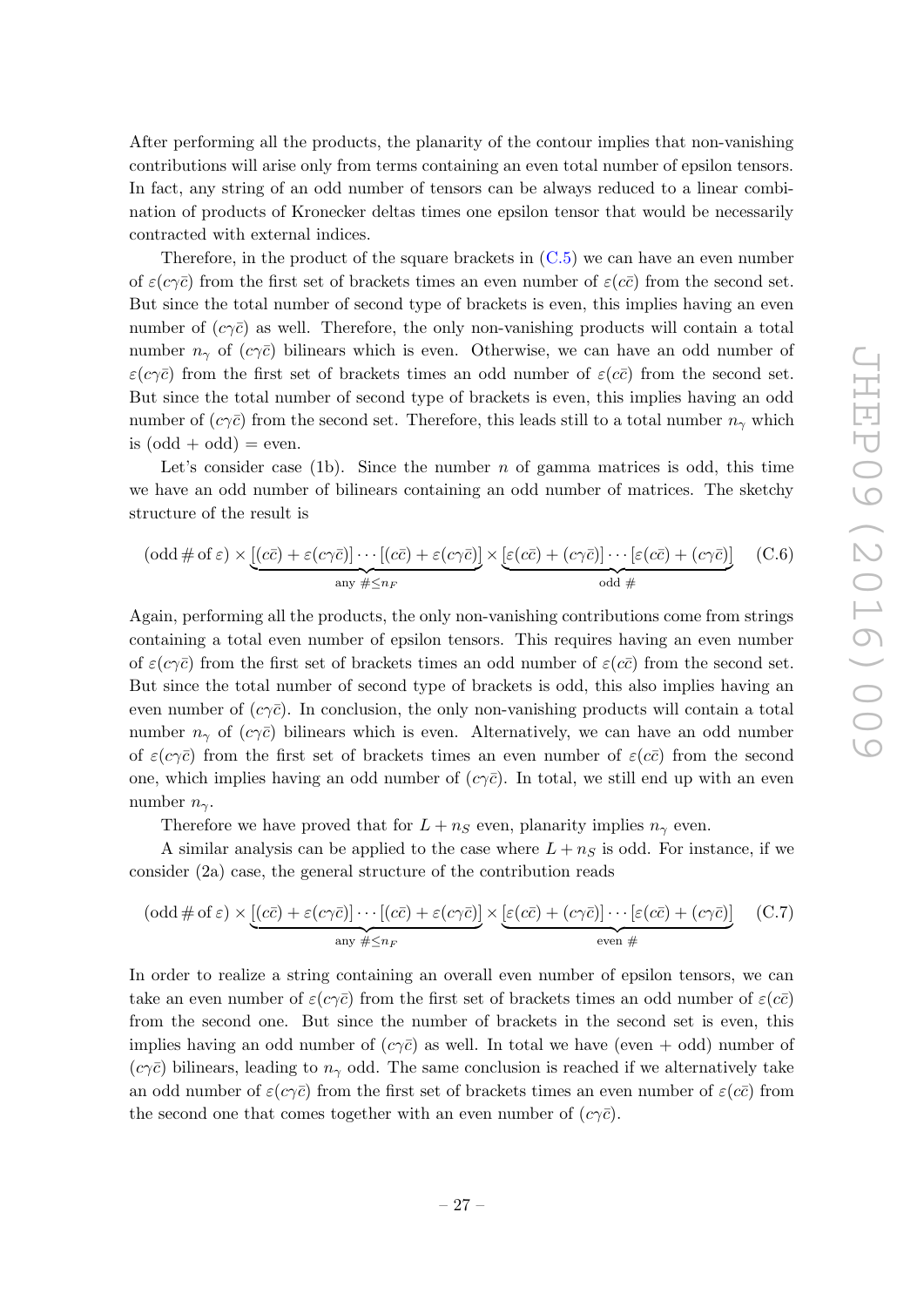The analysis of case (2b) goes similarly and we are led to the conclusion that for  $L+n_S$ odd, planarity implies  $n_{\gamma}$  odd. We have then proved that  $n_{\gamma}$  always has the same parity of  $L + n<sub>S</sub>$ .

We conclude this appendix with an analysis of the reality of the perturbative expansion of fermionic WL. We will prove that the result at any order is always real, as a consequence of the planarity of the contour and the fact that we work at framing zero.

In order to prove it, we apply counting arguments similar to the ones used above, this time keeping track of the different sources of the immaginary unit i.

Focusing on  $W_{\psi_1}$  in [\(2.8\)](#page-5-3) we first notice that from expansion of the Wilson loop we have a factor  $i^{n_A+2n_F}$ . Moreover, as explained in section [3](#page-7-0) each fermionic bilinear can be always reduced to a linear combination of expressions  $(B.8)$ – $(B.11)$ . However, the planarity of the contour eventually rules out the appearance of  $\gamma^3$  bilinear. Since all the other ones contain an i factor, we can count an additional immaginary unit for each of the  $n_F$  structures. We are thus left with an overall power  $i^{(n_A+n_F)(\text{mod }2)}$ . Next we count the *i* factors coming from internal vertices and propagators, getting a further power  $i^{I_F+I_A+i_{AS}+i_Y+i_{AG}}$ . Putting everything together we are left with a total power  $i^p$  with

$$
p = n_A + n_F + I_F + I_A + i_{AS} + i_Y + i_{AG} \pmod{2}
$$
 (C.8)

Making repeated use of identities  $(C.1)$  this can be rewritten as

$$
p = I_A + i_A \pmod{2} \tag{C.9}
$$

But, as discussed above,  $I_A + i_A = n_{\epsilon}$ , which is the number of initial epsilon tensors. Therefore we have an overall  $i^{n_{\epsilon}}$ . Any other  $\epsilon$  tensor coming from  $\gamma$ -algebra reduction always enters with an additional  $i$  (see identities in appendix  $A$ ). We thus have a total factor  $(i\epsilon)^{n_{\epsilon}+m}$  and, from planarity and at framing zero, we must have  $n_{\epsilon}+m$  = even. Therefore, we end up with an even number of  $i$  and the result is always real, independently of the pertubative order. Thanks to identity  $(3.1)$  this result extends trivially to  $W_{\psi_2}$ .

#### <span id="page-28-0"></span>D Useful formulae for the matrix model analysis

The expression for  $B_4(\Lambda_A)$  and  $C_4(\Lambda_A, \Lambda_{A+1})$  appearing in the expansion of  $Q_A$  are given by

$$
B_{4}(\Lambda_{A}) = \frac{1}{90} \Big( \left(5N_{A}^{2} - 3\right) \text{Tr}\left(\Lambda_{A}^{2}\right)^{2} - N_{A} \text{Tr}\left(\Lambda_{A}^{4}\right) - 10N_{A} \text{Tr}\left(\Lambda_{A}^{2}\right) \text{Tr}(\Lambda_{A})^{2} + 4 \text{Tr}\left(\Lambda_{A}^{3}\right) \text{Tr}(\Lambda_{A}) + 5 \text{Tr}(\Lambda_{A})^{4} \Big) \tag{D.1}
$$
\n
$$
C_{4}(\Lambda_{A}, \Lambda_{A+1}) = \frac{1}{24} \Big( 3N_{A+1}^{2} \text{Tr}\left(\Lambda_{A}^{2}\right)^{2} + 6 \text{Tr}\left(\Lambda_{A+1}^{2}\right) \left( (N_{A+1}N_{A} - 2) \text{Tr}\left(\Lambda_{A}^{2}\right) - 2N_{A} \text{Tr}(\Lambda_{A}) \text{Tr}(\Lambda_{A+1}) \right) - 2N_{A+1} \text{Tr}\left(\Lambda_{A}^{4}\right) - 12N_{A+1} \text{Tr}(\Lambda_{A}) \text{Tr}\left(\Lambda_{A+1}^{2}\right) + 3N_{A}^{2} \text{Tr}\left(\Lambda_{A+1}^{2}\right)^{2} - 2N_{A} \text{Tr}\left(\Lambda_{A+1}^{4}\right) + 8 \text{Tr}(\Lambda_{A}) \text{Tr}\left(\Lambda_{A+1}^{3}\right) + 8 \text{Tr}\left(\Lambda_{A}^{3}\right) \text{Tr}(\Lambda_{A+1}) + 12 \text{Tr}(\Lambda_{A})^{2} \text{Tr}(\Lambda_{A+1})^{2} \Big). \tag{D.2}
$$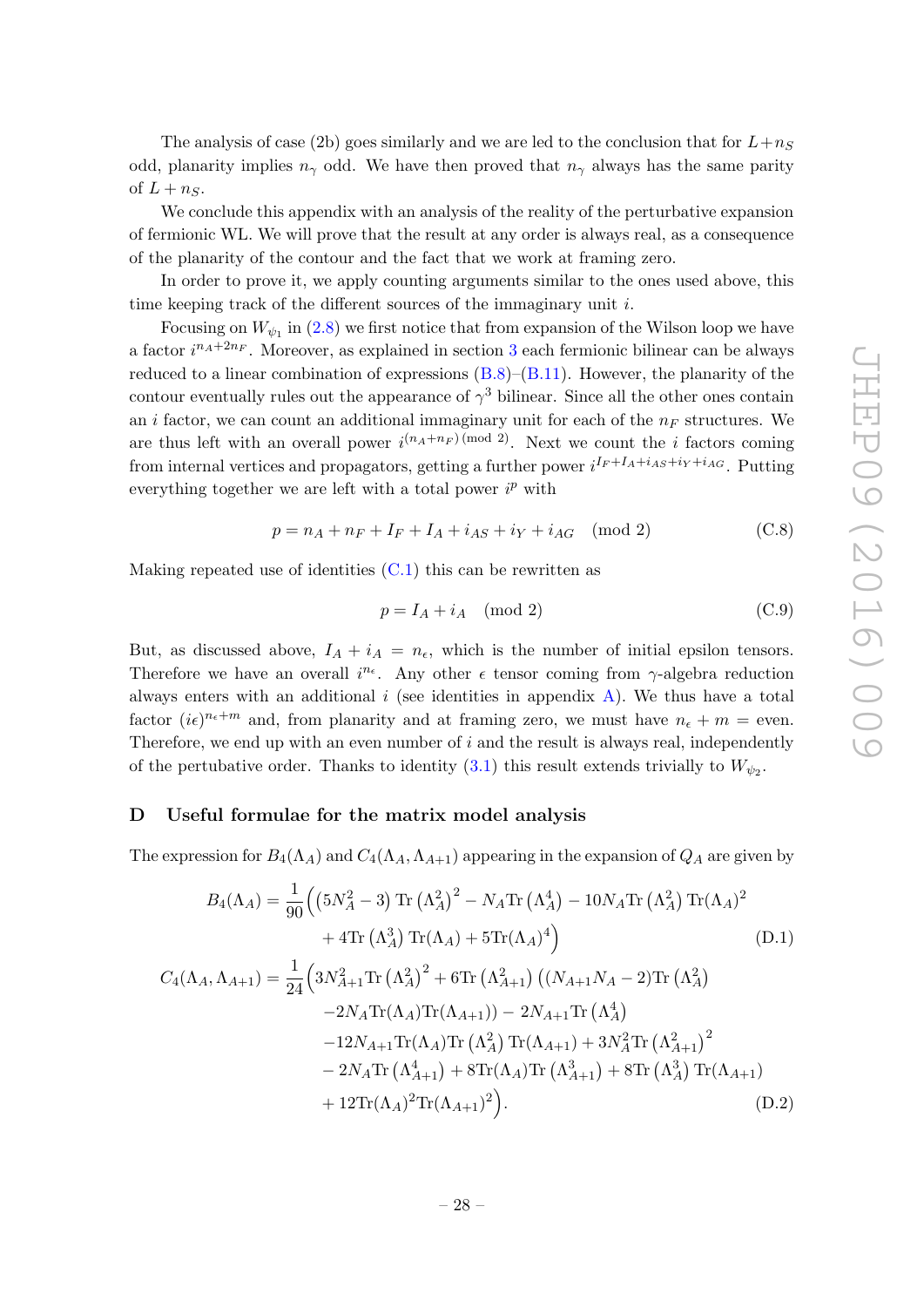Consider now the gaussian model defined by the matrix integral

$$
\int d\Lambda \ e^{-\alpha \text{Tr}(\Lambda^2)} \tag{D.3}
$$

The expectation values that we have used in our analysis are

$$
\langle \text{Tr}(\Lambda^{2k}) \rangle_0 = \alpha^{-k} \frac{(2k)!}{(2^k k!)} \sum_{j=0}^k \binom{k}{j} \binom{N}{k-j+1} 2^{-j}
$$
(D.4)

and

$$
\langle \text{Tr}(\Lambda^2)^m \text{Tr}(\Lambda)^{2k} \rangle_0 = \frac{(-1)^m}{\int d\Lambda \ e^{-\alpha \text{Tr}(\Lambda^2)} \frac{d^m}{d\alpha^m} \frac{d^{2k}}{dy^{2k}} \int d\Lambda \ e^{-\alpha \text{Tr}(\Lambda^2) + y \text{Tr}(\Lambda)} \Big|_{y=0}
$$
  
\n
$$
= \frac{(-1)^m}{\int d\Lambda \ e^{-\alpha \text{Tr}(\Lambda^2)} \frac{d^m}{d\alpha^m} \frac{d^{2k}}{dy^{2k}} \left( \int d\Lambda \ e^{-\alpha \text{Tr}(\Lambda^2) + y \text{Tr}(\Lambda)} \right) \Big|_{y=0}
$$
  
\n
$$
= \frac{(-1)^m}{\int d\Lambda \ e^{-\alpha \text{Tr}(\Lambda^2)} \frac{d^m}{d\alpha^m} \frac{d^{2k}}{dy^{2k}} \left( e^{\frac{Ny^2}{4\alpha}} \int d\Lambda \ e^{-\alpha \text{Tr}[(\Lambda)^2]} \right) \Big|_{y=0}
$$
  
\n
$$
= (-1)^m \left( \frac{\pi}{\alpha} \right)^{-\frac{N^2}{2}} \frac{d^m}{d\alpha^m} \frac{d^{2k}}{dy^{2k}} \left( e^{\frac{Ny^2}{4\alpha}} \left( \frac{\pi}{\alpha} \right)^{\frac{N^2}{2}} \right) \Big|_{y=0}
$$
  
\n(D.5)

## <span id="page-29-0"></span>E Cancellation of gauge dependent terms

In the computation of diagrams (a), (c) and (e) we have neglected the contributions from one-loop corrected gauge propagator  $(A.14)$  containing the double derivatives. As already mentioned in section [5,](#page-14-0) we expect these gauge dependent contributions to cancel each others. Here we confirm this expectation.

The gauge dependent contribution from diagram (a) reads

$$
(a)_{g} = -\frac{C_{ab}}{4\epsilon(1+2\epsilon)} \int d\tau_{1>2>3} \left[ (c_{3}\gamma_{\mu}\gamma_{\nu}\gamma_{\rho}\bar{c}_{2})\dot{x}_{1\eta} \partial_{2}^{\rho}\partial_{3}^{\mu}\partial_{1}^{\eta}\partial_{1}^{\nu} \int d^{3-2\epsilon}w \frac{(x_{1w}^{2})^{2\epsilon}}{(x_{2w}^{2})^{1/2-\epsilon}} \frac{1}{(x_{3w}^{2})^{1/2-\epsilon}} - (1 \to 2 \to 3 \to 1) + (3 \to 2 \to 1 \to 3) \right]
$$
(E.1)

with  $C_{ab}$  defined in [\(5.6\)](#page-16-1). Working out the  $\gamma$ -algebra and performing the integrations we obtain

<span id="page-29-1"></span>
$$
(a)_g = \frac{N_0 N_1^2 N_2}{(N_1 + N_2)k^3} \frac{e^{3\gamma_E \epsilon}}{4^4 \pi^{1 - 3\epsilon}} 48
$$
 (E.2)

The gauge dependent part of diagram (c) produces a correction to the fermion propagator of the form

$$
\frac{N_0 N_1}{k^2} \text{Tr}(\bar{\psi}(p)\gamma^{\mu}\psi(-p)) \frac{p_{\mu}}{(p^2)^{2\epsilon}} I_{(c)_g}
$$
 (E.3)

with

$$
I_{(\text{c})_g} = -\frac{\csc(2\epsilon\pi)\sec(\epsilon\pi)\Gamma(3/2 - \epsilon)}{2^{5-6\epsilon}\pi^{1/2 - 2\epsilon}\Gamma(3/2 - 3\epsilon)\Gamma(1 - \epsilon)\Gamma(3/2 + \epsilon)} = -\frac{1}{32\pi^2\epsilon} + \frac{-1 + \gamma_E - \log(4\pi)}{16\pi^2}
$$
(E.4)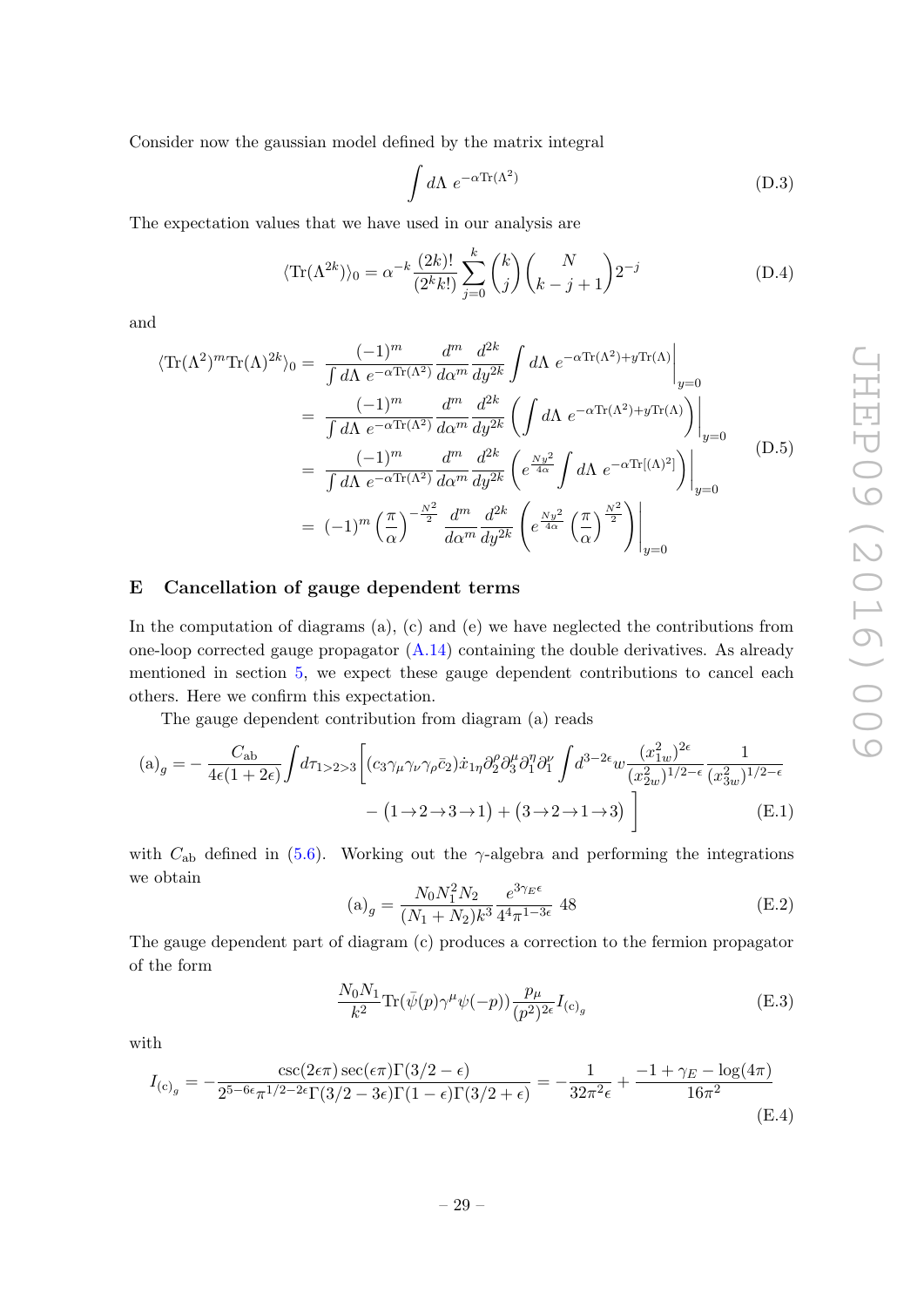This can be inserted into the loop contour to get

<span id="page-30-1"></span>
$$
\text{(c)}_g = -\frac{N_0 N_1^2 N_2}{(N_1 + N_2)k^3} \frac{e^{3\gamma_E \epsilon}}{4^4 \pi^{1 - 3\epsilon}} \ 24 \tag{E.5}
$$

The gauge dependent part coming from diagram (e) is given by

$$
\text{(e)}_g = -\frac{C_{\text{ef}}}{1+2\epsilon} \int d\tau_{1>2>3>4} \left[ \left( \sin^2 \frac{\tau_{12}}{2} \right)^{-1+\epsilon} \frac{\left( 4\epsilon \cos^2 \frac{\tau_{34}}{2} - 1 \right)}{\left( \sin^2 \frac{\tau_{34}}{2} \right)^{1-2\epsilon}} + \text{cyclic} \right]
$$

where  $C_{\text{ef}}$  and "cyclic" are defined in  $(5.15)$  and below. Solving the integral we get

<span id="page-30-5"></span><span id="page-30-4"></span><span id="page-30-2"></span>
$$
\text{(e)}_g = -\frac{N_0 N_1^2 N_2}{(N_1 + N_2)k^3} \frac{e^{3\gamma_E \epsilon}}{4^4 \pi^{1 - 3\epsilon}} \ 24 \tag{E.6}
$$

It is immediate to see that  $(E.2) + (E.5) + (E.6) = 0$  $(E.2) + (E.5) + (E.6) = 0$  $(E.2) + (E.5) + (E.6) = 0$ .

## <span id="page-30-0"></span>F Details on diagrams (a) and (b)

Here we give details on the calculation of the two integrals appearing in eqs. [\(5.3\)](#page-15-1), [\(5.4\)](#page-15-2)

$$
(a)_{\psi_1} = C_{ab} \int d\tau_{1>2>3} \left[ (c_3 \gamma_\mu \gamma_\nu \gamma_\rho \bar{c}_2) \dot{x}_1^\nu \partial_2^\rho \partial_3^\mu I(2,1,1) - (1 \to 2 \to 3 \to 1) + (3 \to 2 \to 1 \to 3) \right]
$$
\n(F.1)

$$
\text{(b)}_{\psi_1} = -C_{\text{ab}} \int d\tau_{1>2>3} \left[ \left( c_3 \gamma_\mu \gamma_\rho \bar{c}_2 \right) \partial_2^{\rho} \partial_3^{\mu} I(2,1,1) - \left( 1 \rightarrow 2 \rightarrow 3 \rightarrow 1 \right) + \left( 3 \rightarrow 2 \rightarrow 1 \rightarrow 3 \right) \right] \tag{F.2}
$$

with  $I(2, 1, 1)$  defined in  $(5.5)$ . In both cases we focus on the first contribution, while adding the cyclic permutations later on. We are eventually interested in the result  $[(a) + (b)]$ .

One possibile way to get rid of the derivatives is to first Feynman parametrize  $I(2,1,1)$ and integrate over the internal point  $w$ . From

$$
I(2,1,1) = \frac{\Gamma(\frac{1}{2} - 3\epsilon)\pi^{3/2 - \epsilon}}{\Gamma(\frac{1}{2} - \epsilon)^2 \Gamma(1 - 2\epsilon)} \int [d\alpha]_3 \frac{\alpha_1^{-2\epsilon} (\alpha_2 \alpha_3)^{-1/2 - \epsilon}}{(\alpha_1 \alpha_2 x_{12}^2 + \alpha_2 \alpha_3 x_{23}^2 + \alpha_1 \alpha_3 x_{13}^2)^{1/2 - 3\epsilon}}
$$
(F.3)

we obtain

<span id="page-30-3"></span>
$$
\partial_{2}^{\rho} \partial_{3}^{\mu} I(2,1,1) = \frac{\Gamma(\frac{5}{2} - 3\epsilon)\pi^{3/2 - \epsilon}}{\Gamma(\frac{1}{2} - \epsilon)^{2}\Gamma(1 - 2\epsilon)} \int [d\alpha]_{3} \frac{4\alpha_{1}^{-2\epsilon}(\alpha_{2}\alpha_{3})^{-1/2 - \epsilon}}{(\alpha_{1}\alpha_{2}x_{12}^{2} + \alpha_{2}\alpha_{3}x_{23}^{2} + \alpha_{1}\alpha_{3}x_{13}^{2})^{5/2 - 3\epsilon}} \times \left(\alpha_{1}\alpha_{2}^{2}\alpha_{3}x_{12}^{\rho}x_{23}^{\mu} + \alpha_{1}^{2}\alpha_{2}\alpha_{3}x_{12}^{\rho}x_{13}^{\mu} - \alpha_{2}^{2}\alpha_{3}^{2}x_{23}^{\rho}x_{23}^{\mu} - \alpha_{1}\alpha_{2}\alpha_{3}^{2}x_{23}^{\rho}x_{13}^{\mu}\right) + \frac{\Gamma(\frac{3}{2} - 3\epsilon)\pi^{3/2 - \epsilon}}{\Gamma(\frac{1}{2} - \epsilon)^{2}\Gamma(1 - 2\epsilon)} \int [d\alpha]_{3} \frac{2\alpha_{1}^{-2\epsilon}(\alpha_{2}\alpha_{3})^{1/2 - \epsilon}\hat{\eta}^{\rho\mu}}{(\alpha_{1}\alpha_{2}x_{12}^{2} + \alpha_{2}\alpha_{3}x_{23}^{2} + \alpha_{1}\alpha_{3}x_{13}^{2})^{3/2 - 3\epsilon}} (F.4)
$$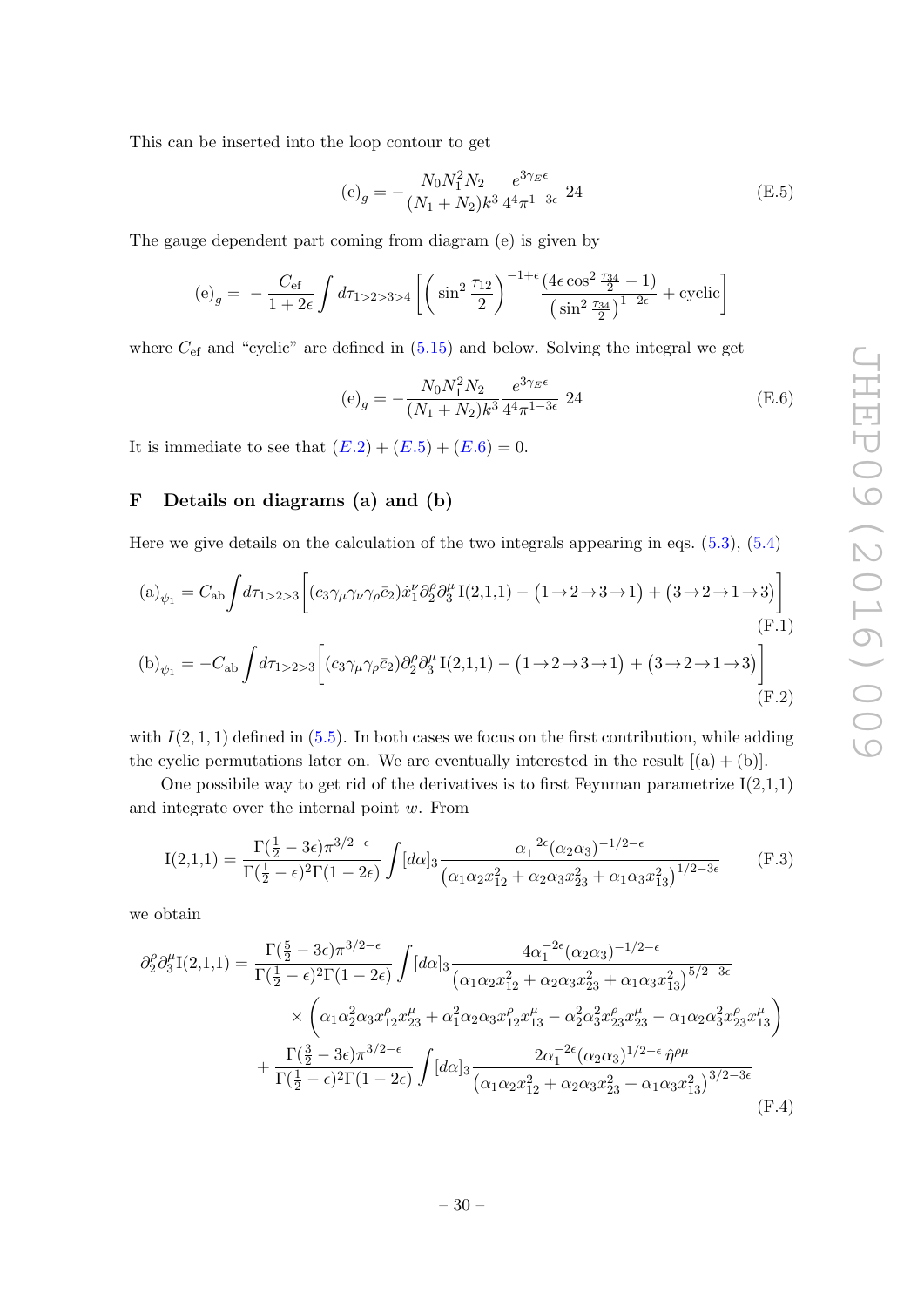We begin by analyzing the first integral in  $(F.4)$ , once inserted in  $(F.1)$  and  $(F.2)$ . We need to work out the following bilinears for diagram (a)

$$
(c_3\gamma_\mu\gamma_\nu\gamma_\rho\bar{c}_2)\dot{x}_1^\nu x_{12}^\rho x_{23}^\mu = -\frac{4i}{k}\sin(\tau_{12})\sin\left(\frac{\tau_{23}}{2}\right) \tag{F.5}
$$

$$
(c_3\gamma_\mu\gamma_\nu\gamma_\rho\bar{c}_2)\dot{x}_1^\nu x_{12}^\rho x_{13}^\mu = -\frac{8i}{k}\sin\left(\frac{\tau_{12}}{2}\right)\sin\left(\frac{\tau_{13}}{2}\right) \tag{F.6}
$$

$$
(c_3\gamma_\mu\gamma_\nu\gamma_\rho\bar{c}_2)\dot{x}_1^\nu x_{23}^\rho x_{23}^\mu = -\frac{8i}{k}\cos\left(\frac{\tau_{12}+\tau_{13}}{2}\right)\sin^2\left(\frac{\tau_{23}}{2}\right) \tag{F.7}
$$

$$
(c_3\gamma_\mu\gamma_\nu\gamma_\rho\bar{c}_2)\dot{x}_1^\nu x_{23}^\rho x_{13}^\mu = -\frac{4i}{k}\sin(\tau_{13})\sin\left(\frac{\tau_{23}}{2}\right) \tag{F.8}
$$

and the corresponding ones for diagram (b)

<span id="page-31-0"></span>
$$
(c_3\gamma_\mu\gamma_\rho\bar{c}_2)x_{12}^\rho x_{23}^\mu = -\frac{4i}{k}\sin\left(\tau_1 - \tau_2\right)\sin\left(\frac{\tau_{23}}{2}\right) \tag{F.9}
$$

$$
(c_3\gamma_\mu\gamma_\rho\bar{c}_2)x_{12}^\mu x_{13}^\mu = -\frac{8i}{k}\sin\left(\frac{\tau_{12}}{2}\right)\sin\left(\frac{\tau_{13}}{2}\right) \tag{F.10}
$$

<span id="page-31-1"></span>
$$
(c_3\gamma_\mu\gamma_\rho\bar{c}_2)x_{23}^\rho x_{23}^\mu = -\frac{4i}{k}\cos\left(\frac{\tau_{23}}{2}\right)\left(1-\cos(\tau_{23})\right) \tag{F.11}
$$

$$
(c_3\gamma_\mu\gamma_\rho\bar{c}_2)x_{23}^\rho x_{13}^\mu = -\frac{4i}{k}\sin\left(\tau_{13}\right)\sin\left(\frac{\tau_{23}}{2}\right) \tag{F.12}
$$

It is easy to see that if we consider the sum  $[(a) + (b)]$ , most of the bilinear terms cancel and we are only left with the difference between  $(F.7)$  and  $(F.11)$ . Inserting the result into the integrals and restoring the cyclic permutations we find

$$
-i\frac{C_{\rm ab}}{k}\frac{\Gamma(\frac{5}{2}-3\epsilon)4^{3}\pi^{3/2-\epsilon}}{\Gamma(\frac{1}{2}-\epsilon)^{2}\Gamma(1-2\epsilon)}\int d\tau_{1>2>3}\left[\sin\left(\frac{\tau_{12}}{2}\right)\sin\left(\frac{\tau_{13}}{2}\right)\sin^{2}\left(\frac{\tau_{23}}{2}\right)\right] \times \int [d\alpha]_{3}\frac{\alpha_{1}^{-2\epsilon}(\alpha_{2}\alpha_{3})^{3/2-\epsilon}}{(\alpha_{1}\alpha_{2}x_{12}^{2}+\alpha_{2}\alpha_{3}x_{23}^{2}+\alpha_{1}\alpha_{3}x_{13}^{2})^{5/2-3\epsilon}} + \text{cyclic}\right]
$$
(F.13)

where  $C_{ab}$  has been defined in  $(5.6)$ .

This integral can be further elaborated by using the standard two-fold Mellin-Barnes representation for the denominator obtaining

$$
\tilde{C}_{ab} \int_{-i\infty}^{-i\infty} \frac{du dv}{(2\pi i)^2} \Gamma(-u)\Gamma(-v)\Gamma(u+v+5/2-3\epsilon)\Gamma(2\epsilon-u)\Gamma(2\epsilon-v)\Gamma(u+v+1-2\epsilon)
$$
  
 
$$
\times \int d\tau_{1>2>3} \left[ \sin\left(\frac{\tau_{12}}{2}\right)^{1+2u} \sin\left(\frac{\tau_{13}}{2}\right)^{1+2v} \sin\left(\frac{\tau_{23}}{2}\right)^{-3+6\epsilon-2u-2v} + \text{cyclic} \right]
$$
\n(F.14)

with

<span id="page-31-2"></span>
$$
\tilde{C}_{ab} = \frac{N_0 N_1^2 N_2}{(N_1 + N_2)k^3} \frac{\Gamma(\frac{1}{2} - \epsilon)^2}{\Gamma(1 - 2\epsilon)\Gamma(1 + 2\epsilon)} \frac{1}{\pi^{9/2 - 3\epsilon} 2^{6 - 6\epsilon}}
$$
(F.15)

Exploiting the possibility to perform change of variables in the Mellin-Barnes integrations, one can prove that the integrand is symmetric under any exchange of two  $\tau$ 's, although in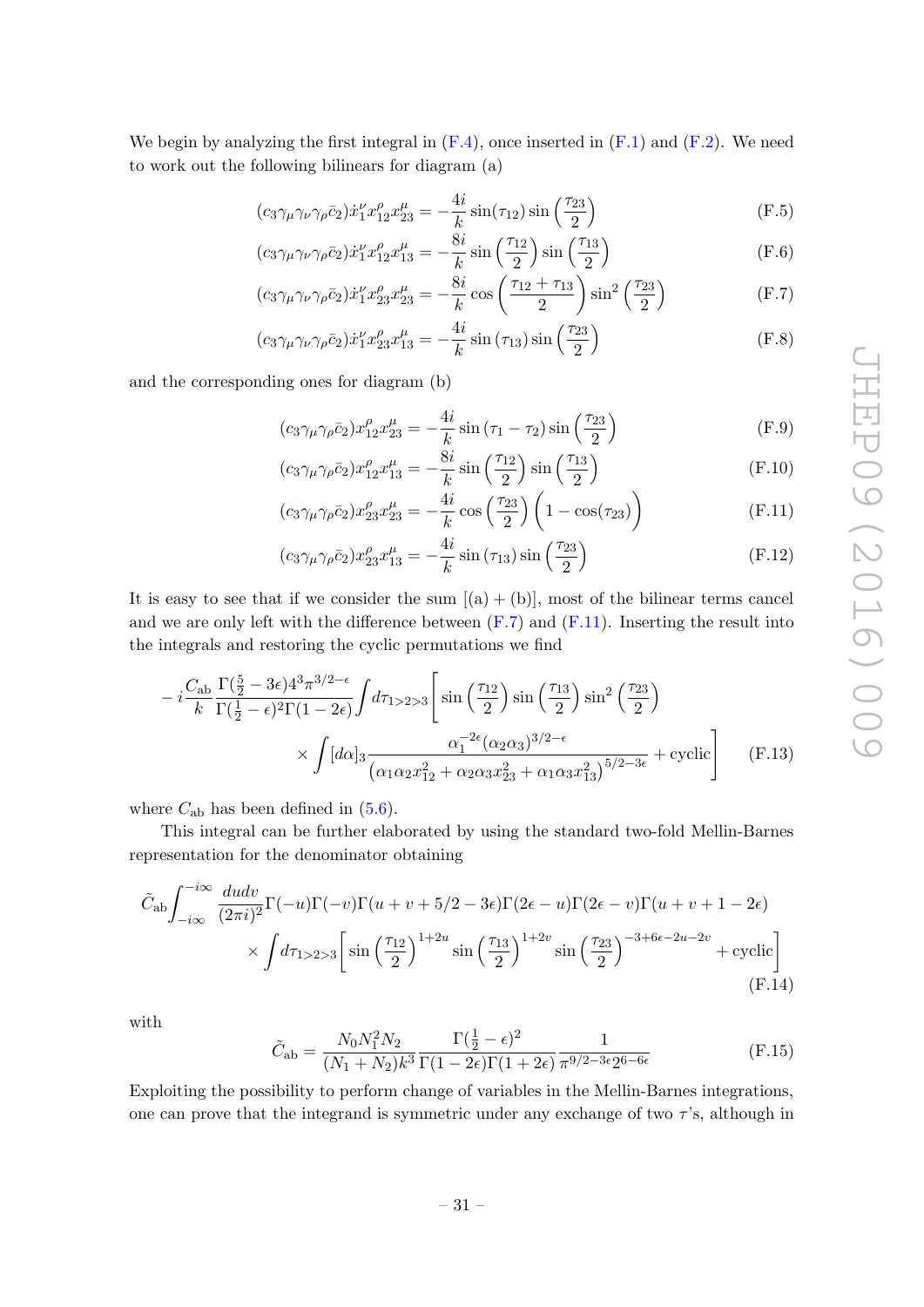previous formula this not manifest. Thus we can trade the ordered integration  $\int d\tau_{1>2>3}$ with a free one  $\frac{1}{3!} \int_0^{2\pi} d\tau_1 \int_0^{2\pi} d\tau_2 \int_0^{2\pi} d\tau_3$  and use the identity [\(G.1\)](#page-33-1) of appendix [G.](#page-33-0) We finally obtain

$$
\tilde{C}_{ab} \int_{-i\infty}^{-i\infty} \frac{du dv}{(2\pi i)^2} \Gamma(-u)\Gamma(-v)\Gamma(u+v+5/2-3\epsilon)\Gamma(2\epsilon-u)\Gamma(2\epsilon-v)\Gamma(u+v+1-2\epsilon) \times 4\pi^{3/2} \frac{\Gamma(1+u)\Gamma(1+v)\Gamma(-1+3\epsilon-u-v)\Gamma(1/2+3\epsilon)}{\Gamma(2+u+v)\Gamma(3\epsilon-v)\Gamma(3\epsilon-u)}
$$
(F.16)

After expanding in  $\epsilon$  the contour integrations can be performed and we obtain the final result

$$
2\pi^{5/2}\tilde{C}_{ab}\left[\frac{1}{\epsilon} + \frac{3\gamma_E - 2(1 + 6\log 2)}{3}\right] = \frac{N_0 N_1^2 N_2}{(N_1 + N_2)k^3} \frac{e^{3\gamma_E \epsilon}}{4^4 \pi^{1 - 3\epsilon}} \left[\frac{8}{\epsilon} - \frac{16}{3} + 48\log 2\right] \tag{F.17}
$$

A similar approach can be applied to the second integral in  $(F.4)$ . In this case we need the following bilinears

$$
(c_3\gamma_\mu\gamma_\nu\gamma_\rho\bar{c}_2)\dot{x}_1^\nu\hat{\eta}^{\rho\mu} = \frac{2i(D-2)}{k}\left[\cos\left(\frac{\tau_{12}}{2}\right)\cos\left(\frac{\tau_{13}}{2}\right) - \sin\left(\frac{\tau_{12}}{2}\right)\sin\left(\frac{\tau_{13}}{2}\right)\right] \tag{F.18}
$$

<span id="page-32-1"></span><span id="page-32-0"></span>
$$
(c_3\gamma_\mu\gamma_\rho\bar{c}_2)\hat{\eta}^{\rho\mu} = -\frac{2iD}{k}\cos\left(\frac{\tau_{23}}{2}\right) \tag{F.19}
$$

where  $D = 3 - 2\epsilon$ . Summing the contributions from diagrams (a) and (b) and inserting back into the integrals we are left with

$$
\frac{C_{\rm ab}\,\Gamma(\frac{3}{2}-3\epsilon)2\pi^{3/2-\epsilon}}{\Gamma(\frac{1}{2}-\epsilon)^2\Gamma(1-2\epsilon)}\int d\tau_{1>2>3}\left[\left(-\frac{4i(D-2)}{k}\sin\left(\frac{\tau_{12}}{2}\right)\sin\left(\frac{\tau_{13}}{2}\right)+\frac{4i(D-1)}{k}\cos\left(\frac{\tau_{23}}{2}\right)\right)\right] \times \int [d\alpha]_3 \frac{\alpha_1^{-2\epsilon}(\alpha_2\alpha_3)^{1/2-\epsilon}}{(\alpha_1\alpha_2x_{12}^2+\alpha_2\alpha_3x_{23}^2+\alpha_1\alpha_3x_{13}^2)^{3/2-3\epsilon}} + \text{cyclic}\right]
$$
(F.20)

We evaluate the two different trigonometric structures in the first line of  $(F.20)$  separately.

The first term, after Mellin-Barnes parametrization, turns out to yield the same trigonometric integral as the one found in  $(F.14)$  and can be elaborated exactly as before

<span id="page-32-2"></span>
$$
\tilde{C}_{ab} \left( \frac{1}{2} - \epsilon \right) \int_{-i\infty}^{-i\infty} \frac{du dv}{(2\pi i)^2} \Gamma(-u) \Gamma(-v) \Gamma(u+v+3/2-3\epsilon) \Gamma(2\epsilon-u) \Gamma(2\epsilon-v) \Gamma(u+v+1-2\epsilon)
$$
\n
$$
\times \int d\tau_{1>2>3} \left[ \sin\left(\frac{\tau_{12}}{2}\right)^{1+2u} \sin\left(\frac{\tau_{13}}{2}\right)^{1+2v} \sin\left(\frac{\tau_{23}}{2}\right)^{-3+6\epsilon-2u-2v} + \text{cyclic} \right]
$$
\n
$$
= \frac{N_0 N_1^2 N_2}{(N_1 + N_2)k^3} \frac{e^{3\gamma_E \epsilon}}{4^4 \pi^{1-3\epsilon}} \left[ \frac{8}{\epsilon} - 16 + 48 \log 2 \right] \tag{F.21}
$$

where we have symmetrized the integration region and used identity  $(G.1)$ .

The second term in [\(F.20\)](#page-32-0), after the introduction of Mellin-Barnes parameters, produces a slightly different trigonometric structure compared to the previous ones and requires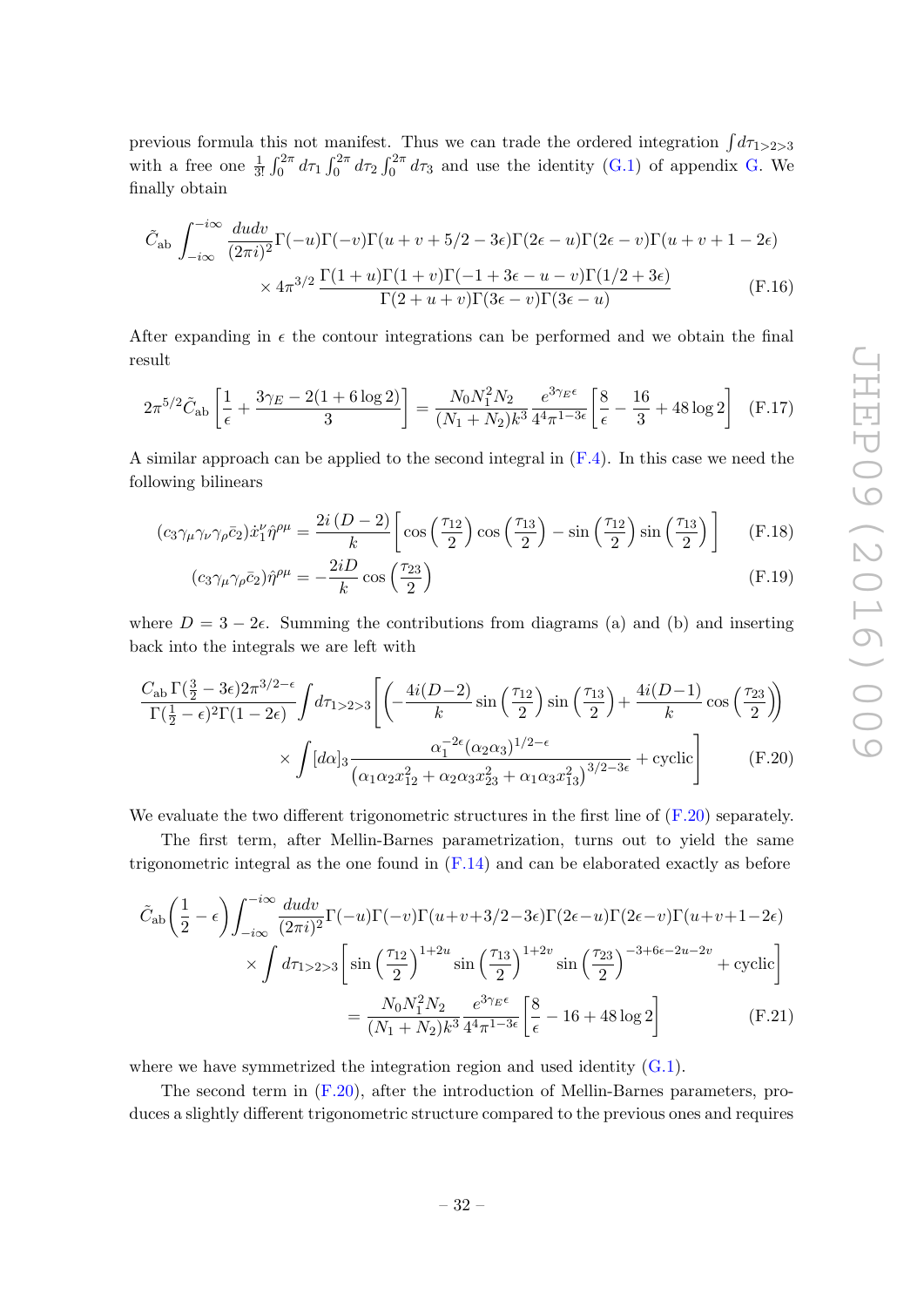separated treatment. Its evaluation is reported in appendix  $G$ , while here we use the final result  $(G.7)$  to obtain

$$
\tilde{C}_{ab}(\epsilon - 1) \int_{-i\infty}^{-i\infty} \frac{du dv}{(2\pi i)^2} \Gamma(-u)\Gamma(-v)\Gamma(u+v+3/2-3\epsilon)\Gamma(2\epsilon-u)\Gamma(2\epsilon-v)\Gamma(u+v+1-2\epsilon) \n\times \int d\tau_{1>2>3} \left[ \sin\left(\frac{\tau_{12}}{2}\right)^{2u} \sin\left(\frac{\tau_{13}}{2}\right)^{2v} \sin\left(\frac{\tau_{23}}{2}\right)^{-3+6\epsilon-2u-2v} \cos\left(\frac{\tau_{23}}{2}\right) + \text{cyclic} \right] \n= \frac{N_0 N_1^2 N_2}{(N_1 + N_2)k^3} \frac{e^{3\gamma_E \epsilon}}{4^4 \pi^{1-3\epsilon}} \frac{256}{3}
$$
\n(F.22)

We can now collect all the pieces  $(F.17)$   $(F.21)$   $(F.22)$  and obtain the final result

<span id="page-33-2"></span><span id="page-33-1"></span>
$$
[(a) + (b)]_{\psi_1} = \frac{N_0 N_1^2 N_2}{(N_1 + N_2)k^3} \frac{e^{3\gamma_E \epsilon}}{4^4 \pi^{1 - 3\epsilon}} \left[ \frac{16}{\epsilon} + 16(4 + 6\log 2) \right]
$$
(F.23)

## <span id="page-33-0"></span>G Trigonometric integrations

We detail here the evaluation of the trigonometric integrals of appendix [F.](#page-30-0) We first need the integrals that enter in equations  $(F.14)$  and  $(F.21)$ . This type of integrals has been solved in [\[21\]](#page-35-17), where the following general identity was found

$$
\mathcal{J}(\alpha,\beta,\gamma) = \int_0^{2\pi} d\tau_1 \int_0^{2\pi} d\tau_2 \int_0^{2\pi} d\tau_3 \left[ \sin^2 \left( \frac{\tau_{12}}{2} \right) \right]^\alpha \left[ \sin^2 \left( \frac{\tau_{23}}{2} \right) \right]^\beta \left[ \sin^2 \left( \frac{\tau_{13}}{2} \right) \right]^\gamma
$$
  
=  $8\pi^{3/2} \frac{\Gamma(\frac{1}{2} + \alpha)\Gamma(\frac{1}{2} + \beta)\Gamma(\frac{1}{2} + \gamma)\Gamma(1 + \alpha + \beta + \gamma)}{\Gamma(1 + \alpha + \gamma)\Gamma(1 + \beta + \gamma)\Gamma(1 + \alpha + \beta)}$  (G.1)

This identity can be immediately specialized to solve [\(F.14\)](#page-31-2) and [\(F.21\)](#page-32-2).

Next we concentrate on the non-trivial evaluation of the following general integral

$$
\mathcal{I}[\alpha,\beta,\gamma] = \int d\tau_{1>2>3} \left[ \left( \sin^2 \frac{\tau_{12}}{2} \right)^\alpha \left( \sin^2 \frac{\tau_{13}}{2} \right)^\beta \left( \sin^2 \frac{\tau_{23}}{2} \right)^\gamma \cos \frac{\tau_{23}}{2} \right. \left. - \left( \sin^2 \frac{\tau_{23}}{2} \right)^\alpha \left( \sin^2 \frac{\tau_{12}}{2} \right)^\beta \left( \sin^2 \frac{\tau_{13}}{2} \right)^\gamma \cos \frac{\tau_{13}}{2} \right. \left. + \left( \sin^2 \frac{\tau_{13}}{2} \right)^\alpha \left( \sin^2 \frac{\tau_{23}}{2} \right)^\beta \left( \sin^2 \frac{\tau_{12}}{2} \right)^\gamma \cos \frac{\tau_{12}}{2} \right] \tag{G.2}
$$

that enters equation [\(F.22\)](#page-33-2).

After non-trivial change of variables the integral can be put in the simpler form

$$
\mathcal{I}[\alpha,\beta,\gamma] = \pi \int_0^{2\pi} d\tau_1 \int_0^{2\pi} d\tau_2 \left(\sin^2 \frac{\tau_1}{2}\right)^\alpha \left(\sin^2 \frac{\tau_2}{2}\right)^\beta \left(\sin^2 \frac{\tau_{12}}{2}\right)^\gamma \cos \frac{\tau_{12}}{2} \tag{G.3}
$$

where one of the contour integrations has been trivially performed. Up to the cos  $\frac{\tau_{12}}{2}$  factor, this integral is very similar to  $(G.1)$ . Using the following trigonometric identity

$$
2\cos\frac{\tau_{12}}{2} = \frac{\sin\frac{\tau_2}{2}}{\sin\frac{\tau_1}{2}} + \frac{\sin\frac{\tau_1}{2}}{\sin\frac{\tau_2}{2}} - \frac{\sin^2\frac{\tau_{12}}{2}}{\sin\frac{\tau_1}{2}\sin\frac{\tau_2}{2}}\tag{G.4}
$$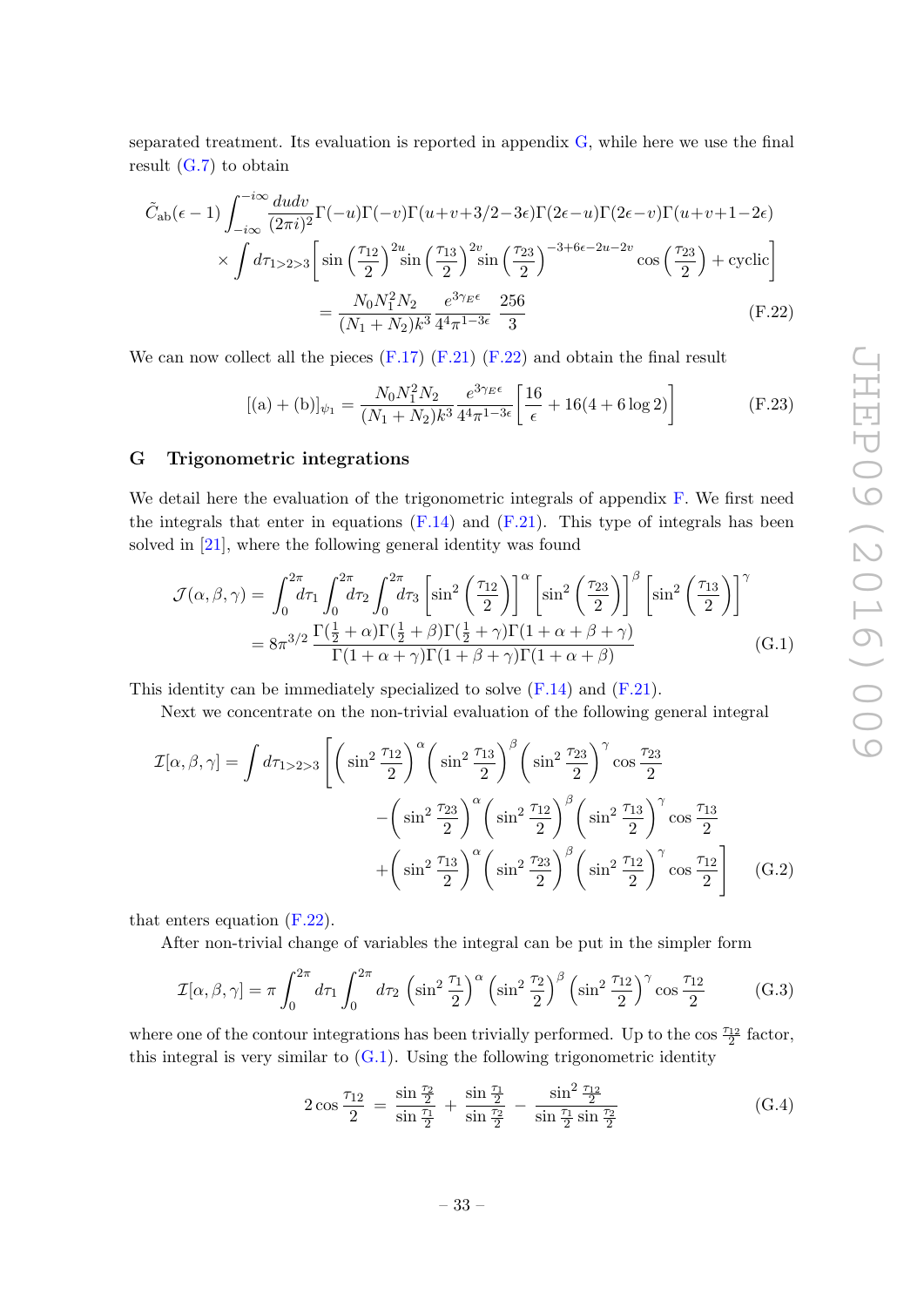we can write

$$
\mathcal{I}[\alpha,\beta,\gamma] = \frac{\pi}{2} \int_0^{2\pi} d\tau_1 \int_0^{2\pi} d\tau_2 \left(\sin^2 \frac{\tau_1}{2}\right)^{\alpha-\frac{1}{2}} \left(\sin^2 \frac{\tau_2}{2}\right)^{\beta+\frac{1}{2}} \left(\sin^2 \frac{\tau_{12}}{2}\right)^{\gamma} \n+ \frac{\pi}{2} \int_0^{2\pi} d\tau_1 \int_0^{2\pi} d\tau_2 \left(\sin^2 \frac{\tau_1}{2}\right)^{\alpha+\frac{1}{2}} \left(\sin^2 \frac{\tau_2}{2}\right)^{\beta-\frac{1}{2}} \left(\sin^2 \frac{\tau_{12}}{2}\right)^{\gamma} \n- \frac{\pi}{2} \int_0^{2\pi} d\tau_1 \int_0^{2\pi} d\tau_2 \left(\sin^2 \frac{\tau_1}{2}\right)^{\alpha-\frac{1}{2}} \left(\sin^2 \frac{\tau_2}{2}\right)^{\beta-\frac{1}{2}} \left(\sin^2 \frac{\tau_{12}}{2}\right)^{\gamma+1} \qquad (G.5)
$$

Using the expression of the  $\mathcal J$  integral [\(G.1\)](#page-33-1) in terms of Gamma functions we finally have

$$
\mathcal{I}[\alpha,\beta,\gamma] = \frac{1}{4} \left[ \mathcal{J}\left(\alpha - \frac{1}{2},\gamma,\beta + \frac{1}{2}\right) + \mathcal{J}\left(\alpha + \frac{1}{2},\gamma,\beta - \frac{1}{2}\right) - \mathcal{J}\left(\alpha - \frac{1}{2},\gamma + 1,\beta - \frac{1}{2}\right) \right]
$$

$$
= 2\pi^{3/2}\Gamma(1 + \alpha + \beta + \gamma) \left[ \frac{\Gamma(\alpha)\Gamma(\frac{1}{2} + \gamma)\Gamma(1 + \beta)}{\Gamma(\frac{1}{2} + \alpha + \gamma)\Gamma(\frac{3}{2} + \beta + \gamma)\Gamma(1 + \alpha + \beta)} + \frac{\Gamma(1 + \alpha)\Gamma(\frac{1}{2} + \gamma)\Gamma(\beta)}{\Gamma(\frac{3}{2} + \alpha + \gamma)\Gamma(\frac{1}{2} + \beta + \gamma)\Gamma(1 + \alpha + \beta)} - \frac{\Gamma(\alpha)\Gamma(\frac{3}{2} + \gamma)\Gamma(\beta)}{\Gamma(\frac{3}{2} + \alpha + \gamma)\Gamma(\frac{3}{2} + \beta + \gamma)\Gamma(\alpha + \beta)} \right] (G.6)
$$

which further simplifies to

<span id="page-34-4"></span>
$$
\mathcal{I}[\alpha,\beta,\gamma] = 4\pi^{3/2} \frac{\Gamma(1+\alpha+\beta+\gamma)\Gamma(1+\alpha)\Gamma(1+\beta)\Gamma(\frac{1}{2}+\gamma)}{\Gamma(\frac{3}{2}+\alpha+\gamma)\Gamma(\frac{3}{2}+\beta+\gamma)\Gamma(1+\alpha+\beta)}
$$
(G.7)

Open Access. This article is distributed under the terms of the Creative Commons Attribution License [\(CC-BY 4.0\)](http://creativecommons.org/licenses/by/4.0/), which permits any use, distribution and reproduction in any medium, provided the original author(s) and source are credited.

#### References

- <span id="page-34-0"></span>[1] L. Griguolo, M. Leoni, A. Mauri, S. Penati and D. Seminara, *Probing Wilson loops in*  $\mathcal{N}=4$ Chern-Simons-matter theories at weak coupling, [Phys. Lett.](http://dx.doi.org/10.1016/j.physletb.2015.12.018) B 753 (2016) 500 [[arXiv:1510.08438](http://arxiv.org/abs/1510.08438)] [IN[SPIRE](http://inspirehep.net/search?p=find+EPRINT+arXiv:1510.08438)].
- <span id="page-34-1"></span>[2] H. Ouyang, J.-B. Wu and J.-j. Zhang, Supersymmetric Wilson loops in  $\mathcal{N}=4$  super  $Chern-Simons-matter theory, JHEP 11 (2015) 213 [arXiv:1506.06192] [insPIRE].$  $Chern-Simons-matter theory, JHEP 11 (2015) 213 [arXiv:1506.06192] [insPIRE].$  $Chern-Simons-matter theory, JHEP 11 (2015) 213 [arXiv:1506.06192] [insPIRE].$  $Chern-Simons-matter theory, JHEP 11 (2015) 213 [arXiv:1506.06192] [insPIRE].$  $Chern-Simons-matter theory, JHEP 11 (2015) 213 [arXiv:1506.06192] [insPIRE].$
- <span id="page-34-3"></span>[3] M. Cooke, N. Drukker and D. Trancanelli, A profusion of  $1/2$  BPS Wilson loops in  $\mathcal{N}=4$  $Chern-Simons-matter~theories,~JHEP~{\bf 10}~(2015)~140~[arXiv:1506.07614]~[inSPIRE].$  $Chern-Simons-matter~theories,~JHEP~{\bf 10}~(2015)~140~[arXiv:1506.07614]~[inSPIRE].$  $Chern-Simons-matter~theories,~JHEP~{\bf 10}~(2015)~140~[arXiv:1506.07614]~[inSPIRE].$  $Chern-Simons-matter~theories,~JHEP~{\bf 10}~(2015)~140~[arXiv:1506.07614]~[inSPIRE].$  $Chern-Simons-matter~theories,~JHEP~{\bf 10}~(2015)~140~[arXiv:1506.07614]~[inSPIRE].$
- [4] H. Ouyang, J.-B. Wu and J.-j. Zhang, Exact results for Wilson loops in orbifold ABJM theory, Chin. Phys. C 40 [\(2016\) 083101](http://dx.doi.org/10.1088/1674-1137/40/8/083101) [[arXiv:1507.00442](http://arxiv.org/abs/1507.00442)] [IN[SPIRE](http://inspirehep.net/search?p=find+EPRINT+arXiv:1507.00442)].
- [5] H. Ouyang, J.-B. Wu and J.-j. Zhang, Novel BPS Wilson loops in three-dimensional quiver Chern-Simons-matter theories, [Phys. Lett.](http://dx.doi.org/10.1016/j.physletb.2015.12.021) B 753 (2016) 215  $arXiv:1510.05475$  [IN[SPIRE](http://inspirehep.net/search?p=find+EPRINT+arXiv:1510.05475)].
- <span id="page-34-2"></span>[6] H. Ouyang, J.-B. Wu and J.-j. Zhang, Construction and classification of novel BPS Wilson loops in quiver Chern-Simons-matter theories, [Nucl. Phys.](http://dx.doi.org/10.1016/j.nuclphysb.2016.07.018) B 910 (2016) 496 [[arXiv:1511.02967](http://arxiv.org/abs/1511.02967)] [IN[SPIRE](http://inspirehep.net/search?p=find+EPRINT+arXiv:1511.02967)].